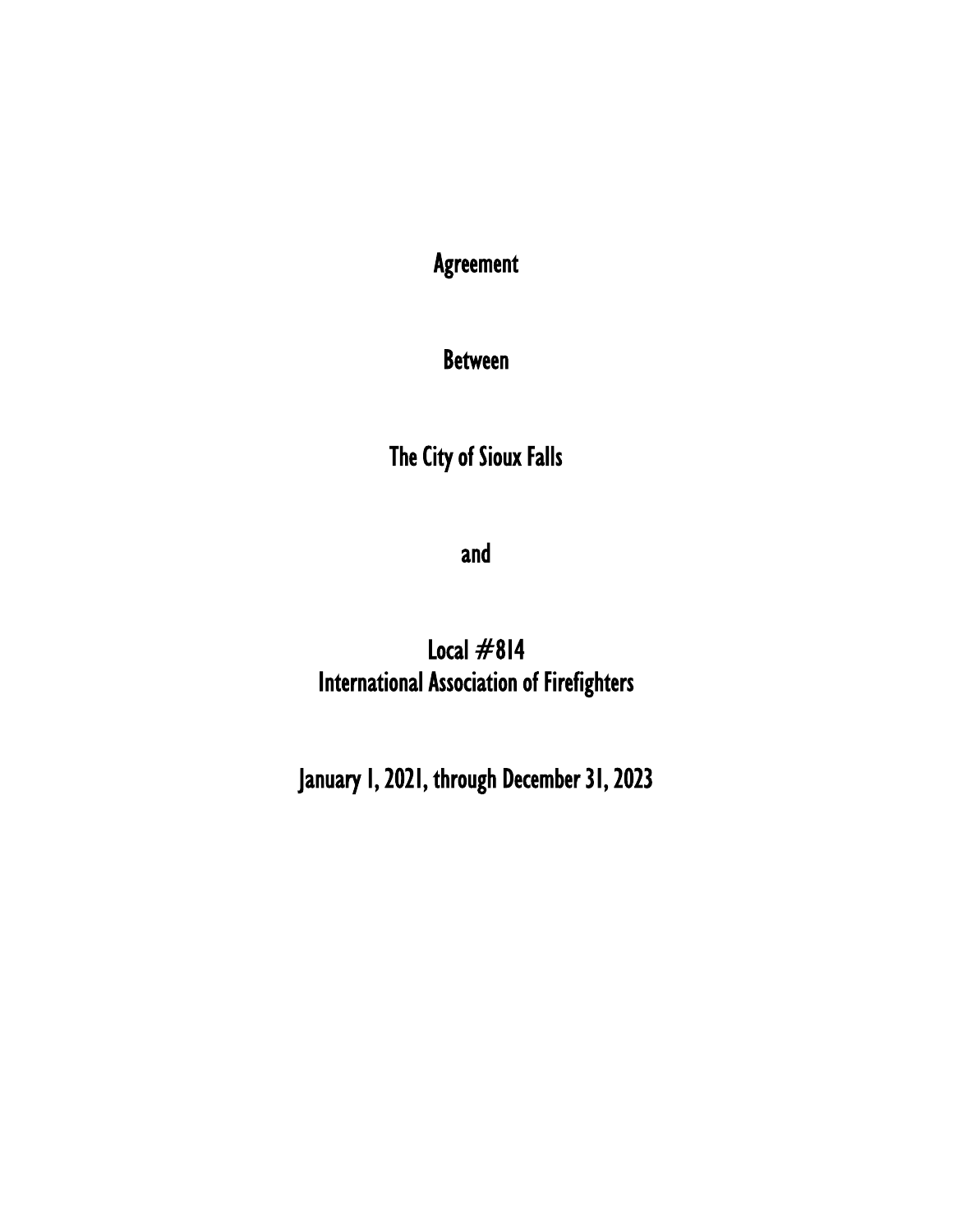# Index

## Page

| <b>Acting Pay</b>                                 |    |
|---------------------------------------------------|----|
|                                                   |    |
| <b>Administrative Leave</b>                       |    |
| Advanced Life Support (ALS)                       |    |
| Appendices and Amendments                         |    |
| <b>Certification and Promotion</b>                |    |
| <b>Civil Service Reference</b>                    |    |
| <b>Committee for Union-Management Cooperation</b> |    |
| <b>Community Engagement</b>                       |    |
| <b>Definitions</b>                                |    |
| Discipline and Discharge                          |    |
| <b>Discrimination</b>                             |    |
| <b>Duration of Agreement</b>                      |    |
| Duty-Incurred Injuries and Disease                |    |
| <b>Emergency Call-In</b>                          | 12 |
| <b>Employee Savings Plan</b>                      |    |
| <b>EMT Certification</b>                          |    |
| <b>Entire Agreement</b>                           |    |
| <b>Extra Duty Work</b>                            | 43 |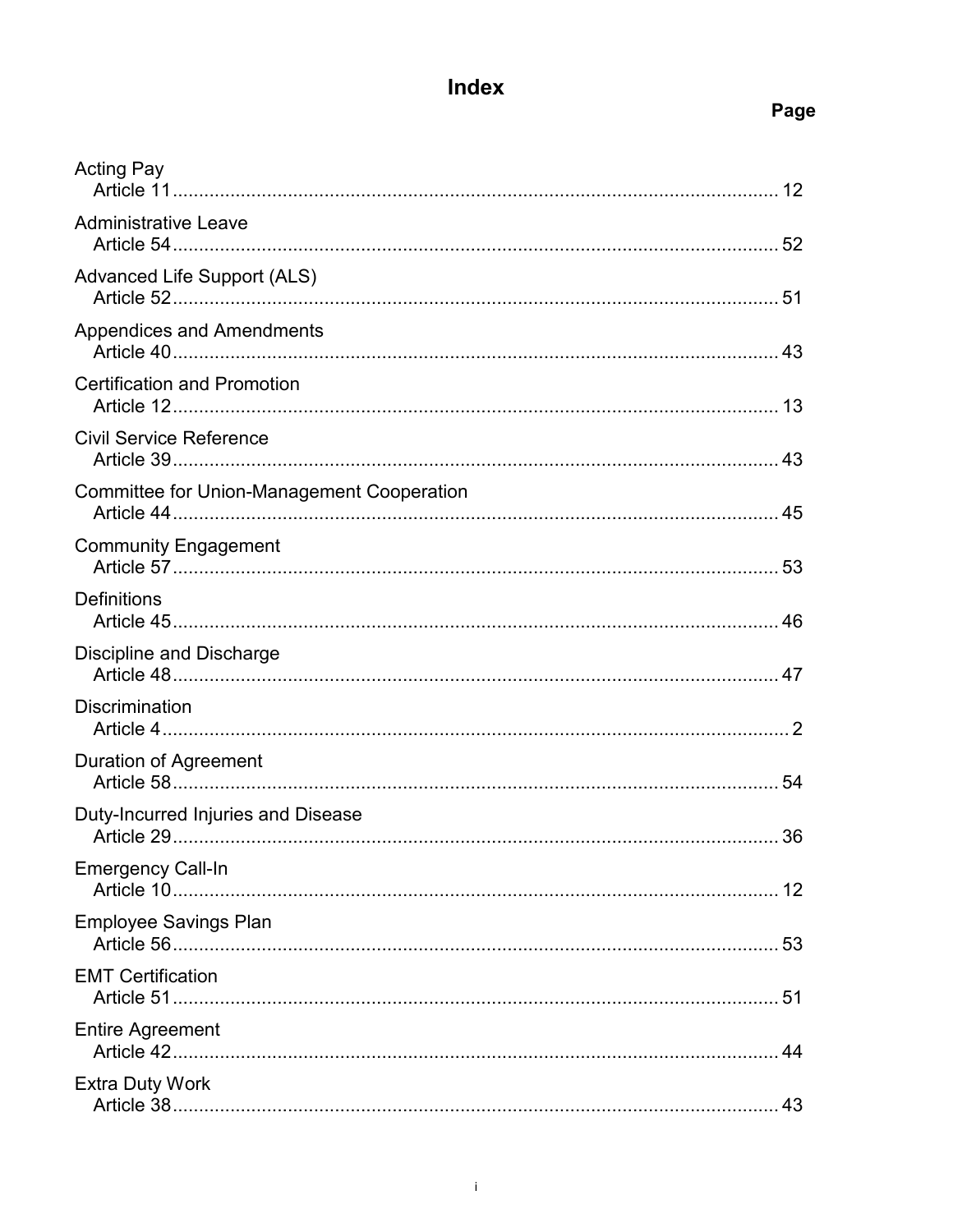| <b>Family/Medical Leave</b>                     |
|-------------------------------------------------|
| Firefighter Occupational Health and Safety      |
| <b>Firefighters' Pension</b>                    |
| <b>Funeral Leave</b>                            |
| <b>General Rules and Regulations</b>            |
| <b>Grievance Procedure</b>                      |
| Health-Related Fitness Program for SFFR Members |
| Holidays                                        |
| Hours of Work                                   |
| Insurance                                       |
| <b>Jury Duty</b>                                |
| Layoff and Recall                               |
| Leaves of Absence                               |
| <b>Management's Rights</b>                      |
| <b>Military Service Leave</b>                   |
| Occupational Medical Program                    |
| <b>Outside Employment</b>                       |
| Overtime                                        |
| Parking                                         |
| Payroll Deduction of Union Dues                 |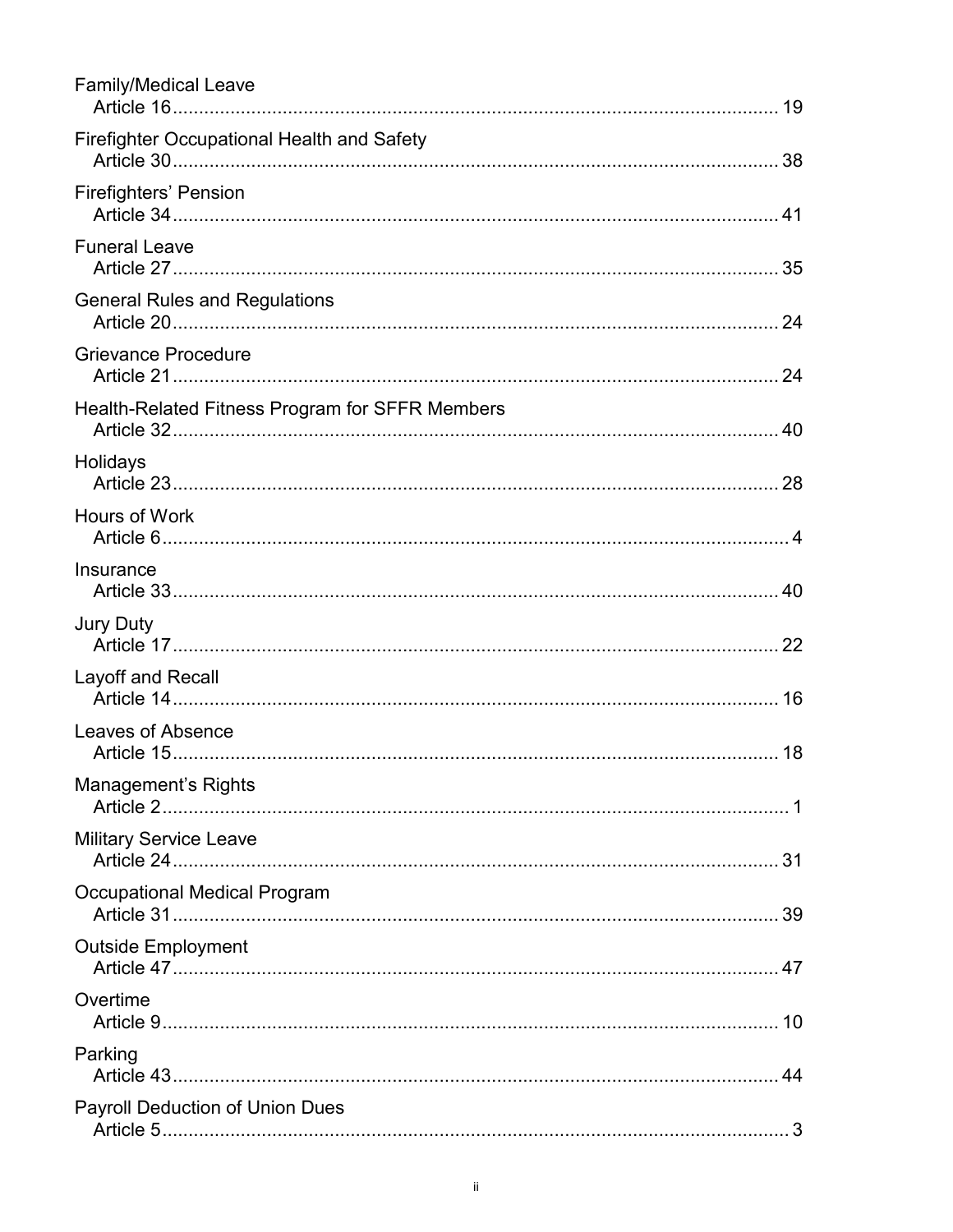| <b>Personal Leave</b>                    |  |
|------------------------------------------|--|
| <b>Prevailing Rights</b>                 |  |
| Recognition                              |  |
| Replacement of Broken Items              |  |
| <b>RHS Plan</b>                          |  |
| Seniority                                |  |
| Separability and Saving Clause           |  |
| <b>Sick Leave</b>                        |  |
| <b>Sick Leave Payout</b>                 |  |
| Staffing                                 |  |
| <b>Standards of Conduct</b>              |  |
| Standby                                  |  |
| <b>Substance Abuse Prevention Policy</b> |  |
| <b>Time Trades</b><br>Article 18.        |  |
| <b>Training and Education</b>            |  |
| <b>Transfers</b>                         |  |
| Uniforms and Equipment                   |  |
| <b>Union Business</b>                    |  |
| Vacations                                |  |
| Wages                                    |  |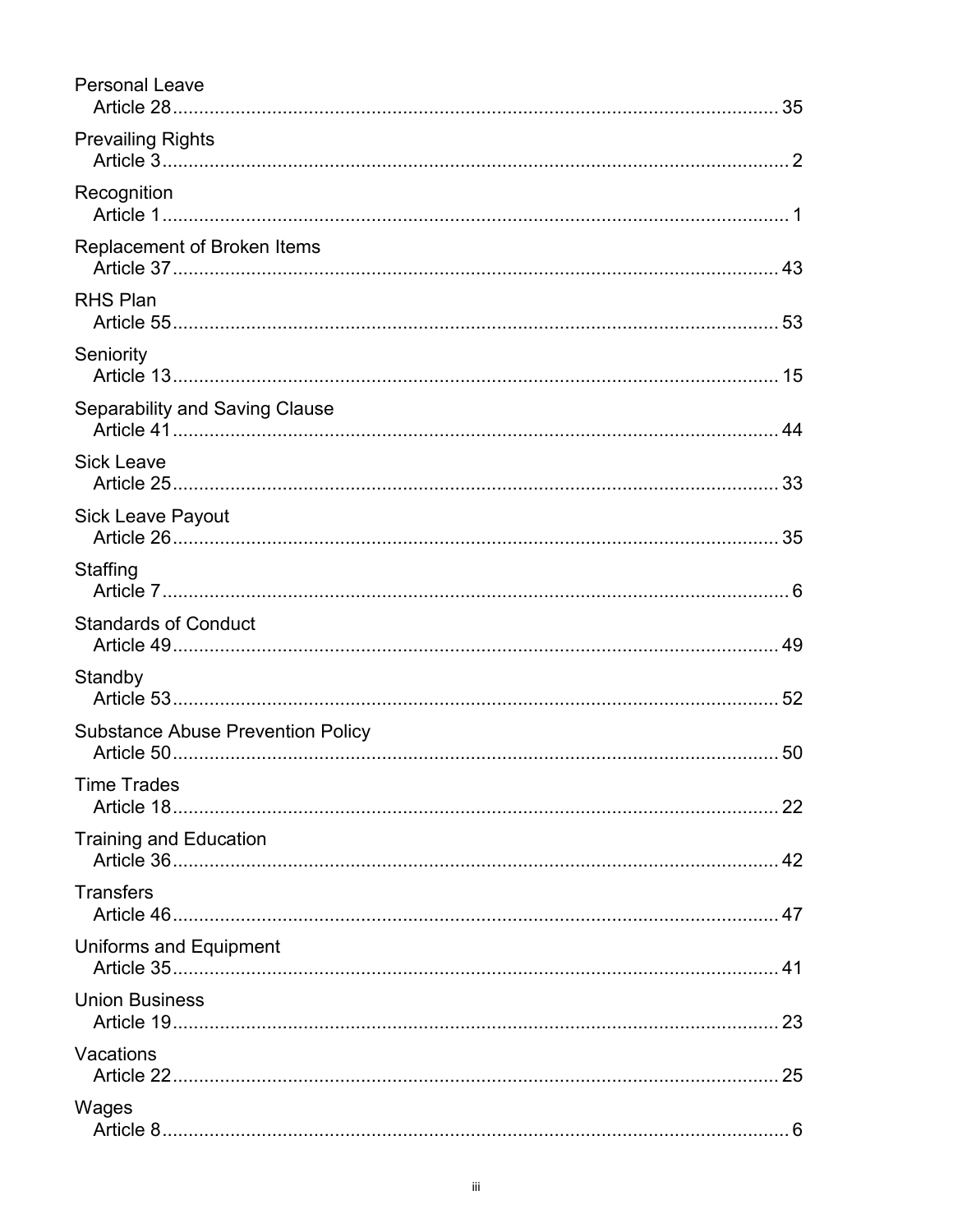## **Exhibits**

| <b>Exhibit A</b> |  |
|------------------|--|
| <b>Exhibit B</b> |  |
| <b>Exhibit C</b> |  |
| <b>Exhibit D</b> |  |
| <b>Exhibit E</b> |  |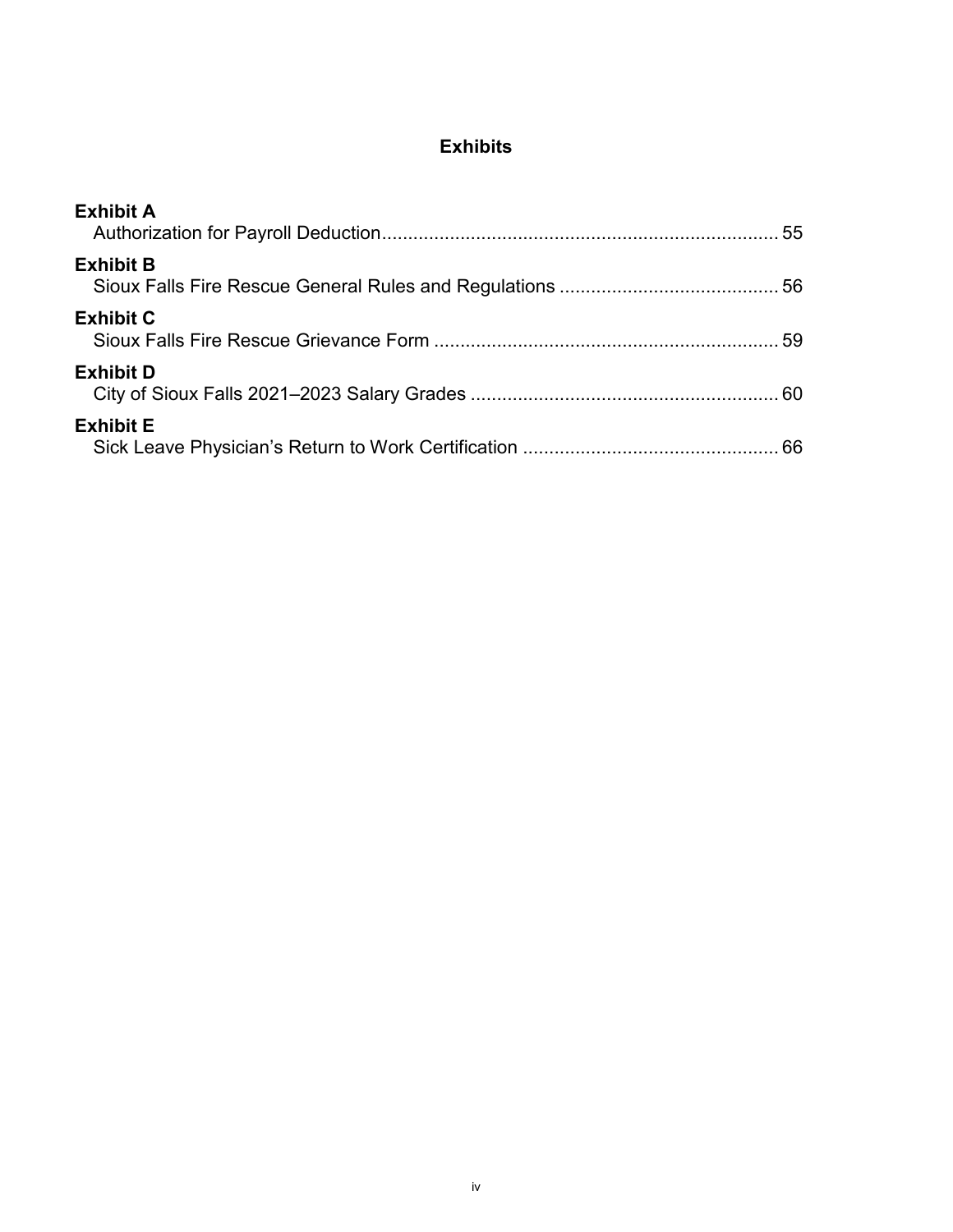#### **Preamble**

This Agreement is entered into by and between the City of Sioux Falls, South Dakota, hereinafter referred to as the City, and Local #814, International Association of Firefighters, hereinafter referred to as the Union.

This Agreement shall be binding upon the successors and assigns of the parties hereto and no provisions, terms, or obligations herein contained shall be effected, modified, altered, or changed in any respect whatsoever by the consolidation, merger, annexation, transfer, or assignment of either party hereto or by any change geographically or otherwise in the location or place of business of either party.

#### **Article 1 Recognition**

The City recognizes the Union as the exclusive bargaining agent pursuant to SDCL 3-18 for purposes of establishing wages, hours, and conditions of employment for all employees employed by the City in the following described positions: Firefighter, Fire Apparatus Operator (FAO), Uniformed and Civilian Fire Inspector, Civilian Fire EMS Educator, Fire Captain, Fire Protective Equipment Technician, and Emergency Vehicle Technician/Certified. All references to employees hereinafter contained are to those employees covered by this Agreement.

#### **Article 2 Management's Rights**

**Section 1.** Except to the extent expressly modified by a specific provision of this Agreement, the City of Sioux Falls reserves and retains solely and exclusively all of its statutory and common law rights to manage the operation of Sioux Falls Fire Rescue (SFFR) of the City of Sioux Falls, South Dakota, as such rights existed prior to the execution of this Agreement with the Union including, but not limited to:

- A. The right to operate and manage all manpower, facilities, and equipment.
- B. The right to adopt, modify, change, enforce, or discontinue any existing rules, regulations, procedures, and policies that are not in direct conflict with any provision of the Agreement.
- C. The right to formulate, implement, modify, or discontinue Standard Operating Procedures and Administrative Policies for the governing of the operation of SFFR. Standard Operating Procedures and Administrative Policies and an announcement of changes shall be emailed to all employees and will be made available to all employees through the City's intranet website (InSite).
- D. To determine work assignments or eliminate work schedules, locations, or functions in accordance with municipal and departmental needs and to contract or subcontract all or any of the functions of SFFR that do not take work away from the bargaining unit.
- E. To transfer, demote, terminate, or otherwise relieve employees from duty for just cause.
- F. To recruit, select, and determine the number and types of employees required.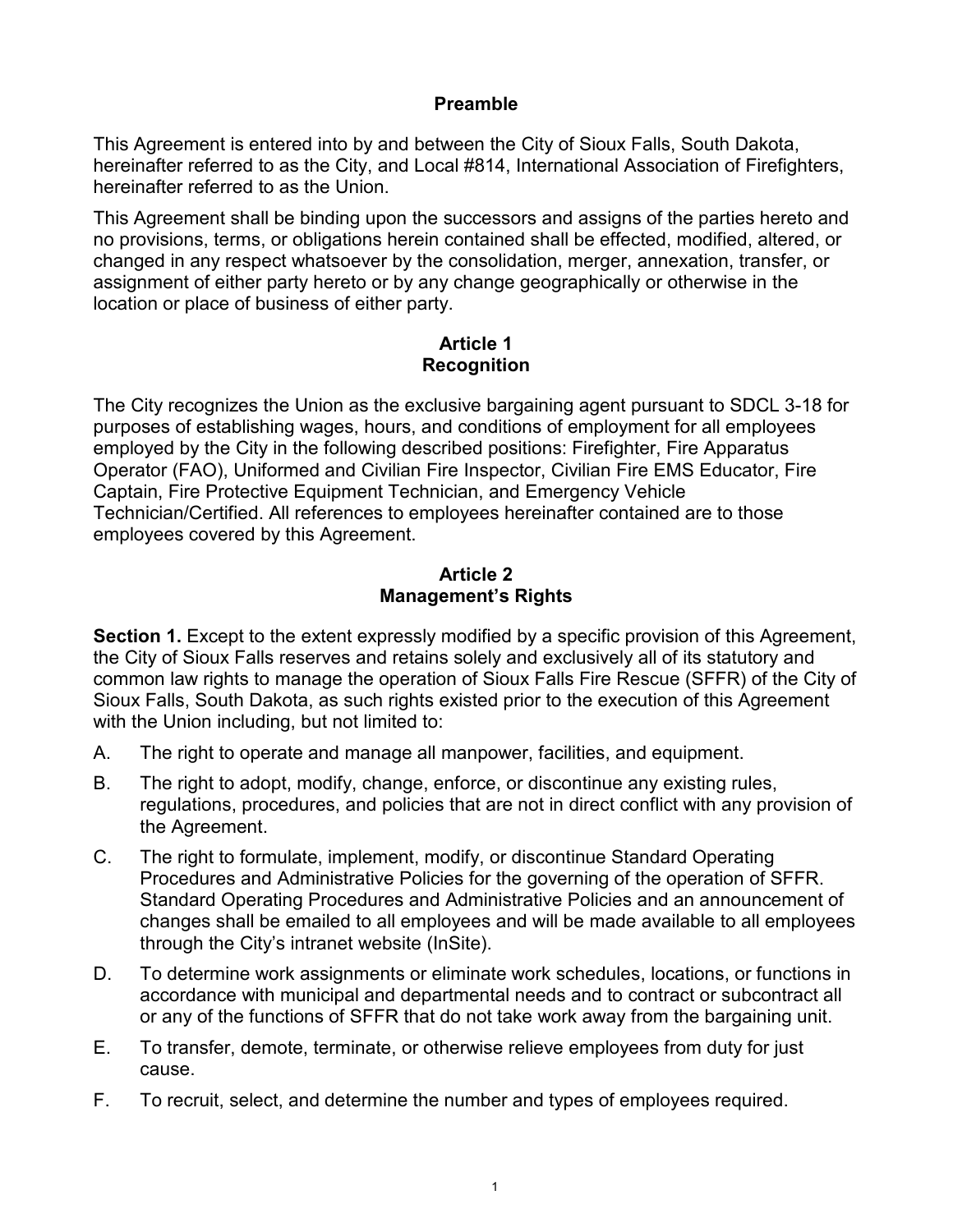- G. To establish recognized fire service in-service training programs and requirements for upgrading employees.
- H. To establish fire functions and programs, including the setting and amending of budgets.
- I. To determine the utilization of technology and manpower and to modify organizational structures; to select, direct, and determine the number of personnel engaged in total functions or any particular part thereof.
- J. To perform any inherent managerial functions not specifically limited by this Agreement and to take such other measures as the City or SFFR administration may deem necessary for the orderly and efficient operation of SFFR so long as it does not conflict with this Agreement.

**Section 2.** To the extent that the above rights are specifically limited, in whole or in part, by the provisions of this Agreement, alleged violations are subject to the grievance procedure, except regarding those issues identified in this Agreement as being subject to the Civil Service appeal process only.

#### **Article 3 Prevailing Rights**

**Section 1.** The City agrees that except in an emergency, any employee practices allowed during working hours as of the effective date of this Agreement will not be changed by rule or ordinance unless the change is first submitted to the Committee for Union-Management Cooperation for consideration. After such consideration, the City may implement the proposed change. Emergency changes will be submitted to the Committee for Union-Management Cooperation after implementation.

**Section 2.** The employer and the Union agree that no changes shall be made to the terms and conditions of employment as set forth in this Agreement for the term of this Agreement except by mutual agreement of the parties in writing. Any disagreement between the parties in this area shall be subject to the grievance procedure, except in those matters identified in this Agreement as being subject to the Civil Service appeal process.

**Section 3.** The employer agrees not to enter into any agreements, including those provided by law, with the unit employees, individually or collectively, which in any way conflicts with the terms and provisions of this Agreement.

#### **Article 4 Discrimination**

**Section 1.** The City and the Union agree not to discriminate against any employee covered by this Agreement for any reason where discrimination is prohibited by federal or state law nor because of the employee's membership or nonmembership in the Union. Other than Union membership, any dispute concerning the interpretation and/or application of this section shall be processed through the Civil Service appeal process where applicable or the appropriate federal or state agency or court rather than through the grievance procedure set forth in this Agreement.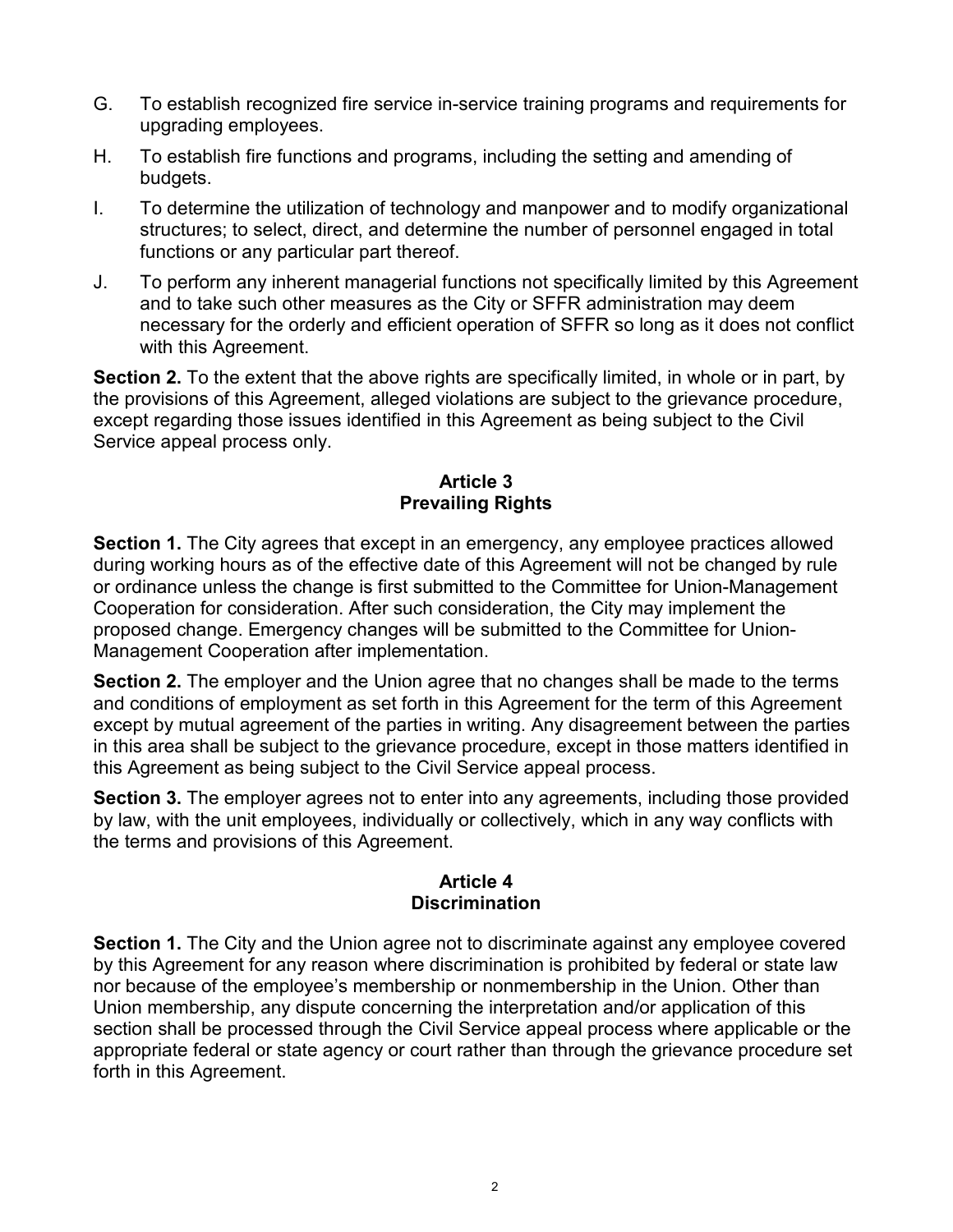## **Section 2. Americans with Disabilities Act.**

The parties agree that the City may take action that is in accord with what is legally permissible under the Americans with Disabilities Act ("ADA") in order to be in compliance with the ADA and its amendments, notwithstanding any other provisions of this Agreement.

#### **Article 5 Payroll Deduction of Union Dues**

**Section 1.** The City shall deduct regular biweekly Union dues from the pay of each employee covered by this Agreement provided that at the time of such deduction there is in the possession of the SFFR payroll clerk of the City a current unrevoked written assignment, executed by the employee, in the form and according to the terms of the authorization form shown as Exhibit A and made a part hereof. Such authorization may be revoked by the employee and at any time by giving written notice thereof to the SFFR payroll clerk of the City.

**Section 2.** Previously signed and unrevoked written authorizations shall continue to be in effect for any employee reinstated following layoff, leave of absence, or suspension not exceeding 60 days; previous authorizations of other employees rehired or reinstated shall not be considered in effect.

**Section 3.** Such authorized deductions shall be made from every payroll period of each calendar month and will, within ten days, be remitted to the duly elected Treasurer of the Union. The Union shall advise the SFFR payroll clerk of the City in writing the name of such official of the Union.

**Section 4.** If the SFFR payroll clerk of the City receives an employee authorization on or after the tenth day prior to any payroll period of the calendar month, no deductions will be made for that payroll period. If the SFFR payroll clerk of the City receives an employee revocation of authorization before the tenth day prior to any payroll period of the calendar month, no deductions will be made from that payroll period or subsequent payroll periods. If such revocation is received on or after the tenth day of any payroll period, a deduction will be made from such payroll but shall not be made for subsequent payroll periods.

**Section 5.** At the time of execution of this Agreement, the Union shall advise the SFFR payroll clerk of the City, in writing, the exact amount of regular biweekly Union dues in the exact dollar amount or dues formula amount for each Union member. If, subsequently the Union requests the City to deduct additional biweekly Union dues, such request shall be effective only upon written assurance by the Union to the SFFR payroll clerk of the City that additional amounts are regular biweekly Union dues duly approved in accordance with the Union's constitution and bylaws. Such form shall be in accordance with the form as shown herewith in Exhibit A and such form shall be treated for all purpose in like manner as the initial authorization form.

**Section 6.** The City shall not be liable for the remittance payment of any sums other than those constituting actual deductions made; and, if for any reason it fails to make a deduction for any employee as above provided, it shall make that deduction from the employee's next pay period in which Union dues are normally deducted after written notification to the SFFR payroll clerk of the City of the error or omission. If the City makes an overpayment to the Union, the City will deduct that amount from the next remittance to the Union. The Union agrees to indemnify and hold the City harmless against any and all claims, suits, orders, or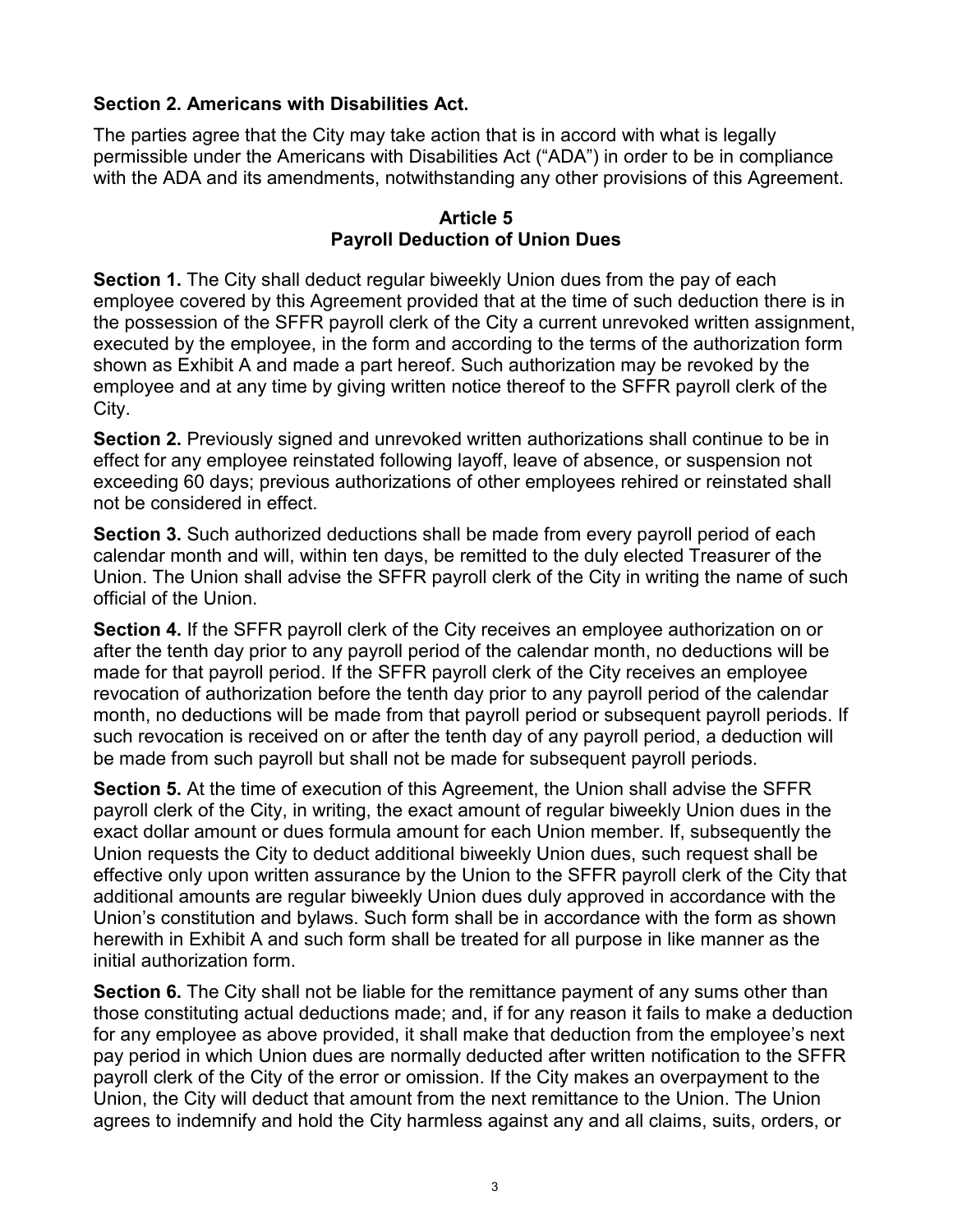judgments brought or issued against the City as a result of any action taken or not taken by the City under the provisions of this Article.

#### **Article 6 Hours of Work**

**Section 1.** The City agrees to maintain a 27-day work period with a maximum of 204 nonovertime hours for employees assigned to a shift schedule only for the term of this Agreement or until modifications are required by applicable state or federal wage and hour statutes. If it becomes necessary for the City to modify the work period for any reason prior to the expiration of this Agreement, the City or the Union may reopen the contract for the purpose of renegotiating the work schedule and only those portions of this Agreement directly impacted by the modification of the work schedule.

The City agrees that any additional work schedules will conform to the regulations and requirements regarding hours of work, wages, overtime, and other provisions of the Federal Fair Labor Standards Act (FLSA) and all other federal or state statutes that may be applicable.

## **Section 2.**

- A. All employees assigned to fire suppression shift schedules shall be placed on a fixed work period. The beginning and ending time of the fixed work period shall be established as a result of the change in scheduled work time versus scheduled time off.
- B**.** All newly hired employees assigned as a cadet in firefighting and suppression training may be placed on a 27-day work period. Hours worked will be flexible to accommodate training outside the traditional 24-hour shift schedule for the duration of the designated Fire Academy assignment.
- C. Time-off schedules for employees assigned to a 27-day work period, having regular starting and quitting times, may be permanently or temporarily changed by the City in order to meet the varying conditions and needs of SFFR.
- D. Any requested changes on the scheduled shift-off list shall be approved by the Chief Officer in charge of the shift or battalion and employees directly involved.
- E. The City agrees to maintain a work schedule based on an average 56-hour workweek for fire suppression personnel.
- F. The City reserves the right to create new peak load work schedules based on a workweek shorter than 56 hours for fire suppression personnel. Except as otherwise stated in this Agreement, any newly created peak load staffing that is not based on a 56-hour workweek will have the same biweekly pay rate and benefit levels proportionate to 40-hour benefits. Any new peak load schedules based on a workweek shorter than 56 hours will be brought before and agreed upon at the Committee for Union-Management Cooperation meeting before implementation.

**Section 3.** All employees assigned to 40-hour work schedules shall be placed on a 40-hour, 7-day work cycle. Daily and weekly individual work schedules for employees assigned to 40-hour schedules, having regular starting and quitting times, may be permanently or temporarily changed by the City in order to meet the varying conditions and needs of SFFR.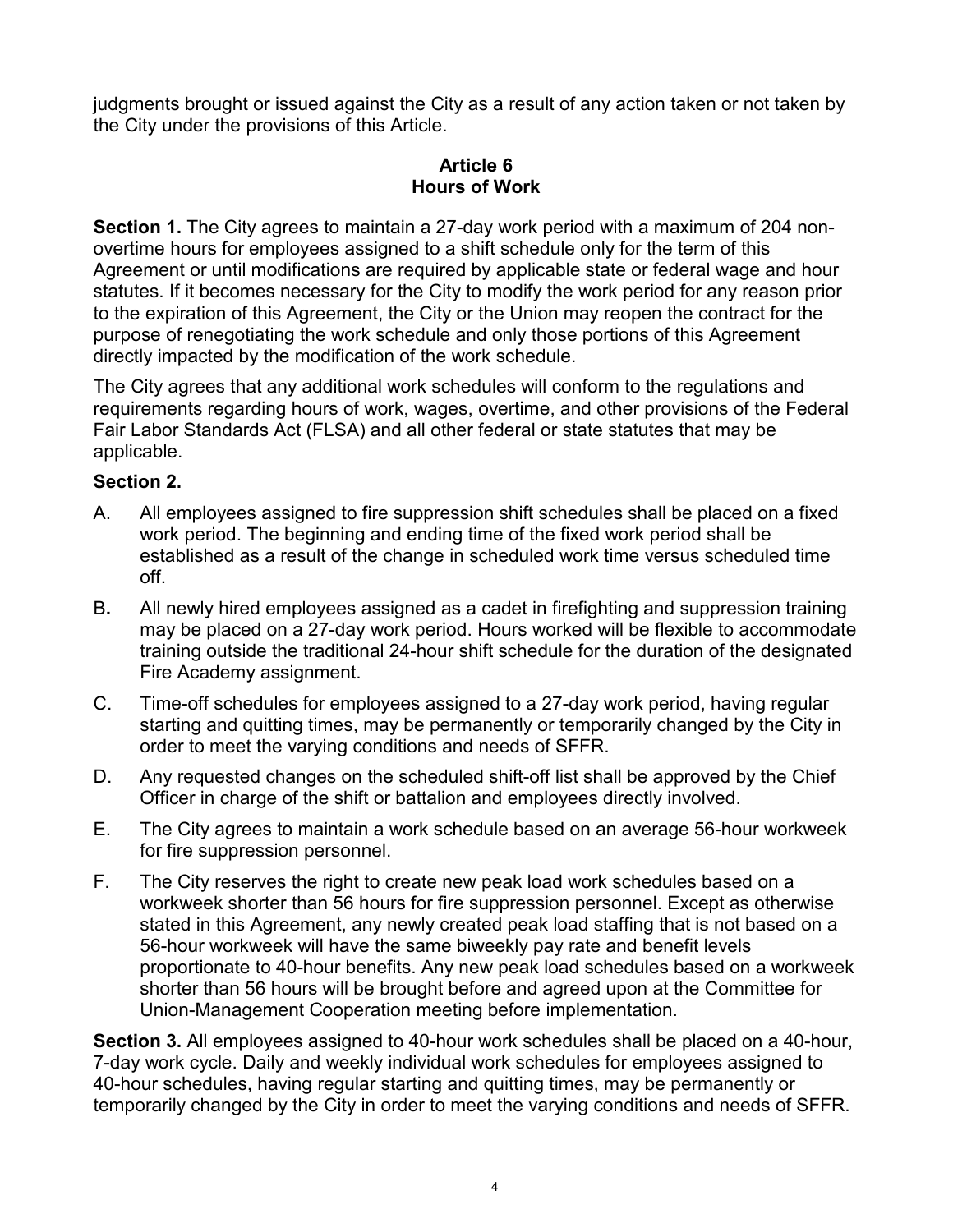**Section 4.** Flextime work schedules may be implemented where feasible upon approval of the Fire Chief contingent on the following:

- A. Does not impair service to the public.
- B. Does not result in the need for additional personnel.
- C. Does not create overtime.
- D. Starting and quitting times may vary as long as the employee works the number of assigned hours in the work schedule.
- E. Flextime work schedules may revert to either a five 8-hour day workweek or to a four 10-hour day workweek totaling a 40-hour workweek when a holiday occurs in that workweek. If an employee is on a four 10-hour day workweek, he will be permitted to use two hours of vacation, personal leave, or compensatory leave on the day the holiday occurs, in addition to the 8 hours of holiday pay in order to maintain a 40-hour week.

**Section 5.** Employees assigned to a 40-hour schedule shall be permitted one 15-minute rest period during each 4-hour period of an 8-hour shift, except during calls to emergencies. It shall be taken near the middle of each 4-hour period whenever feasible. For work beyond an 8-hour day, rest periods shall be permitted in the same intervals as provided in this section. Rest periods are not cumulative and so may not be accumulated to be used during periods other than those specified. The times when breaks are to be taken during each day shall be determined by SFFR.

**Section 6.** When a shift employee attends training that is commensurate with a 40-hour work schedule, they will record their travel time and actual time spent in the training sessions in TeleStaff. The shift employee shall not have their salary reduced if their actual hours worked, while attending a 40-hour training schedule, do not equal their 27-day work period. The employee's 27-day work schedule, travel time, and actual time spent in the 40-hour training sessions shall dictate hours actually worked for purposes of computing overtime. The shift employee, upon returning from a 40-hour training duty assignment, shall not be required to report for duty until their next regularly scheduled shift. If the employee chooses not to return to work and will have worked less than the scheduled hours in the current work period, the employee must use a time-off benefit or accrued comp time to make up the hours.

**Section 7.** In the event an employee is subpoenaed to act as a witness in their capacity as an employee of the City, and subject to the approval of the Fire Chief, all time spent in legal proceedings as a witness shall be compensable at the employee's regular base hourly rate of pay, provided that all witness fees, allowances, or other remuneration received by the employee for their participation as a witness shall be promptly delivered to the City.

**Section 8.** Nothing in this Article or anywhere else in this Agreement shall be construed as a guarantee of a specific number of hours or work per week for any employee covered by this Agreement.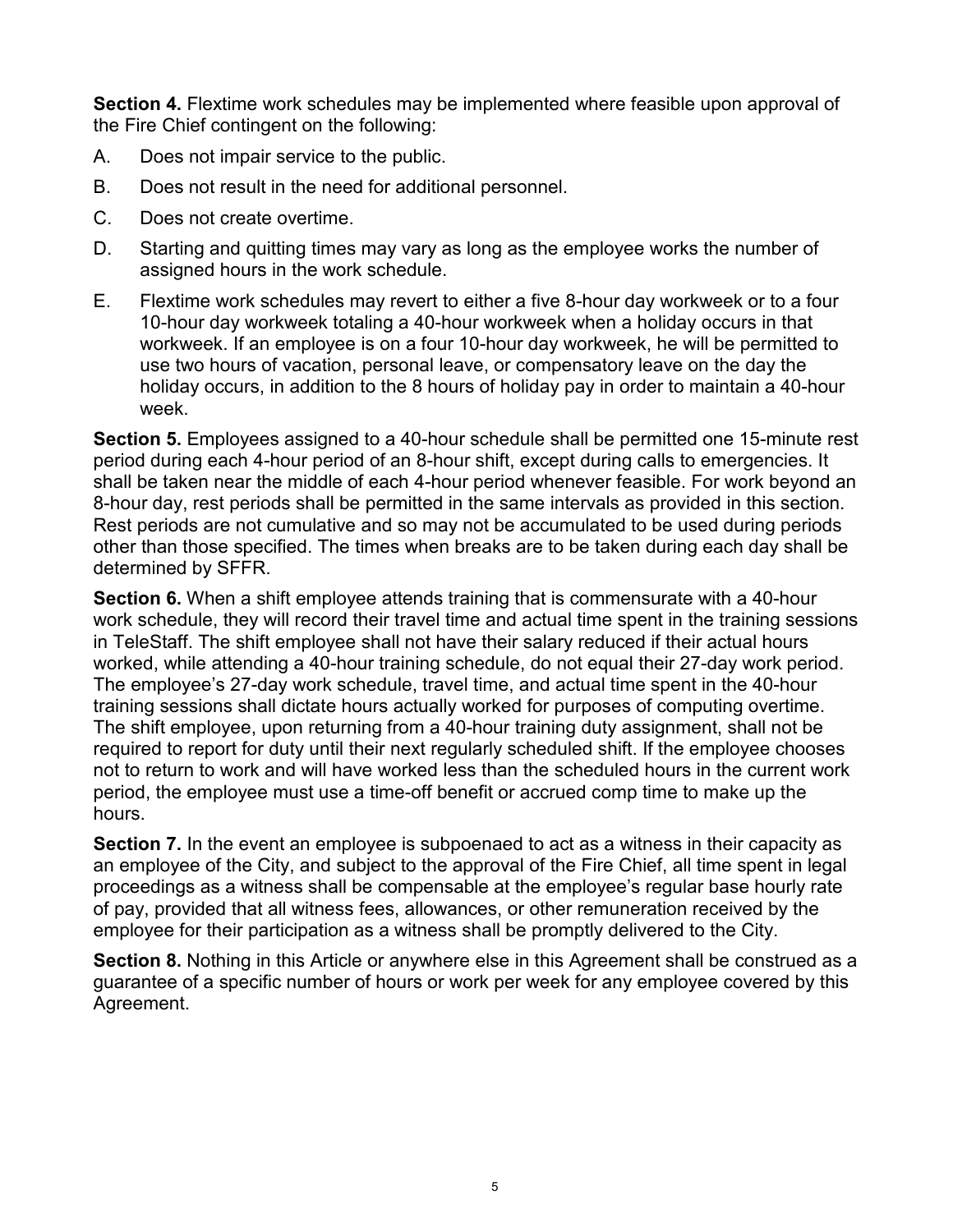#### **Article 7 Staffing**

**Section 1.** The City agrees to provide staffing sufficient to maintain the operations of SFFR at an effective level. The City of Sioux Falls reserves the right to operate, direct, and manage employees and operations.

#### **Article 8 Wages**

**Section 1.** The pay grade for employees shall be established by position as follows:

| <b>Position</b>                               | Grade   |
|-----------------------------------------------|---------|
| Firefighter                                   | 805     |
| <b>Fire Apparatus Operator</b>                | 810     |
| <b>Fire Captain</b>                           | 815     |
| <b>Fire Protective Equipment Technician</b>   | 822     |
| Uniformed Fire Inspector                      | 820     |
| <b>Civilian Fire Inspector</b>                | 821     |
| <b>Civilian Fire EMS Educator</b>             | 821     |
| <b>Emergency Vehicle Technician/Certified</b> | 800\801 |

**Section 2.** The pay grades for classifications in this bargaining unit (as set forth in Exhibit D) shall be adjusted based upon cost of living adjustment (COLA) and market-based considerations according to the following table:

| Year | <b>COLA</b> | <b>Market</b> | <b>Total</b> |
|------|-------------|---------------|--------------|
| 2021 | 0.0%        | 1.5%          | 1.5%         |
| 2022 | 2.5%        | 1.0%          | 3.5%         |
| 2023 | 3.0%        | 1.0%          | 4.0%         |

Pay grades for 2021 shall become effective January 11, 2021, in conjunction with the first day of the first complete pay period beginning in the new calendar year.

Pay grades for 2022 shall become effective January 10, 2022, in conjunction with the first day of the first complete pay period beginning in the new calendar year.

Pay grades for 2023 shall become effective January 9, 2023, in conjunction with the first day of the first complete pay period beginning in the new calendar year.

**Section 3.** Effective January 1, 2021, Firefighters, Fire Apparatus Operators, and Fire Captains who are also a certified paramedic shall receive a five (5) percent increase in their base hourly rate of pay when assigned to act in the capacity of a paramedic as classified in SFFR Standard Operating Procedure 300.9, ALS.

**Section 4.** In no event shall an adjustment in step placement be made during the life of this contract except for disciplinary matters, which may include unsatisfactory performance by the employee, or to correct administrative errors.

**Section 5.** The effective date of a step advancement will be computed from the beginning of a payroll period if the personnel action is taken up to seven days past the beginning of the payroll period. If the personnel action is taken on or after the eighth day preceding the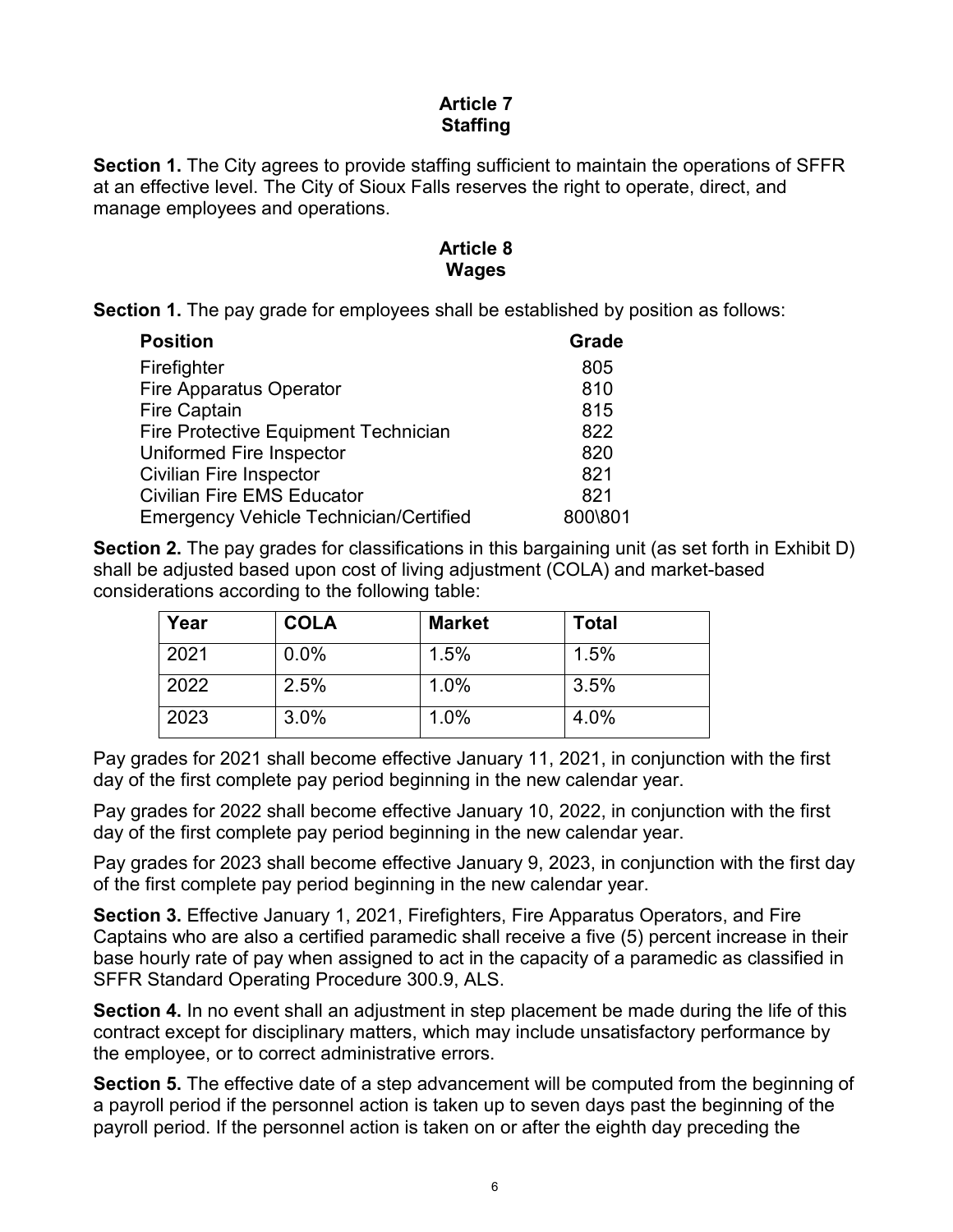beginning of the payroll period, the step advancement will be computed from the beginning of the next payroll period.

**Section 6.** Employees holding the rank of Firefighter will be eligible for step advancement pursuant to the following table:

|                | <b>Years of Completed</b> |
|----------------|---------------------------|
| <b>Step</b>    | <b>Service</b>            |
| 1              | 0–1                       |
| $\overline{2}$ |                           |
| 3              | 2                         |
| $\overline{4}$ | 3                         |
| 5              | 4                         |
| 6              | 6                         |
| $\overline{7}$ | 8                         |
| 8              | 10                        |
|                | 12                        |

Employees holding the rank of Fire Apparatus Operator will be eligible for step advancement pursuant to the following table:

| <b>Step</b>    | <b>Years of Completed</b> |
|----------------|---------------------------|
|                | <b>Service</b>            |
| 1              | 3                         |
| $\overline{2}$ | 4                         |
| 3              | 6                         |
| 4              | 8                         |
| 5              | 10                        |
| 6              | 12                        |
|                | 15                        |

Employees in the position of Emergency Vehicle Technician/Certified and Fire Protective Equipment Technician will be eligible for step advancement pursuant to the following table:

| <b>From Step</b> | <b>To Step</b> | <b>Waiting Period</b><br><b>In Months</b> |
|------------------|----------------|-------------------------------------------|
|                  | 2              | 12                                        |
| 2                | 3              | 12                                        |
| 3                |                | 12                                        |
|                  | 5              | 12                                        |
| 5                | 6              | 24                                        |
| 6                |                | 24                                        |
|                  | 8              | 24                                        |
|                  |                | 24                                        |
|                  |                |                                           |

An employee hired as an Emergency Vehicle Technician/Certified and Fire Protective Equipment Technician may be placed in a step greater than Step 1 based on years of relevant experience. Such step placement shall be at the discretion of the hiring authority and approval of the Director of Human Resources.

The employee's step anniversary date, for purposes of step advancement eligibility as identified in this section, is the employee's date of hire with SFFR.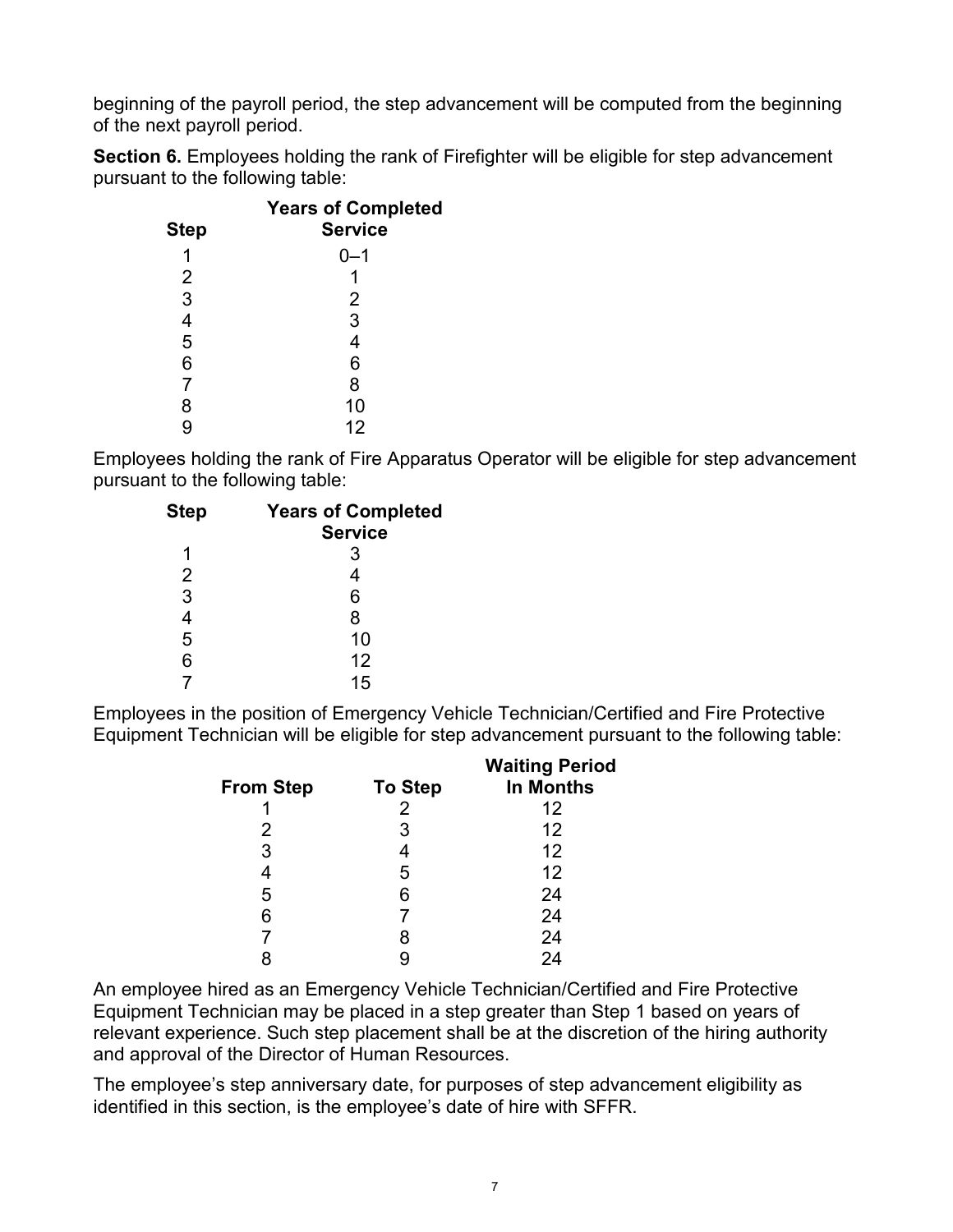**Section 7.** The rank of Fire Inspector includes a Civilian Fire Inspector pay grade and a Uniformed Fire Inspector pay grade. The Uniformed Fire Inspector pay grade applies only to employees who have been promoted from other SFFR ranks.

## **A. Civilian Fire Inspector**

| <b>From Step</b> | <b>To Step</b> | <b>Waiting Period</b><br><b>In Years</b> |
|------------------|----------------|------------------------------------------|
|                  | 2              |                                          |
|                  | 3              |                                          |
| 3                |                |                                          |
|                  | 5              |                                          |
| 5                | Բ              | 3                                        |
| 6                |                |                                          |
|                  |                |                                          |

The employee's step anniversary date, for purposes of step advancement eligibility as identified in this category, is the employee's date of hire with SFFR.

## **B. Uniformed Fire Inspector**

The employee's step anniversary date for purposes of step advancement eligibility as identified in this category is the employee's date of promotion to Fire Inspector. An employee must complete the years of service in the rank of Fire Inspector within a particular step prior to eligibility for advancement into the next step.

An employee may be placed in a step greater than Step 1 based on years of SFFR service in the rank of Fire Captain. Such step placement shall be at the discretion of the Fire Chief. Should an employee be placed above Step 1, eligibility for step advancement shall be based on the date of promotion in three-year intervals.

**Section 8.** Employees holding or promoted to the rank of Fire Captain will be eligible for step advancement pursuant to the following tables:

## **A. Fire Captain**

|               | <b>Years of Completed Service</b> |
|---------------|-----------------------------------|
| <b>Step</b>   | as a Fire Captain                 |
|               |                                   |
| $\mathcal{P}$ | З                                 |
| 3             | ี่ค                               |
|               |                                   |

The employee's step anniversary date for purposes of step advancement eligibility as identified in this section is the employee's date of promotion to Fire Captain. An employee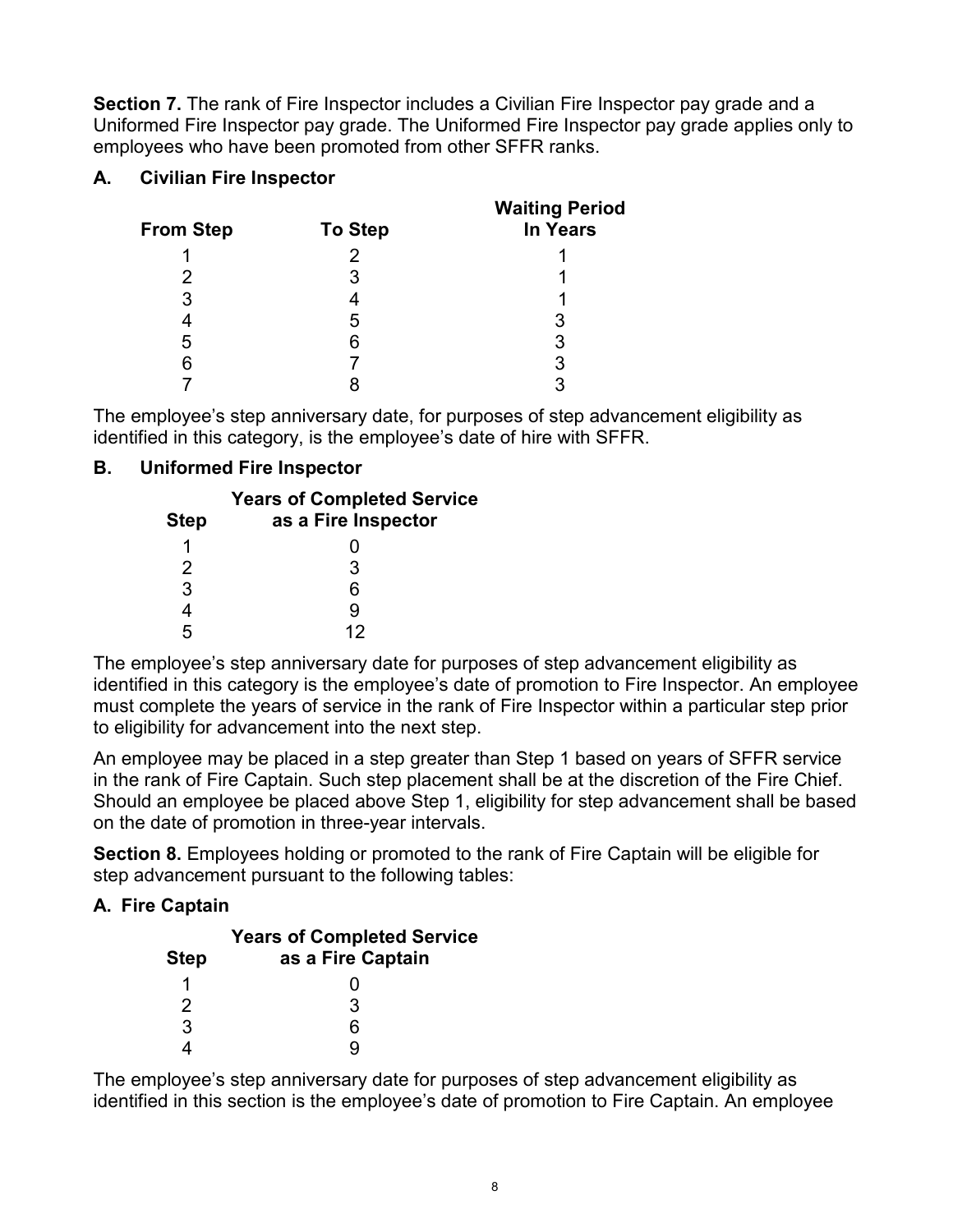must complete the years of service in the rank of Fire Captain within a particular step prior to eligibility for advancement into the next step.

Inspectors who are promoted to Captain will be placed in the next step that is higher in pay than their pay as Inspector. The date of promotion to Fire Captain will become the employee's step anniversary date.

**Section 9.** Employees holding the position of Civilian Fire EMS Educator will be eligible for step advancement pursuant to the following table:

#### **A. Civilian Fire EMS Educator**

| <b>From Step</b> | <b>To Step</b> | <b>Waiting Period</b><br><b>In Years</b> |
|------------------|----------------|------------------------------------------|
|                  |                |                                          |
|                  | 3              |                                          |
| 3                |                |                                          |
|                  | b              |                                          |
| 5                | 6              | 3                                        |
| 6                |                | 3                                        |
|                  |                |                                          |

The employee's step anniversary date for purposes of step advancement eligibility as identified in this category is the employee's date of hire with SFFR.

**Section 10.** If cause is shown by the Fire Chief, advancement to the next higher step may be denied. Any employee denied a step advancement at the time of their eligibility may be given an increase any time thereafter.

**Section 11.** Except in cases of military leave, an employee's step anniversary date may be adjusted if the employee's service is interrupted by unpaid leave or disciplinary action of 30 or more calendar days in a year or if an employee's step advancement is delayed without retroactivity on the basis of performance, or if the date is adjusted as the result of the terms of this Agreement. If cause is shown on the basis of performance and a step increase is delayed, the month and day when the step is eventually granted will become the employee's new step anniversary date. The year of the step anniversary date changes as the employee moves step to step.

**Section 12.** A designated training position shall receive a 12.9 percent increase in pay to their regular base hourly rate while assigned to training duties. The training position designation shall be considered a duty assignment that is made at the sole discretion of the Fire Chief.

**Section 13.** A SFFR Firefighter who is assigned to the SFPD SWAT team as a tactical medic and is designated and required to act in a tactical environment to assist any injured personnel will receive additional pay of \$1.00 per hour added to their base hourly rate of pay from the time of dispatch until they are released from the scene and the person is not acting in the capacity of a tactical medic. When the tactical medic is training or responding off duty, they will receive overtime or compensatory time as covered under Article 9—Overtime.

**Section 14.** Any hours worked related to a SFFR deployment outside of Sioux Falls will be calculated in the same manner as work hours based on the employee's normal 27-day, 204-hour, or if applicable, 40-hour week work-cycle. Any hours actually worked over and above the normal 27-day, 204-hour, or 40-hour week work cycle will be compensated as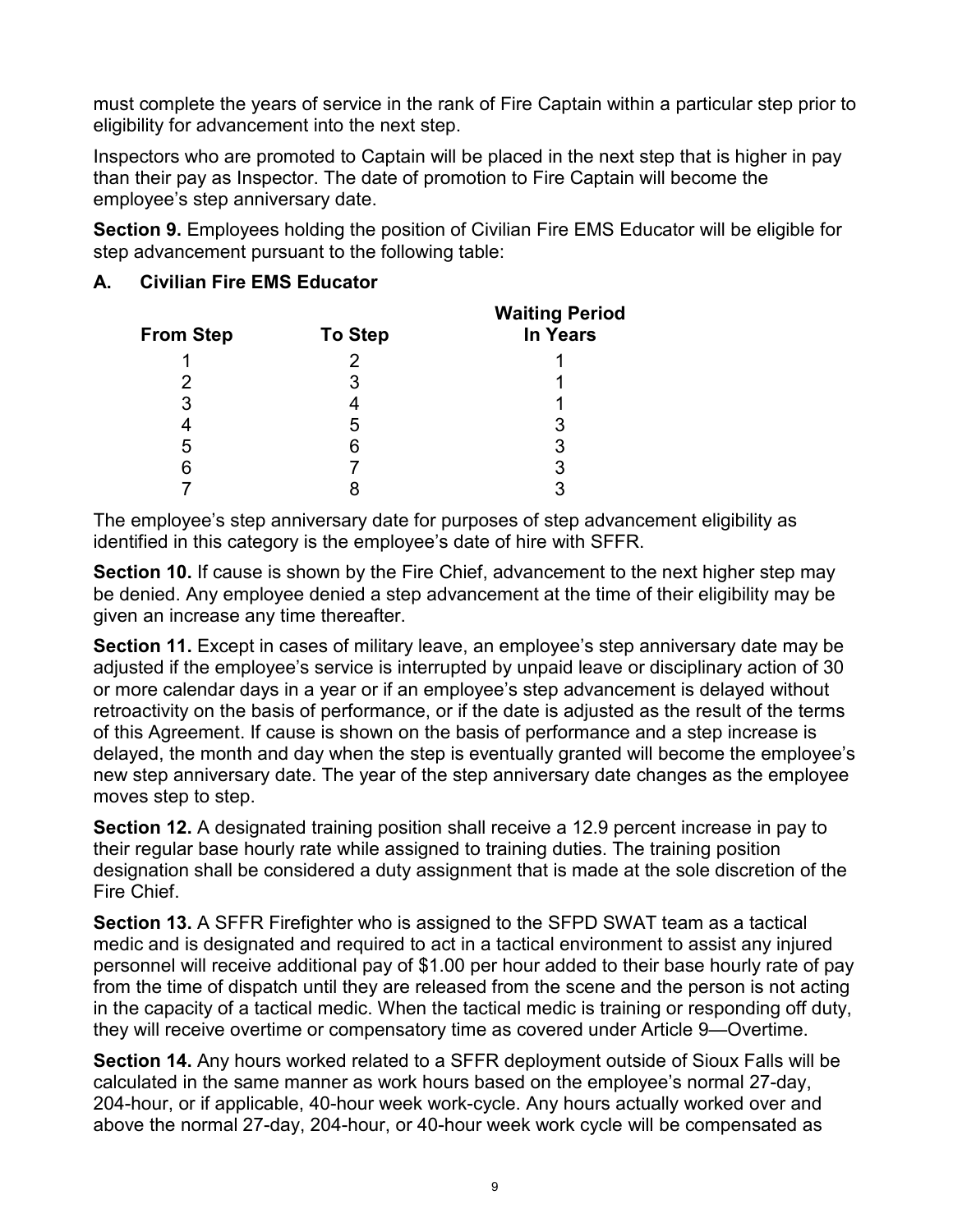extra duty. All hours worked will be reflected on the incident crew time record (CTR). Any compensable hours worked that are not recorded on the CTR have to be approved by the Fire Chief (i.e., vehicle or equipment repair, etc.). Any deployment where the Incident Commander requires the employee to be on standby during their scheduled time off will be considered standby and the employee will receive standby pay of \$1.70 per hour for those hours. If a contract or agreement is in place between the agencies involved, it will govern the rates of compensation for per diem.

#### **Article 9 Overtime**

**Section 1.** Employees covered by this Agreement shall be paid at the rate of 1 1/2 times their regular base hourly rate of pay for all authorized hours worked in excess of 40 hours in a 7-day work cycle if assigned to a 7-day work schedule, or in excess of 204 hours in a 27 day work period if assigned to a 27-day work period.

To earn overtime as pay or compensatory time as set forth in this Article, an employee must have actually worked for a period of time in excess of 40 hours for 40-hour employees or 204 hours for shift employees. Forty-hour employees will not be permitted to use paid leave benefits to accumulate hours worked in excess of 40 hours for purposes of earning additional overtime.

Forty-hour employees will not be permitted to exceed a regular workday beyond their established regular number of daily work hours through the use of vacation, personal leave, compensatory leave, sick leave, or other paid time-off benefits.

**Section 2.** Extra duty work, hours actually worked, or hours granted as holiday leave, paid vacation, sick leave, and personal leave shall be considered as hours actually worked for purposes of computing overtime. Hours worked on Emergency Call-in, Standby, workers' compensation leave time, or hours scheduled and taken as compensatory leave, or any other hours not specified in this Agreement as hours actually worked for purposes of computing overtime, shall not be considered hours actually worked for purposes of computing overtime.

## **Section 3. Extra Duty Roster.**

The Extra Duty Roster shall be established and regulated by SFFR Administrative Policy 400.2 and 400.4 for out-of-city deployments. Changes to these policies may be made outside of the collective bargaining process; however, the changes must be mutually agreed upon by the Committee for Union-Management Cooperation before implementation.

## **Section 4. Compensatory Time: 40-Hour Employees.**

Employees assigned to a 40-hour schedule shall be allowed to accumulate compensatory time off, up to a maximum balance of 80 hours. Compensatory time will be accumulated at the rate of 1 1/2 times the number of hours actually worked in excess of 40 in lieu of overtime pay. When an employee requests compensatory leave, it shall be scheduled by their Chief Officer in charge in the same manner as vacation as provided in SFFR's Administrative Policy. All paid benefit leave requests have priority over compensatory leave. If an employee requests compensatory time in lieu of overtime pay, such time cannot be converted to pay at a later date, except upon termination of employment with the City, or as otherwise specified in this Agreement.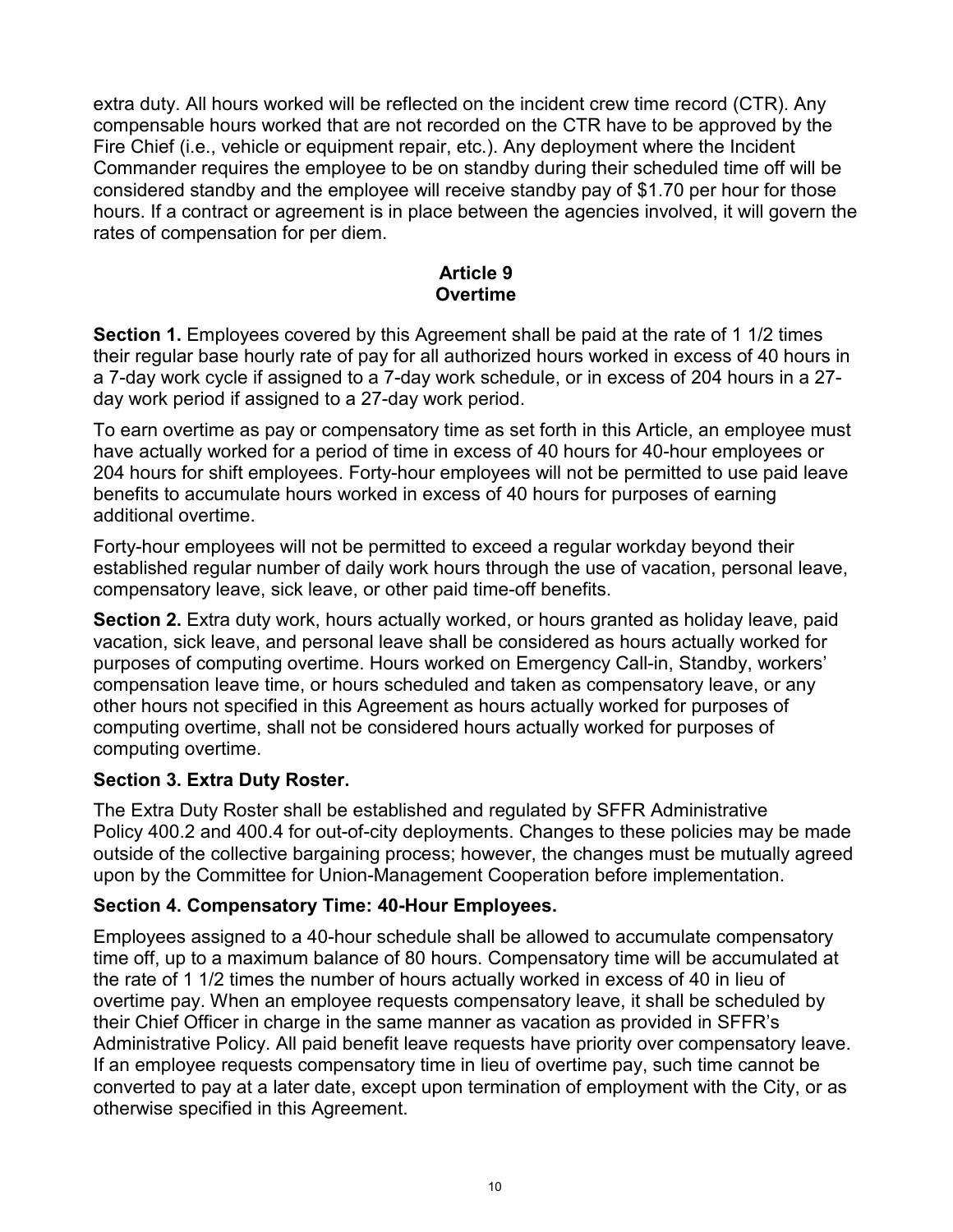## **Section 5. Compensatory Time: Shift Employees.**

To accommodate SFFR training, travel, and meetings, employees assigned to a 27-day work period shall be allowed to accumulate compensatory time off, up to a maximum balance of 96 hours. Compensatory time will be accumulated at the rate of 1 1/2 times the number of hours actually worked in excess of 204 hours in a 27-day work period in lieu of overtime pay. Compensatory time shall be scheduled off by management. If the Battalion Chief must postpone compensatory time off, he will notify the employee no later than 30 calendar days prior to the scheduled time off. Compensatory time-off balances must be exhausted prior to separation or promotion into a management position with SFFR.

**Section 6.** The provisions of this Article shall not be construed to prevent the City from retaining necessary employees, as determined by the City, in those positions requiring specialized training or skills.

**Section 7.** Under no circumstances will a duplication or pyramiding of overtime hours be permitted in the determination of hours actually worked for purposes of computing overtime pay.

**Section 8.** Any time an employee who is not already on or scheduled to be on duty is called in from home to work in a nonemergency or nonstandby situation, the employee shall receive a minimum of two hours of pay at the guaranteed overtime rate of 1 1/2 their regular base hourly rate, except as otherwise specified in this Agreement. This provision shall not apply to scheduled meetings, medical exams, or other scheduled events. Assignments of this nature shall be hours actually worked for purposes of computing overtime.

#### **Section 9. Regular Overtime Rate.**

As used in this Agreement is the premium rate paid for all hours actually worked by an employee which are in excess of 40 hours in a week or in excess of 204 hours in a 27-day work period that have not already been specifically guaranteed as overtime. The overtime rate is 1 1/2 times the employee's regular rate of pay in accordance with the Fair Labor Standards Act. Any reference to overtime, time and one-half, or pay at 1 1/2 times the regular base rate in this Agreement, which is not specifically identified as "guaranteed" overtime, will be defined as regular overtime in application.

#### **Section 10. Guaranteed Overtime.**

Shift employees shall be paid overtime at the rate of 1 1/2 times their regular base hourly rate for a guaranteed twelve (12) hours worked during a 27-day work period.

As used in this Agreement is premium pay based upon the specific type of hours worked, such as emergency call-in or standby hours worked. Hours which are specified as "guaranteed" are paid at the overtime rate of 1 1/2 times the regular base hourly rate. Since the specified hours are already guaranteed overtime pay, they are not counted again as hours actually worked for purposes of calculating additional overtime for the week or pay cycle. If counted again as hours actually worked toward overtime, the result would be a duplication or pyramiding of overtime, which is not permitted by the terms of this Agreement.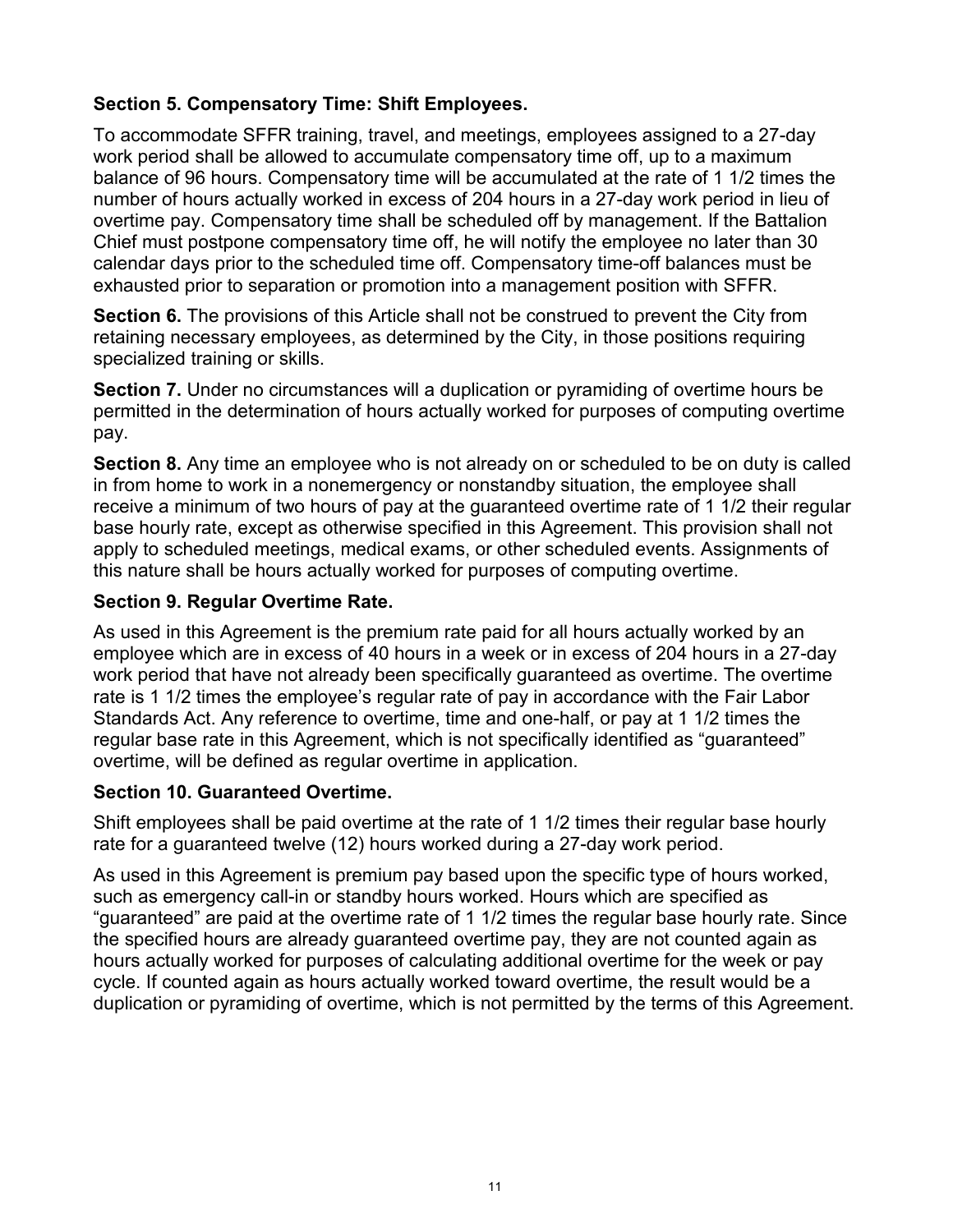#### **Article 10 Emergency Call-In**

#### **Section 1. Emergency Call-In.**

- A. An employee not already on duty, who has been called in for emergency duty to work outside of their regular shift schedule, shall be guaranteed overtime to be paid at a rate equal to 1 1/2 times their regular base hourly rate of pay for the number of hours worked outside of their scheduled tour. The minimum pay for this emergency duty shall not be less than 2 hours at the guaranteed overtime rate, unless the emergency duty begins less than 2 hours prior to the beginning of the start of the employee's scheduled shift, in which case the employee will be paid the guaranteed overtime rate only for the amount of time worked before their regularly scheduled shift begins.
- B. Emergency call-in begins when an employee reports to the station where their appropriate protective gear is located and ends when the employee is returned to the assigned emergency duty station or personal vehicle and is released by the Chief Officer in charge, or when the employee's regularly scheduled shift begins, whichever is earlier.
- C. An "emergency call-in" for fires or other emergencies as determined by the Chief Officer in charge is a requirement to report to work on a nonscheduled day or during nonscheduled hours to work an unspecified period of time, provided the employee is requested to report to work as soon as possible after receiving the request.
- D. A requirement that an employee work an adjusted schedule or additional hours, or work in excess of their normal scheduled hours, shall not be treated as an emergency call-in.
- E. The number of hours worked on Emergency Call-In, which are paid at the guaranteed overtime rate, shall not be counted as hours actually worked for purposes of computing additional regular overtime.

#### **Section 2. Administrative Policy.**

Emergency Call-In shall be regulated by SFFR Administrative Policy 400.1. Changes to this policy may be made outside of the collective bargaining process; however, the changes must be mutually agreed upon by the Committee for Union-Management Cooperation before implementation.

## **Article 11 Acting Pay**

**Section 1.** Any SFFR employee who is temporarily assigned to perform duties by the City which are not contemplated within the scope of function of the employee's own rank\job description and are the duties of a higher rank\job description where the maximum rate of pay is higher than that of the employee's regular assigned pay grade shall receive a 5 percent increase in their basic hourly rate, provided the employee first actually carries out the duties of the higher rank for 8 or more consecutive hours of each appointment. The employee shall receive this hourly differential retroactive for each hour worked in the acting capacity.

**Section 2.** Any SFFR employee appointed to act as a Chief Officer in charge shall receive a 5 percent increase in their basic hourly rate for each hour worked in the acting capacity,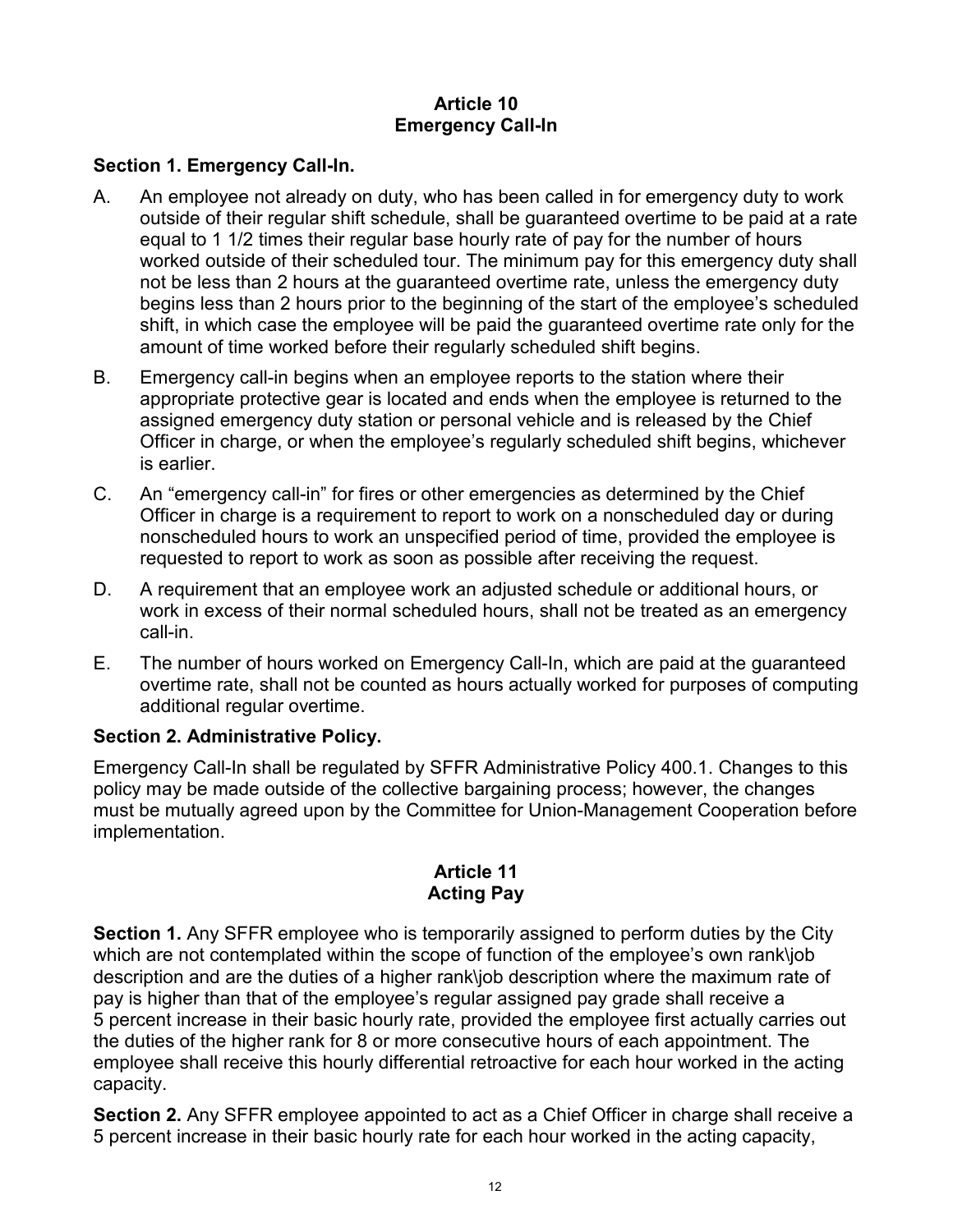provided the employee is assigned to accept the responsibilities and carry out the duties for 8 or more consecutive hours of each appointment for shift employees, or no less than 8 consecutive hours in a single workday of each appointment for 40-hour employees.

**Section 3.** To be eligible for acting pay, the employee must actually work for 8 or more consecutive hours and may not be absent through the use of time trades, paid time-off benefits, or any other type of leave during the acting period.

Acting positions shall be appointed at the sole discretion of the Fire Chief.

**Section 4.** Except as specifically provided in this Article, employees of SFFR may be temporarily required to accept the responsibilities and carry out the duties of a position or rank above which he normally holds in the course of their normal duties without additional compensation.

#### **Article 12 Certification and Promotion**

**Section 1.** Certification for members of the bargaining unit shall be established by SFFR Administrative Policy 600.1, "Certification and Professional Development."

**Section 2.** In addition to this Article, SFFR Administrative Policy 600.1, "Certification and Professional Development," shall govern certifications. Changes to this policy may be made outside the collective bargaining process; however, must be mutually agreed upon at a Committee for Union-Management Cooperation meeting before implementation.

**Section 3.** The Training Certification and Career Development Committee will recommend the required certifications for members of the bargaining unit as well as the education and training objectives for the requirements listed in SFFR Administrative Policy 600.1, "Certification and Professional Development."

**Section 4.** When requested, the Training Certification and Career Development Committee will review an employee's outside training against required NFPA standard prerequisite/requisites. After review, employees presenting evidence meeting the necessary requirements will be recommended for either evaluation or certification by the Fire Chief. The Fire Chief will be the certification authority and represent the agency having jurisdiction for purposes of NFPA certification.

**Section 5.** Criteria for promotion and promotional testing within the bargaining unit, excluding Emergency Vehicle Technician/Certified, shall be as follows:

- A. Fire Apparatus Operator:
	- 1. All candidates must have a minimum of three years' service with SFFR as a Firefighter.
	- 2. All candidates must have a satisfactory service rating.
- B. Fire Captain:
	- 1. All candidates must have held the rank of Firefighter with SFFR and must have completed probation as a Fire Apparatus Operator and have a minimum of six years' service with SFFR.
	- 2. If there are not a sufficient number of passing candidates from the Fire Apparatus Operator rank to fill all open Fire Captain positions at time of testing, SFFR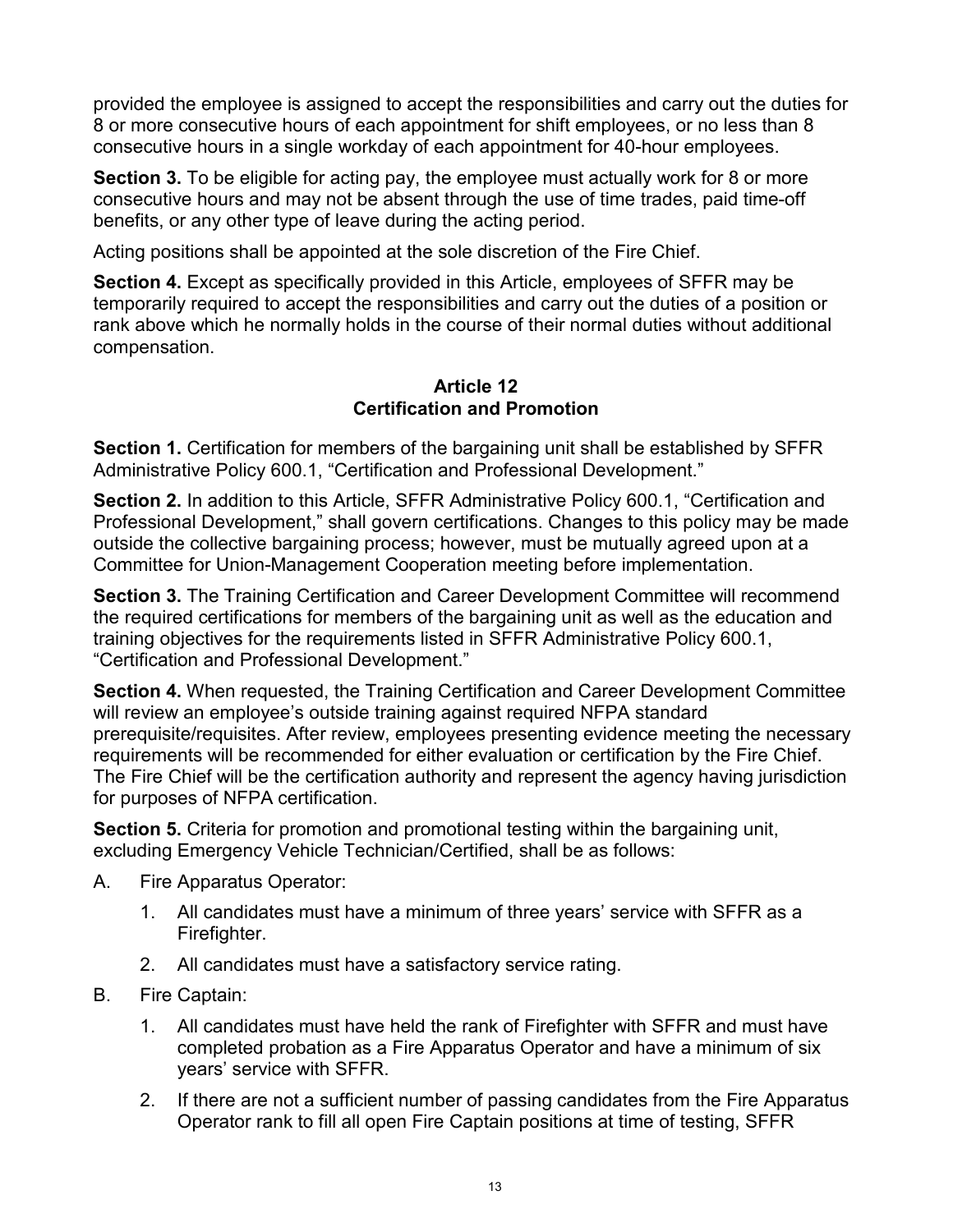personnel holding the rank of Firefighter that have completed all the certifications for the rank of Fire Apparatus Operator and have a minimum of eight (8) years of service with SFFR will also be eligible to be a candidate for the rank of Fire Captain. Firefighter eligibility will reset to the parameters detailed in Section 5B1 following either a successful initial testing cycle with no unfilled Fire Captain positions, or upon a second testing that includes eligible Firefighter candidates.

- 3. All candidates must have a satisfactory service rating.
- C. Fire Inspector:
	- 1. All candidates must have a minimum of three years' experience with SFFR.
	- 2. All candidates must have a satisfactory service rating.
	- 3. In the event no SFFR employee applies for or passes the civil service promotional examination process, or not enough candidates pass to fill existing vacancies, the City has the right to hire outside the SFFR bargaining unit without complying with paragraphs 1, 2, and 3 of this section.
	- 4. If hiring outside the SFFR bargaining unit occurs, employees are eligible to apply for Fire Inspector as a civilian.
	- 5. All candidates, whether SFFR employee or civilian, must hold or be able to obtain certification set by SFFR Administrative Policy 600.1, "Certification and Professional Development."
	- 6. Where a newly hired civilian employee does not obtain the requisite certification as specified in this Article, such employee will be terminated. Where a promoted employee does not attain the requisite certification as specified within this Article, such employee will be returned to their former position\rank and pay. The Fire Chief may grant extensions to this requirement.
- D. SFFR will offer certification classes required by SFFR Administrative Policy 600.1, "Certification and Professional Development," to candidates for promotion who have not had the opportunity to obtain necessary certifications before promotional testing is provided.
- E. Civilian Fire EMS Educator:
	- 1. In the event SFFR wishes to hire a Civilian Fire EMS Educator, the qualifications will be based on the specific needs of the area of emphasis the Educator will provide.
	- 2. Current employees will be eligible to apply for a Civilian Fire EMS Educator position provided they meet the minimum qualifications.

**Section 6.** A permanent vacancy is created when the City decides to increase the workforce and fill a new position(s) or when there is a termination, promotion, demotion, or discharge and the City decides to replace the previous incumbent. The City retains sole discretion in determining whether vacancies exist.

**Section 7.** Promotional examinations shall be conducted when deemed necessary by management to meet the needs of SFFR and will comply with the Civil Service Board requirements.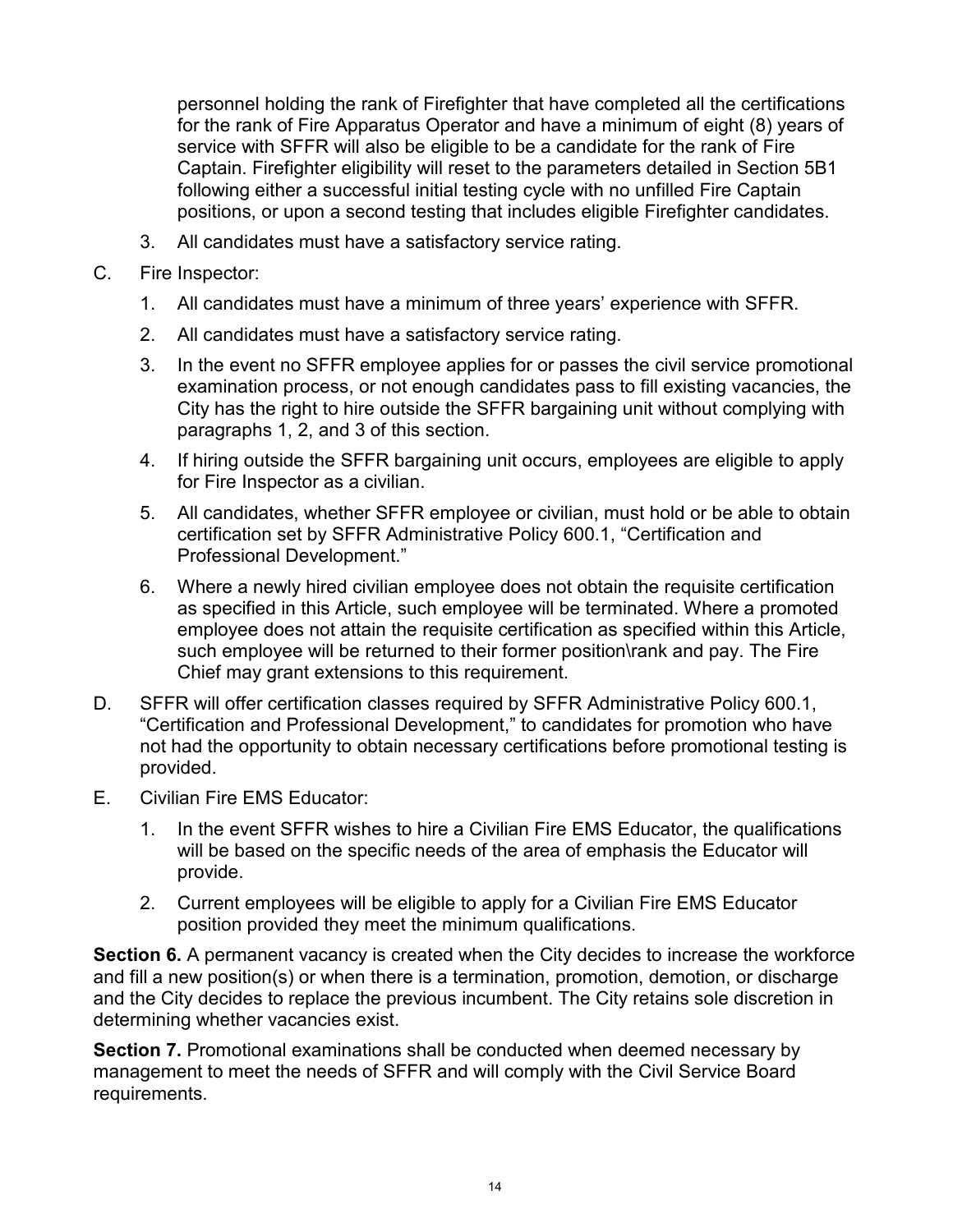**Section 8.** Promotion/Transfer Probation. A promotion or transfer within the ranks of SFFR shall not be deemed complete until a period of probation of six months has elapsed. If, at any time during the probation period, a promoted or transferred employee is appraised less than satisfactory in overall performance, the employee shall be returned to the position from which they were promoted or transferred. Before returning the employee to their previous position, the Fire Chief has the option to extend the probationary period an additional six months. The action of returning a promoted or transferred employee to their former position is not cognizable under civil service as outlined in Article 48, Section 6.

The probationary period for a promotional or transferred employee will be extended for a period of time equal to the length of absence for any probationary employee who is absent from their position for more than 30 calendar days.

**Section 9.** Return to Former Position. During the first six months immediately following the date of promotion or transfer, the promotional or transferred employee may request to be returned to their former position. Requests of this nature will result in a return to the former position and pay grade with the return date to be determined by the Fire Chief.

Holidays, vacation time, and sick leave shall not be considered a break in continuous time for purposes of this Article.

**Section 10.** When an employee is promoted in rank, the employee shall be placed into the pay grade of the new rank commensurate with their years of service.

**Section 11.** NFPA 1071 Emergency Vehicle Technician certification and a possession of a Commercial Driver License (CDL) is mandatory for the 801 pay grade. Upon certification, the employee shall go to the same step with the same anniversary date as they were in the prior pay grade 800. The City shall provide, upon request, manuals and testing fees for Emergency Vehicle Technician certification.

#### **Article 13 Seniority**

**Section 1.** Seniority shall be defined as follows:

- A. For purposes of this Article, seniority of service shall be defined as the total length of continuous service with the employer since the employee's last date of hire into SFFR less any adjustments due to layoff, approved leaves of absence without pay, or any other breaks in service. If more than one person is hired on the same day, then that person occupying the highest position on the certified civil service entrance examination list shall receive seniority preference. Where a tie exists in test score, seniority preference shall be based on alphabetical order of the person's last name.
- B. For purposes of determining length of vacation, all continuous service within the City in any department shall be considered.
- C. For purposes of determining vacation scheduling and holiday requests, all continuous service in SFFR shall be considered.

**Section 2.** Seniority may be terminated for only the following reasons:

- A. The employee quits.
- B. The employee is discharged and the Civil Service Board, or a reviewing court, does not reverse the discharge.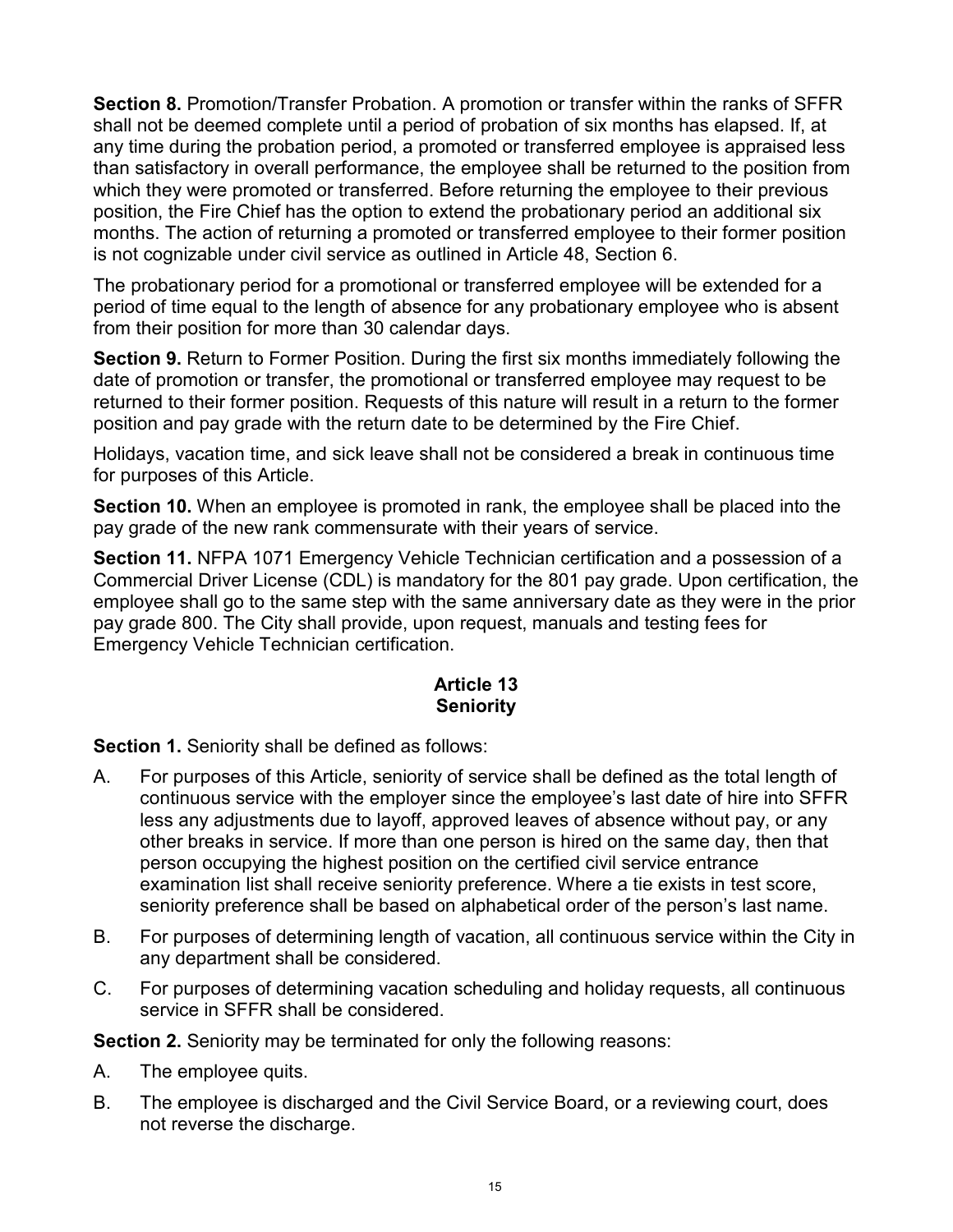- C. The employee is laid off for a period of more than two years.
- D. The employee retires. An employee on a disability retirement who is brought back to work within five years of retirement shall retain all their seniority back to their original hire date.
- E. The employee fails to report to work within 14 calendar days after the City sends notification of recall by certified mail to the laid-off employee's last known address. To protect their seniority, it is the laid-off employee's responsibility to keep the Human Resources department informed of the laid-off employee's current address and telephone number.
- F. Absence from work due to off-the-job injury or sickness for 12 months following expiration of all paid time-off benefits.

**Section 3.** The City will update a seniority list for each rank category should layoffs take place. The City will furnish or send an electronic copy of the seniority list to all employees. Such list will show names of employees and their date of hire by the City. The City will also provide a time-in-rank list, based on the employee's appointment date to current rank. Employees must bring alleged errors on the seniority list to the attention of the Human Resources department in writing 60 calendar days of the list being issued, or such errors are waived by the employee affected and the list will stand as posted.

**Section 4.** Supervisors who are promoted out of the bargaining unit and remain in SFFR shall continue to earn bargaining unit seniority and may exercise that seniority in the event a return to the bargaining unit is required.

**Section 5.** New employees will be considered probationary employees for 12 months. Should a probationary employee be absent from the job for more than 30 calendar days, the probationary period will be extended for the period of absence to enable the employee to complete their full probationary period.

A promotion, transfer, or reclassification from a City classification outside the classifications covered by this contract into the rank of Firefighter shall not be deemed complete until a period of probation not to exceed 12 months has elapsed.

**Section 6.** During the probationary period, a probationary employee may be disciplined, laid off, or otherwise dismissed at the sole discretion of the City, and neither the reason for the disciplinary action, discharge, layoff, or dismissal may be the subject of a grievance or of a Civil Service Board proceeding. Recognizing that a probationary employee has very limited rights in conjunction with this contract, he/she may elect to have Union representation present during any related investigatory interviews.

## **Article 14 Layoff and Recall**

**Section 1.** Whenever it becomes necessary in SFFR for lack of work or funds or on grounds of economy or any other proper and legal cause to reduce the workforce in any rank category, the appointing officer shall designate the rank category from which the layoff shall take place. No full-time employees will be laid off while part-time employees are still employed. Employees serving in the affected rank category will be laid off in the inverse order of their appointment as a Civil Service employee in their department. The last one to be appointed will be the first one to be laid off.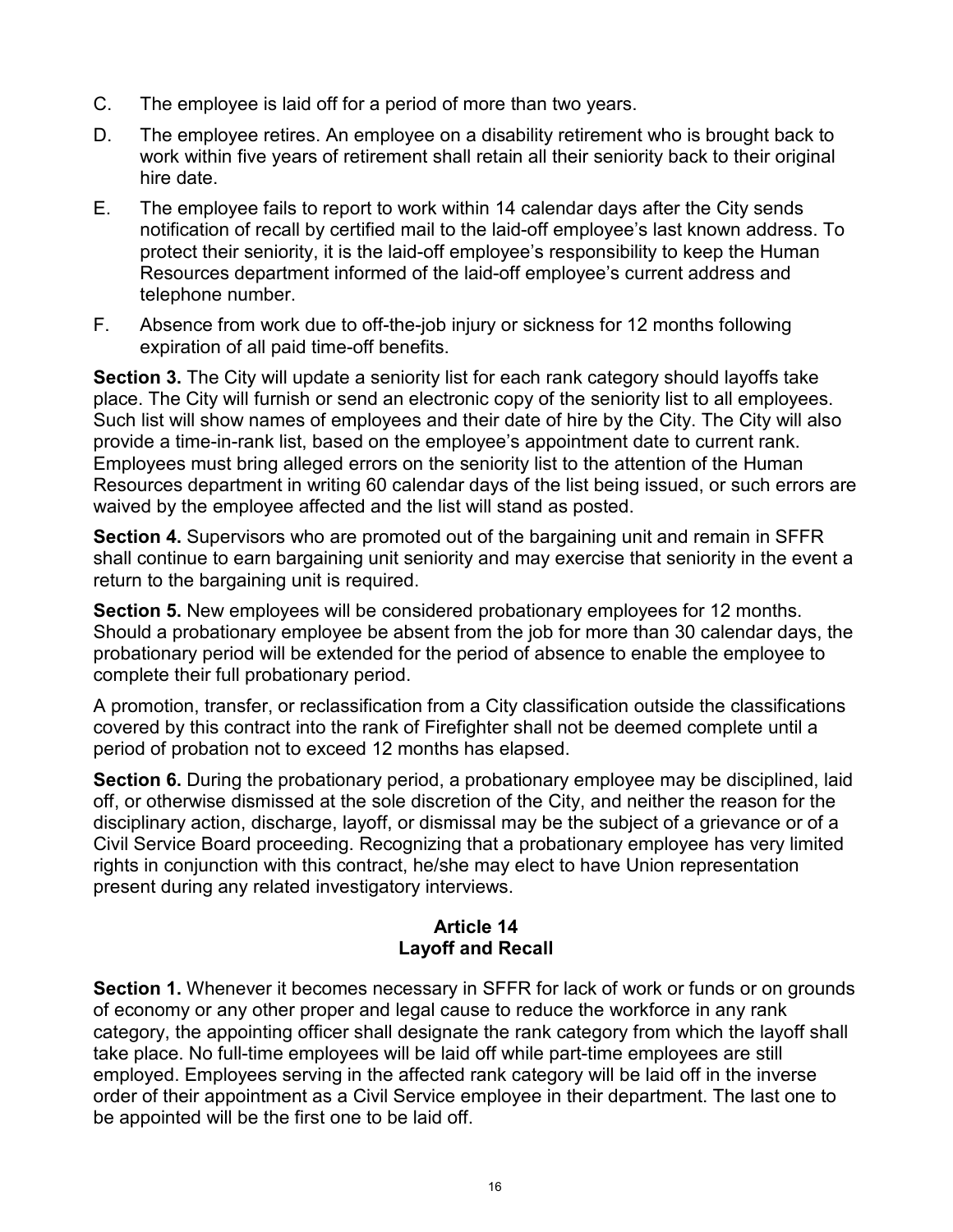**Section 2.** The City shall give at least 60 days' notice to the Union of its intention to make force adjustments resulting in layoff.

**Section 3.** An employee who is notified by the City that the employee is to be laid off shall have seven days to exercise the following options in the order listed:

- 1. Claim the job of the employee having the least seniority of all employees in the claimant's rank.
- 2. Claim the job of the employee having the least seniority of all the employees in the rank(s) the claimant previously held.

An employee may not claim a job unless the City determines he is able to perform satisfactorily and he meets the minimum qualifications for the position or is able to prove the ability to do so within 30 calendar days after claiming the position.

**Section 4.** An employee whose job is claimed will be laid off unless the employee is eligible and able to avoid such layoff by exercise of the options listed in Section 3. The employee on entrance probation shall be laid off in inverse order of hiring.

**Section 5.** An employee who exercises an option under Section 3 and claims a position having a lower maximum biweekly rate of pay shall be decreased to the salary step closest to their present biweekly rate.

**Section 6.** The employee who is actually laid off shall be placed on a reinstatement eligibility list for two years. If there is a recall, employees shall be recalled to their former rank where possible in the inverse order of their layoff, provided they are presently qualified to perform the work to which they are recalled without further training.

**Section 7.** If the employee is recalled to a rank lower than the one he held at time of layoff, he shall have the right to return to the rank he held prior to being laid off in the event it subsequently becomes available.

If the employee is recalled to a lower rank, the employee shall have the right to refuse the recall.

The City shall not hire new employees in the bargaining unit as long as there are employees on the reinstatement list who are presently qualified to perform the work in the rank and are willing to be recalled to the said rank.

**Section 8.** If the layoffs also result in a reduction in the current number of Captains, Inspectors, and/or Fire Apparatus Operators, the reduction shall be based on time in rank. The employee shall have the right to return to the rank held prior to the reduction in the event it subsequently becomes available.

**Section 9.** The laid-off employee shall accept and be available for reemployment within 14 calendar days after receiving the notice of recall. The notice of recall shall be sent to the laid-off employee's last known address by certified mail. To protect their seniority, it is the laid-off employee's responsibility to keep the Human Resources department informed of the employee's current address and telephone number.

**Section 10.** Reinstatement of benefits for laid-off employees reemployed through recall shall be as follows:

A. Any employee laid off and later reemployed by the City must apply for health/life/dental coverage as a new employee unless reemployed within 18 months of layoff, provided the employee retains and pays for said coverage during those 18 months.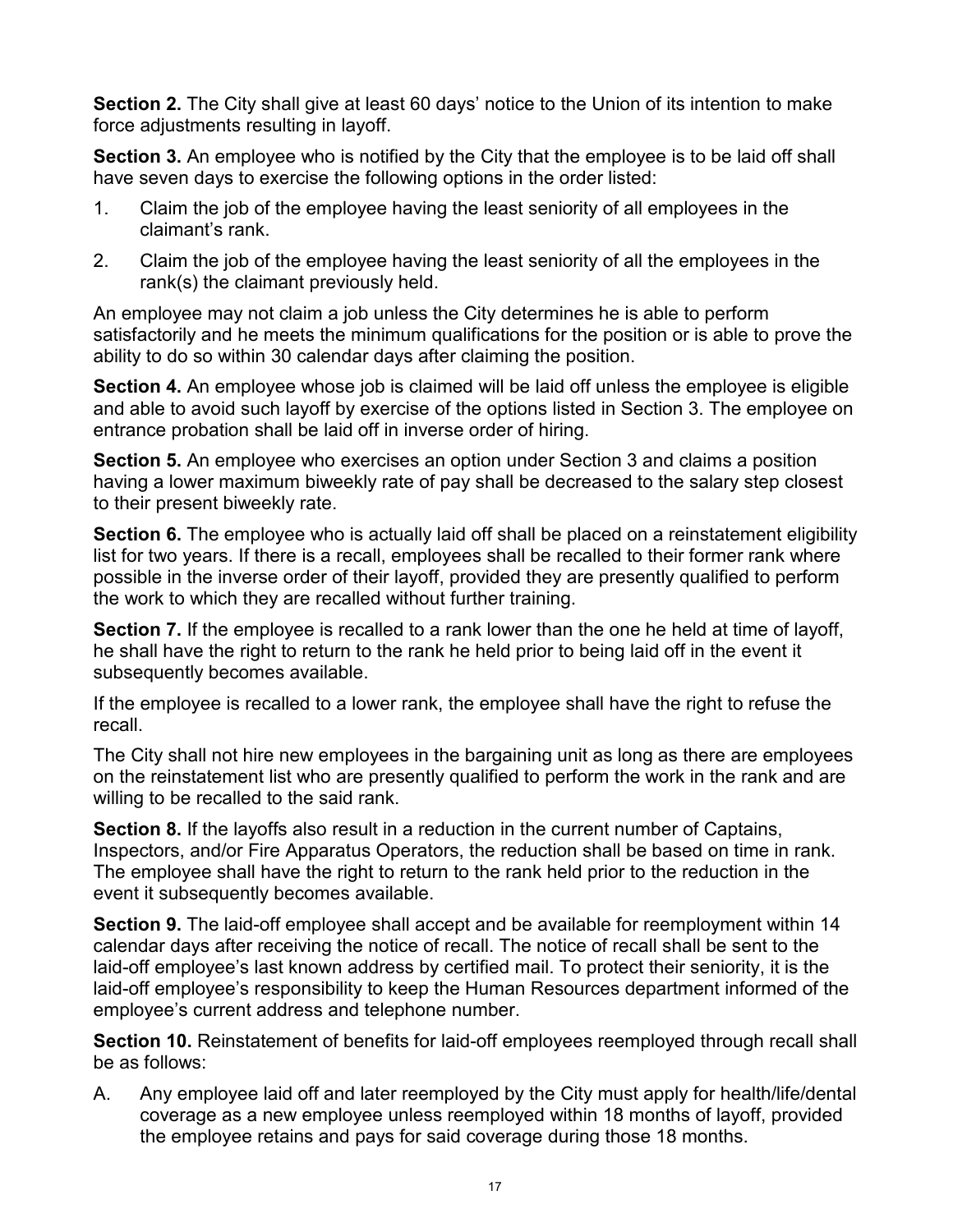- B. Pension benefits may be reinstated in accordance with Chapter 39 of the City Code of Ordinances.
- C. Laid-off employees who are reemployed by the City within two years since their layoff will have their sick leave accrual reinstated and the employee will earn sick leave at the present accrual rate.
- D. When an employee is laid off from City service, the employee will be paid in full for vacation hours earned to date. If an employee is reemployed with the City before the two years have elapsed since layoff, that employee will begin to accrue vacation leave at the same rate as when the employee was laid off.
- E. All seniority rights will be retained but not accumulated during layoff and reinstated upon reemployment within two years from the date of layoff.
- F. Employees called back to their former rank will receive their former rate of pay and all increases in pay which were applied during the period of layoff. Employees called back to work in a lower rank with a lower maximum rate of pay shall be applied as specified in Section 5 of this Article.

#### **Article 15 Leaves of Absence**

**Section 1.** Absence from duty without authorization or failure to report after an authorized leave has expired or has been disapproved, revoked, or cancelled shall be grounds for suspension, demotion, or discharge.

**Section 2.** The Fire Chief shall have authority to approve an unpaid leave of absence up to a maximum of 14 consecutive calendar days. Requests for unpaid leaves of absence for a duration longer than 14 calendar days shall require the approval of the Fire Chief and Human Resources Director. No leave of absence, whether granted, extended, or continued, shall exceed one year, except as otherwise provided in this Article. Requests for unpaid leave of absence will usually only be considered in the event that the employee has used all available paid leave time. The Fire Chief may grant exceptions to this policy.

**Section 3.** Military leaves of absence shall be taken in accordance with Article 24, Military Service Leave.

**Section 4.** Should a probationary employee be absent from the job for an approved leave without pay, the probationary period will be extended to enable the employee to complete a full probationary period.

**Section 5.** An employee on approved unpaid leave of absence annually exceeding 30 days shall accrue seniority through the 30th day of leave, and shall retain their seniority as of that day. Seniority shall not be accumulated following the 30th day of unpaid leave annually except as specifically provided by state or federal law.

Sick leave time or vacation shall not be accumulated during an authorized unpaid leave of absence of one or more hours.

When an employee is suspended without pay for just cause, or absent without authorization, all accruals of vacation and sick leave will be suspended as well as for the entire period of unpaid absence.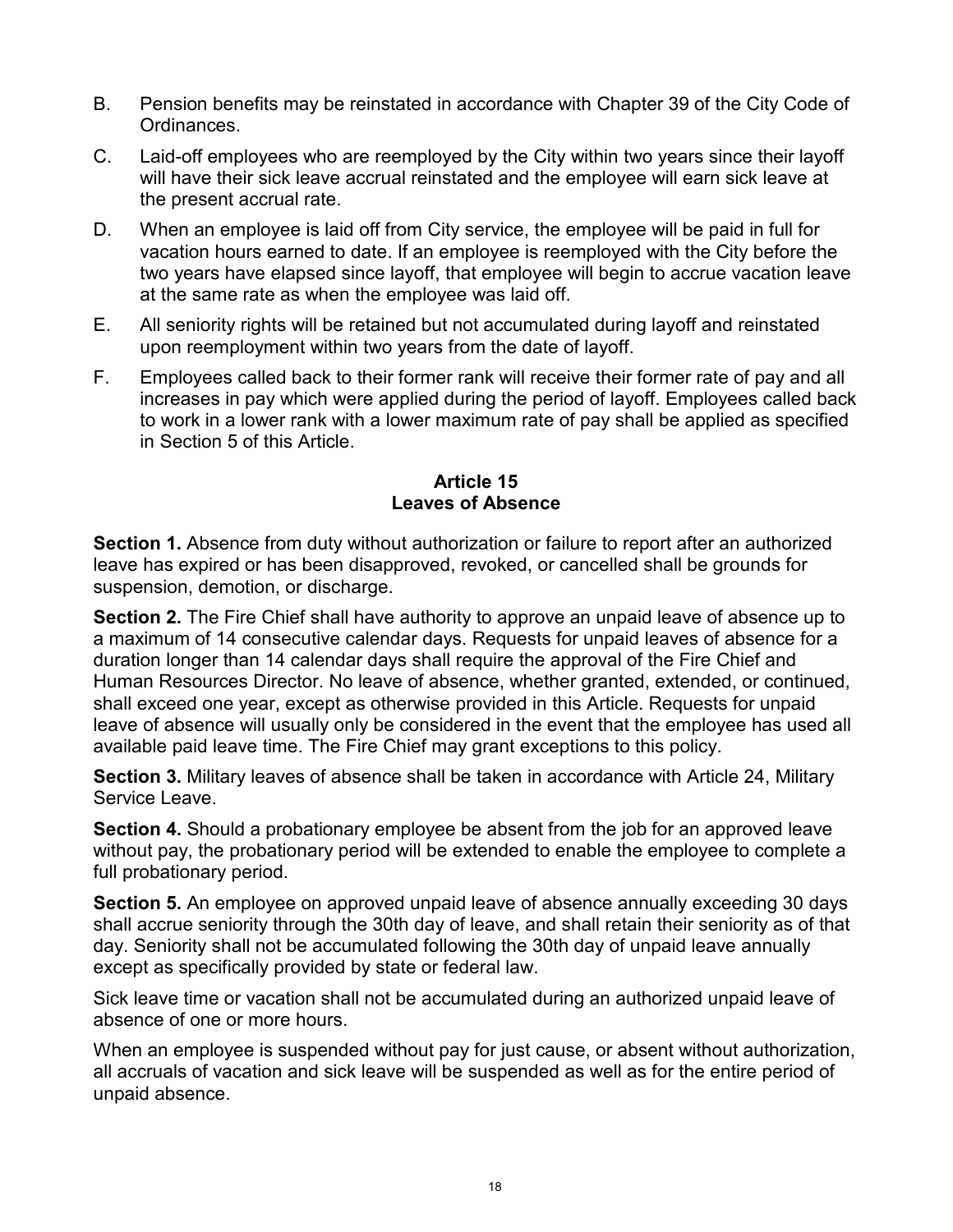An employee on an authorized unpaid leave of absence is not guaranteed reemployment at the termination of the leave except as specifically otherwise provided in this Agreement or by state or federal law.

**Section 6.** Except as otherwise provided in this Agreement or by state or federal law, health/dental/life insurance coverage may be continued during a leave of absence without pay, so long as the employee continues to pay 100 percent of the premium for that coverage at the City group insurance rates one month in advance of coverage.

Time absent while receiving pay subsidy through the City's Sick Leave Assistance Program will be treated in the same manner as an authorized unpaid leave of absence, except as otherwise specifically provided in this Agreement.

#### **Article 16 Family/Medical Leave**

## **Section 1. Eligibility.**

The Family and Medical Leave Act (FMLA) requires the City to provide up to 12 weeks of unpaid, job-protected leave to eligible employees for certain family, medical, and military reasons during a 12-month period. Employees are eligible for FMLA leave if they have worked for the City for at least one year and worked 1,250 hours over the previous 12 months.

## **Section 2. Use of Paid Leave Benefits—Concurrent With FMLA.**

The City requires employees to use paid leave benefits before unpaid leave may be granted. FMLA regulations require that an eligible employee be granted FMLA leave at the time a qualifying family or medical event occurs, whether the employee has paid leave available to him or not.

If an employee has available paid leave benefits at the time family/medical leave is required, the family/medical leave will run concurrently with the use of those paid leave benefits until they are exhausted or until the available 12-week FMLA leave period ends, whichever comes first. Use of eligible paid leave benefits for FMLA events as detailed in this Article must comply with the City's policies/definitions for use of paid time-off benefits. If an employee's available paid leave benefits are exhausted prior to the end of the 12-week FMLA period, the remainder of the period shall be granted as unpaid leave.

## **Section 3. Reasons for Taking FMLA Leave—Family, Medical, and Military.**

The following conditions represent qualified FMLA leave:

## **Family Leave (includes Maternity/Paternity Leave):**

- A. For birth of a son or daughter and to care for the newborn child.
- B. For placement of a son or daughter for adoption or foster care.

#### **Medical Leave:**

- A. To care for the employee's spouse, son or daughter, or parent who has a serious health condition.
- B. Because of a serious health condition that makes the employee unable to perform the employee's job.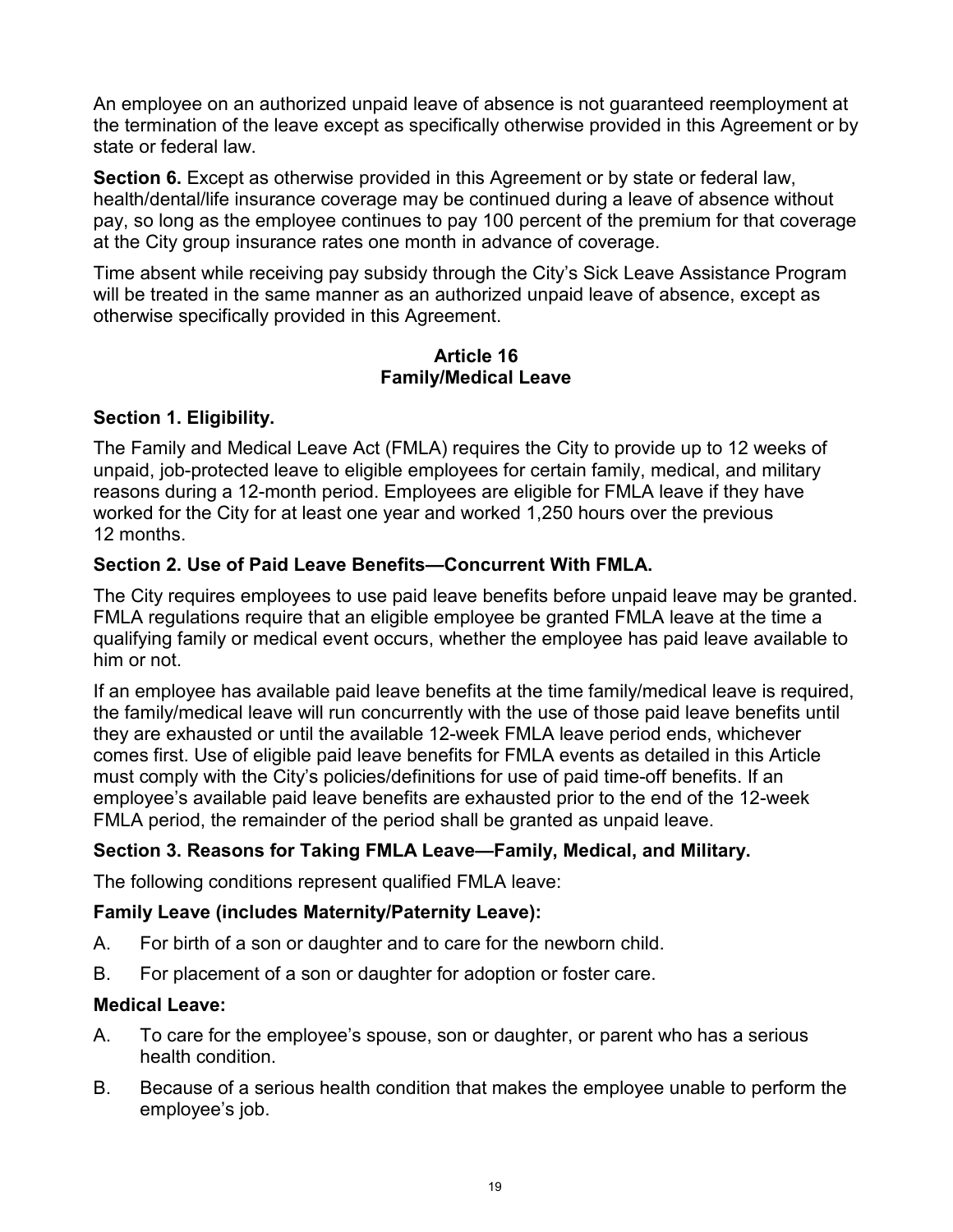## **Military Leave:**

- A. Because of any "qualifying exigency" arising out of the fact that the spouse, son, daughter, or parent of the employee is on active duty, or has been notified of an impending call to active duty status, in support of a contingency operation; or
- B. An eligible employee who is the spouse, son, daughter, parent, or next of kin of a covered service member who is recovering from a serious injury sustained in the line of duty on active duty is entitled up to 26 weeks of leave in a single 12-month period to care for a service member.

## **Section 4**. **Use of City Leave Benefits.**

If an employee has available paid leave benefits at the time family medical leave and maternity/paternity leave is required, the family medical leave will run **concurrently** with the eligible use of those paid leave benefits until they are exhausted or until the available 12 week FMLA leave period ends, whichever comes first. Use of leave during the FMLA period can be taken incrementally or consecutively. If an employee's available paid leave benefits are exhausted prior to the end of the 12-week FMLA period, the remainder of the period shall be granted as unpaid leave. Usage of City leave benefits per qualified FMLA event is detailed below:

- To care for an employee's newborn child, adopted or foster child. (Family/ Maternity/Paternity Leave)
	- $\triangleright$  Eligible paid time-off benefits include vacation leave, personal leave, holiday leave, comp time, and up to a maximum of eight consecutive weeks of sick leave. Any leave beyond the eight consecutive weeks will require the use of other paid time-off benefits, such as vacation, personal leave, or comp time. If an employee chooses to take less than eight consecutive weeks of sick leave, any leave outside their consecutive leave period will require the use of other paid time-off benefits. This leave can be taken any time within one year of the child's birth or placement.
- To care for the employee's spouse, son, daughter, or parent with a *serious health condition*. (Medical Leave)
	- $\triangleright$  Eligible paid time-off benefits include sick leave, vacation leave, holiday leave, personal leave, and comp time.
- Because of a *serious health condition* that makes the employee unable to perform the functions of the employee's job. (Medical Leave)
	- $\triangleright$  Eligible paid time-off benefits include sick leave, vacation leave, holiday leave, personal leave, and comp time.
- Because of any "qualifying exigency" arising out of the fact that the spouse, son, daughter, or parent of the employee is on active duty, or has been notified of an impending call to active duty status, in support of a contingency operation. (Family Leave)
	- $\triangleright$  Eligible paid time-off benefits include vacation leave, holiday leave, personal leave, and comp time.
- An eligible employee who is the spouse, son, daughter, parent, or next of kin of a covered service member who is recovering from a serious injury or illness incurred in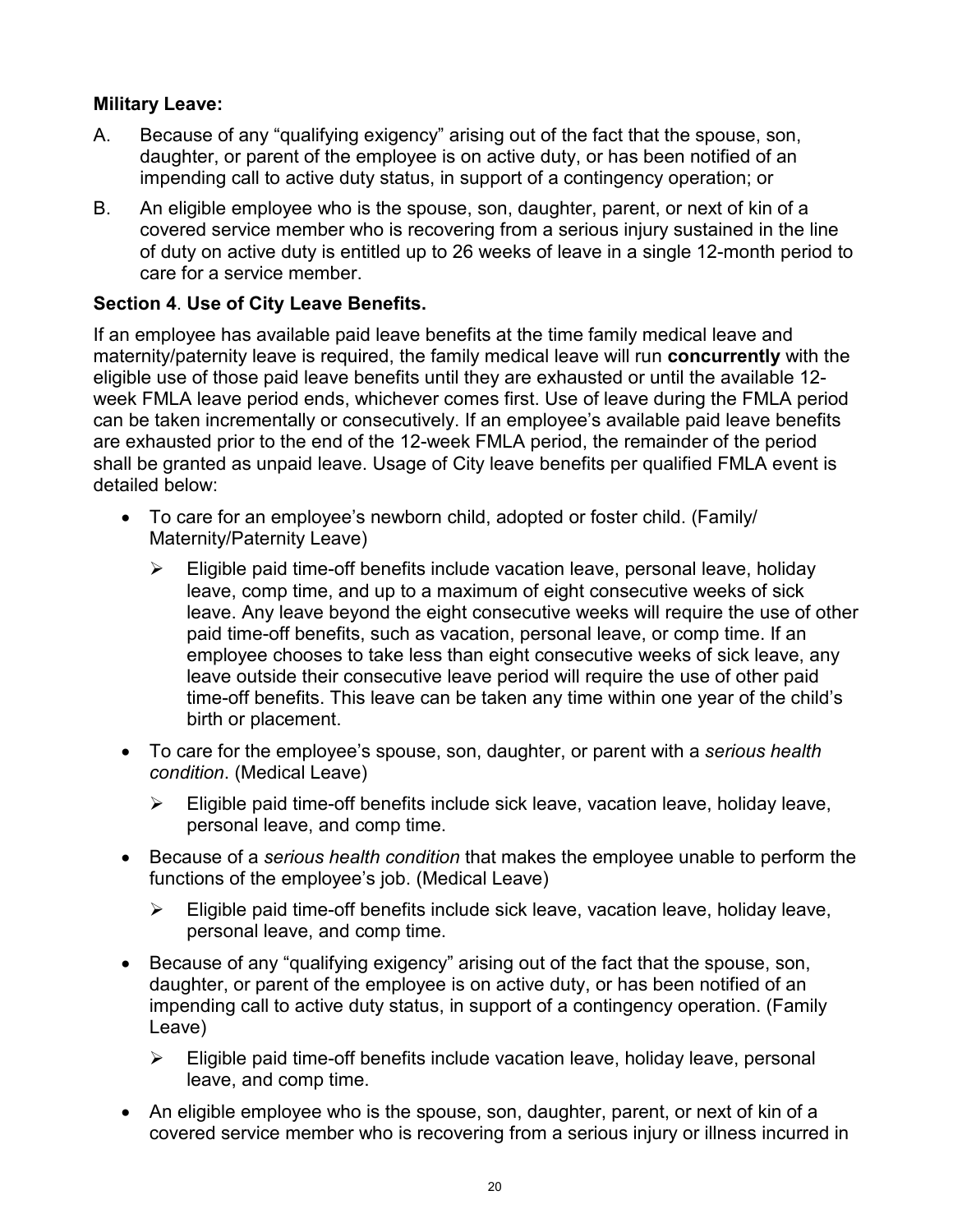the line of duty on active duty is entitled up to 26 weeks of leave in a single 12-month period to care for a service member. (Medical Leave)

 $\triangleright$  Eligible paid time-off benefits include sick leave, vacation leave, holiday leave, personal leave, and comp time.

## **Section 5. Requesting Leave and Notice Requirements.**

- A. In the case of FMLA family leave taken for the care of a healthy newborn child, newly adopted child, or newly placed foster child, the leave may be taken in a single period, or intermittently not to exceed 12 weeks which must commence within 12 months after the date of the child's birth or placement for adoption or foster care. The employee is required to submit to the City, prior to the commencement of the FMLA family leave, a signed statement that he intends to return to their position upon expiration of the leave. In addition, the employee must provide at least two weeks' advance notice of the date he intends to return to work. Circumstances may require that FMLA family leave for the birth of a child, or for placement for adoption or foster care, begin prior to the actual birth or placement.
- B. An employee requesting FMLA medical leave for the serious illness of a child, spouse, or parent or for their own personal serious health condition will be permitted to take the 12 weeks of FMLA leave either consecutively or intermittently. Each time FMLA leave is requested on this basis, the employee must request the FMLA leave, except where leave is not foreseeable, at least two weeks prior to the date the leave is to begin. The employee may be required to provide written certification from a medical physician describing the nature of the health condition and its probable duration. The employee must also provide the employer with two weeks' notice prior to return to work date, whenever practicable.

## **Section 6. Medical Certification and Recertification.**

The employee may be required to provide advance leave notice and medical certification. Taking of leave may be denied if requirements are not met. The City may require medical certification to support a request for leave because of a serious health condition and may require second or third opinions (at the City's expense) and a fitness for duty report prior to returning to work.

The City may require recertification no more frequently than every 30 days unless (a) employee requests extension; (b) circumstances change significantly; and (c) employer doubts validity of the certification or the employee's stated reason for the absence. Certification and recertification when required will be at the employee's expense. No second or third opinion on recertification can be required.

## **Section 7. Health Plan Benefits—Returning From Leave.**

Health/dental insurance benefits will be maintained for the employee during the family/medical leave period provided that the employee continues to pay the employee portion of the premium for that insurance at least one month in advance of the coverage. If the employee chooses not to return to work for reasons other than a continued serious health condition, or other circumstances beyond the employee's control, the employee will be required to reimburse to the City the amount paid for the employee's health insurance premium during the leave period.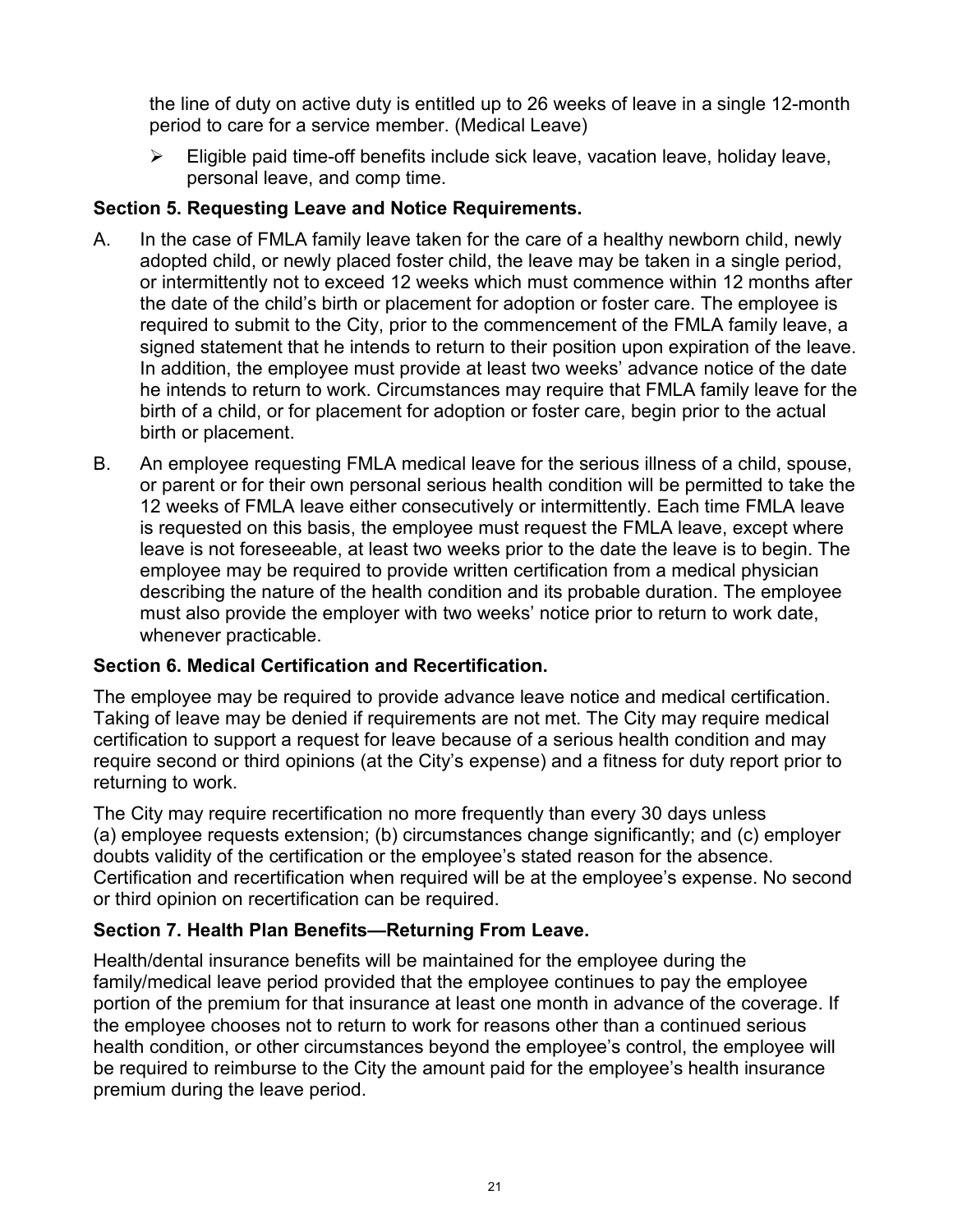Employees returning from family/medical leave shall be returned to their previous position, or a similar position, with the same rate of pay as they received prior to the commencement of the unpaid family/medical leave.

## **Section 8. Administration.**

In all cases, it is the employer's responsibility for determining whether leave qualifies as FMLA. The City may inquire as to the nature of the need for leave in order to assess the application of FMLA. Except as otherwise provided in this Article, all family/medical leave will be administered according to the requirements of the Family and Medical Leave Act and the National Defense Authorization Act.

## **Article 17 Jury Duty**

An employee called upon for jury duty must submit notification of the jury assignment date to the Fire Chief or designee.

Any employee who is called upon for jury duty shall not suffer any loss of pay; provided, however, that upon the termination of jury duty, the employee shall as soon as practicable following the actual date of the termination of jury duty submit to the payroll clerk a report of the money received as a juror. That amount received as a juror will be deducted from the employee's next paycheck. An employee who is compensated for jury duty on a day that is other than a regular scheduled workday shall retain such compensation for that day without paycheck deduction.

#### **Article 18 Time Trades**

**Section 1.** Fire suppression employees shall have the right to trade shifts with the approval of the Chief Officers in charge of the employees affected, subject to the restrictions set forth in this Article, and when the change does not interfere with the normal operation of SFFR.

- A. Shift exchange or time trade between employees of unequal rank will be allowed only by special permission of the Chief Officers in charge of the shifts affected.
- B. An employee is not permitted to owe one or any combination of other employees more than a net 240 hours of time trades except as indicated in Section 5.

**Section 2.** The City shall incur no additional wage responsibility or additional accrued benefits liability because of a shift exchange.

**Section 3.** The hours worked shall be excluded by the City in the calculation of the hours for which the substituting employee would otherwise be entitled to overtime compensation. Where one employee substitutes for another, each employee will be credited as if he had worked their normal work schedule for that shift.

**Section 4.** The practice of an employee who relieves another employee on a previous shift prior to and within two hours of their scheduled starting time shall not require advanced approval as a time trade.

**Section 5.** In the event that an employee must be on extended leave from work due to illness, injury, or surgery that does not result from outside employment, and is expected to return to work, and if the employee has used all available paid benefits, the Fire Chief may,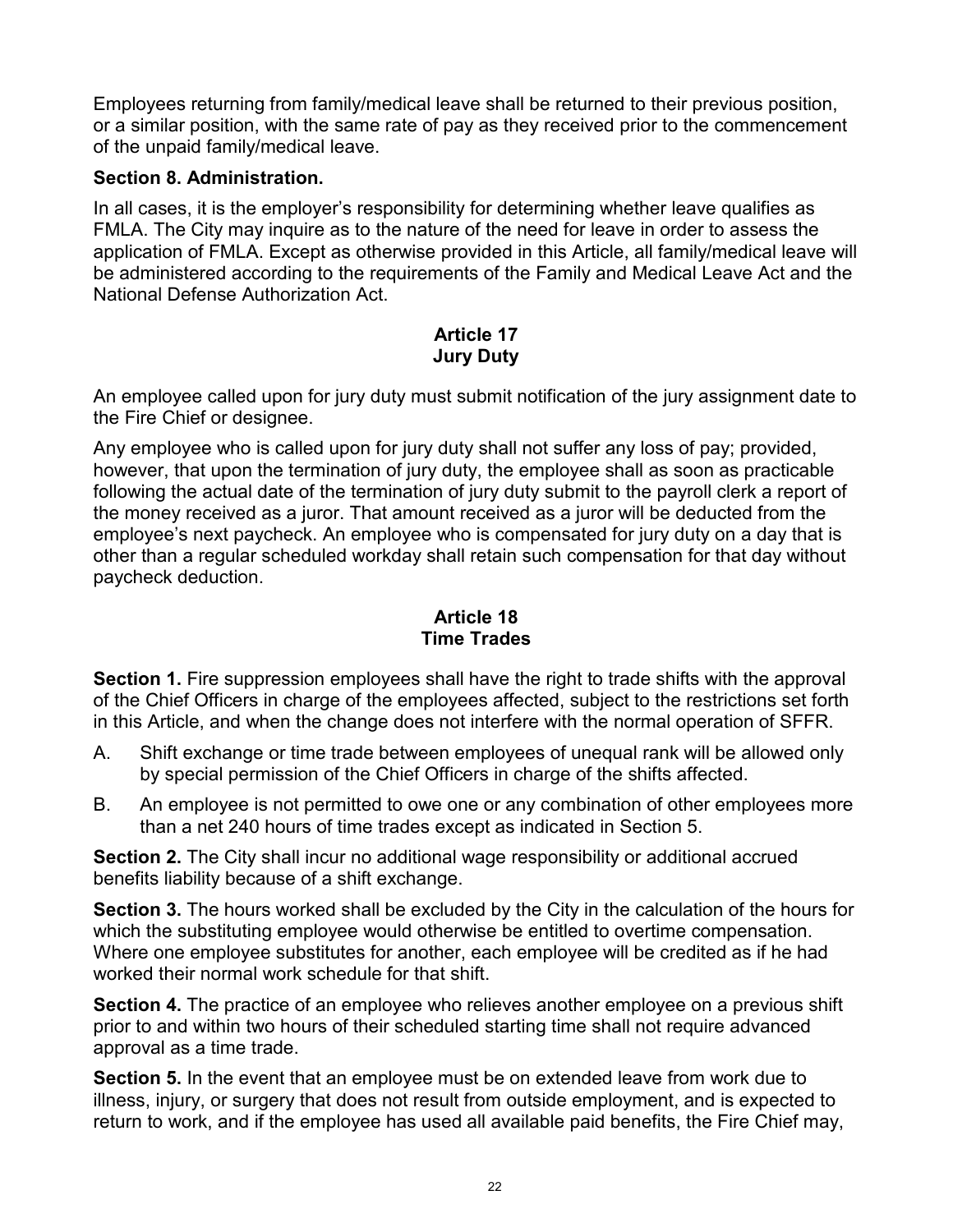at their discretion, approve time trades for the employee. This provision shall not be used for the purposes of extending an employee's official date of separation from the City when the employee is not expected to return to work.

**Section 6.** Employees who have already agreed to work a certain period of time for another employee as a time trade will not be permitted to trade time with another employee to work the same period on the same scheduled day. The Chief Officer in charge may specifically authorize exceptions to this restriction should the on-duty employee be required to leave work to attend to a verifiable personal emergency.

**Section 7.** Deviations from the provisions listed in this Article shall be allowed only by special permission of the Fire Chief.

**Section 8.** Time trades shall not be permitted or used to extend an employee's date of separation from the City.

**Section 9.** In the event the employee working a time trade becomes sick before the workday starts or thereafter, the employee originally scheduled to work shall be responsible for arranging a replacement to work their part of the time trade.

#### **Article 19 Union Business**

**Section 1.** The City agrees to grant the necessary time off, without discrimination and without pay, to Union officers and a reasonable number of official delegates designated by the Union to attend a labor convention and to any one person the necessary time off, without discrimination and without pay, to serve up to two years in any official Union capacity. Reasonable notice of absences will be given by the Union to the City, but absences for labor conventions shall require 15 days' notice.

**Section 2.** Members of the Union Negotiating Team will be allowed to attend all contract negotiation sessions agreed upon by the City for the time frame specified. The Union Executive Board will be allowed to attend routine Union committee meetings in their assigned duty stations, which do not disrupt normal departmental operations, during regularly scheduled duty hours for a maximum of six hours per week with approval of the Chief Officer in charge. Such time spent in negotiation sessions or in routine Union committee meetings during duty hours shall be used in computing weekly overtime. The employee will be subject to call by the Chief Officer in charge.

**Section 3.** Members of the Union designated by the Executive Board shall investigate and present grievances to the Chief Officer in charge of the shift or division affected in accordance with the provisions of this Agreement.

**Section 4.** Each member of the Union designated by the Executive Board shall be permitted a period of time not to exceed 102 hours per year to investigate, present, and process grievances during working hours without loss of time or pay. Such time spent investigating and processing grievances during duty hours shall not be used in computing overtime. All time spent in investigating, presenting, and processing grievances must be documented on the steward's time sheet. The steward, while on duty performing these grievance activities, will be subject to call.

**Section 5.** Except as specifically provided in this Article, employees shall not be permitted to conduct Union business or activities during duty hours.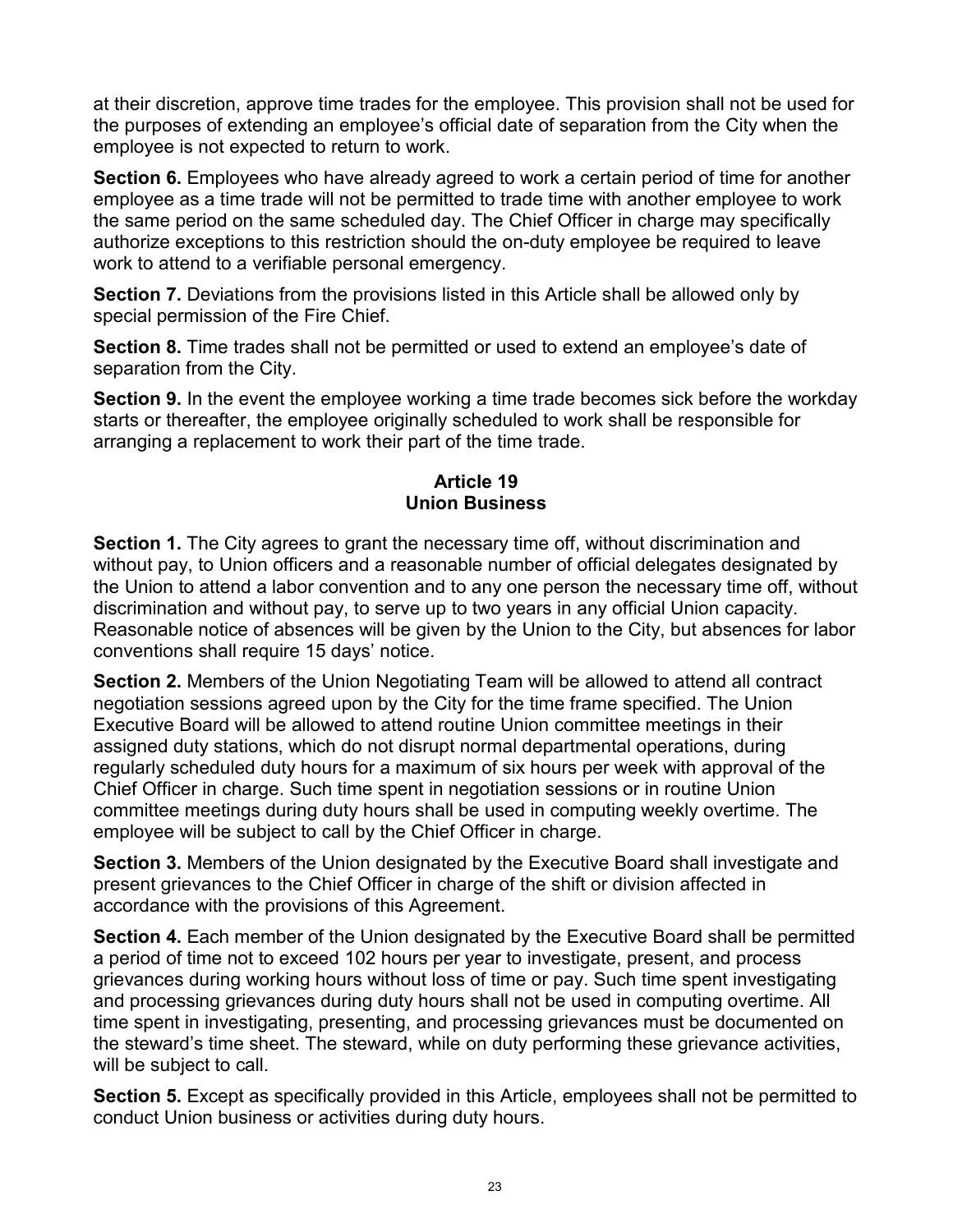#### **Article 20 General Rules and Regulations**

**Section 1.** The general rules and regulations of SFFR are hereby adopted by this reference, attached hereto and marked Exhibit B, and by this reference made a part of this contract the same as though set out in full.

Rules regarding City-owned property, equipment, and\or facilities shall be established at the sole discretion of the Fire Chief.

**Section 2.** Except in an emergency that precludes prior discussion, changes in the general rules and regulations will first be submitted to the Committee for Union-Management Cooperation for consideration. After such consideration, the City may implement the proposed change. Emergency changes in the general rules and regulations will be submitted to the Committee for Union-Management Cooperation after implementation. The change may be the subject of a grievance proceeding under the terms of this Agreement, except in those matters identified in this Agreement as being subject to the Civil Service appeal process.

**Section 3.** Disputes over new or changed general rules and regulations shall be subject to the grievance procedure, except in those matters identified in this Agreement as being subject to the Civil Service appeal process.

**Section 4.** Changes in the general rules and regulations will be distributed to the Union and such rules and regulations shall be posted by the City on station bulletin boards and/or published in the form of a manual.

#### **Article 21 Grievance Procedure**

**Section 1.** A grievance is defined as a dispute involving the interpretation or application of an express provision of this Agreement raised by an employee or by a group of employees with respect to a single common issue. Matters identified in this Agreement as subject to the City's Civil Service provisions and appeal procedures shall not be subject to the grievance procedures set forth in this Agreement.

**Section 2.** No grievance shall be entertained or processed unless it is submitted within 30 calendar days after the occurrence of the event giving rise to the grievance or within 30 calendar days after the employee, through the use of reasonable diligence, should have obtained knowledge of the occurrence of the event giving rise to the grievance. If a grievance is not presented within the time limits set forth above, it shall be considered 'waived.' If a grievance is not appealed to the next step within the specified time limit or any agreed extension thereof, it shall be considered settled on the basis of the City's last answer.

**Step 1.** Within the 30-day time limit specified in Section 2 of this Article, the employee(s) or a designated representative may submit a grievance to the Chief Officer in charge of the battalion, shift, or division affected. Grievances may not be presented to acting Battalion Chiefs. Any such grievance shall be submitted in writing using a grievance form as shown in Exhibit C. The grievance form shall be signed by the aggrieved employee(s) and/or a designated Union representative. An incomplete grievance form shall be returned to the aggrieved employee and/or their designated representative for completion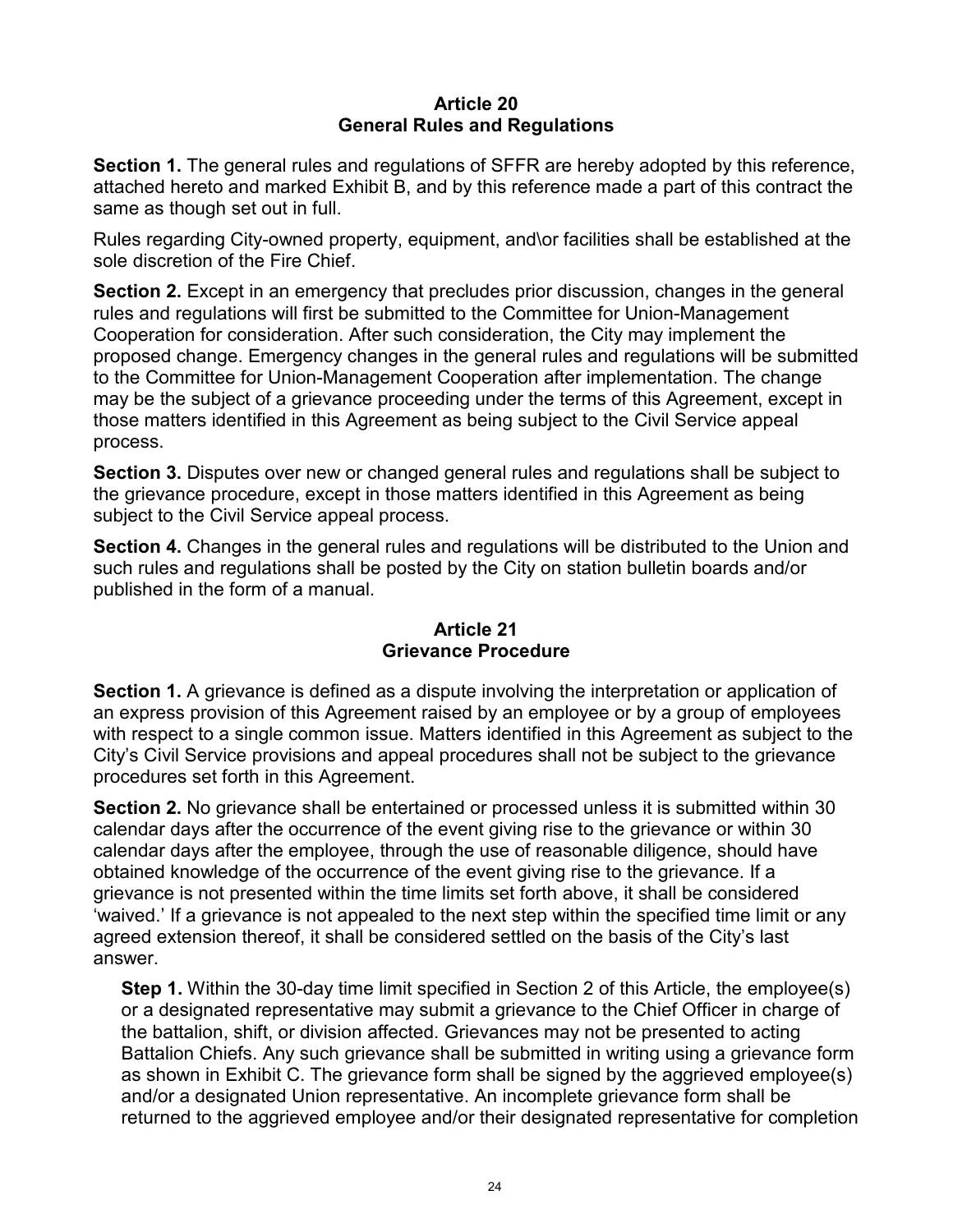and the time limits will be extended up to seven calendar days or until the form is returned in its completed format, whichever is the lesser. The written grievance shall contain a complete statement of the facts, the provision(s) of the agreement which the City is alleged to have violated, the date of the alleged violation, and the relief requested. The aggrieved employee shall have the right to process their grievance individually, by the Union, and/or by an attorney. The Chief Officer who received the grievance shall sign the form when it is presented.

**Step 2.** The Fire Chief shall provide a written answer to the grievance within 30 calendar days of receipt of the grievance and will discuss the grievance answer with the employee and/or Union representative at a mutually agreeable time. At any time prior to the Fire Chief's written answer, the parties may meet to discuss the grievance and proposed settlements.

**Step 3.** If the aggrieved employee is not satisfied with the Fire Chief's answer and the grievance is still unresolved, the employee may appeal under the provisions of SDCL 3-18.

**Section 3.** It is agreed that all time limitations in this Article may be extended by mutual agreement of all parties involved. Extensions must be granted in writing.

#### **Article 22 Vacations**

#### **Section 1. Accumulation—Full-time Employees.**

- A. Any regular full-time employee of SFFR shall be granted vacation with pay provided such leave shall be based on the employee's employment anniversary date and shall accrue on a monthly basis.
- B. Vacation leave accrual shall begin with the employee's first day of regular employment. Eligibility for use of vacation leave shall begin after accrual of the benefit.
- C. Employees of SFFR who are assigned to a 24-hour shift schedule shall receive a full or prorated vacation benefit with full pay based on the following schedule, and each new level in the schedule shall become effective in the month in which the employee's employment anniversary date occurs, and available for use on the first day of the following month:

## **Years of Service Monthly Accrual Level**

| 9 but less than 11 16.00 hours  |  |
|---------------------------------|--|
| 11 but less than 13 18.00 hours |  |
|                                 |  |
|                                 |  |

For employees hired after December 31, 2011, the maximum balance of unused vacation for shift employees in any circumstance detailed in this Article shall not exceed 264 hours.

D. Employees assigned to a 40-hour schedule shall receive a full or prorated vacation benefit with full pay based on the following schedule, and each new level in the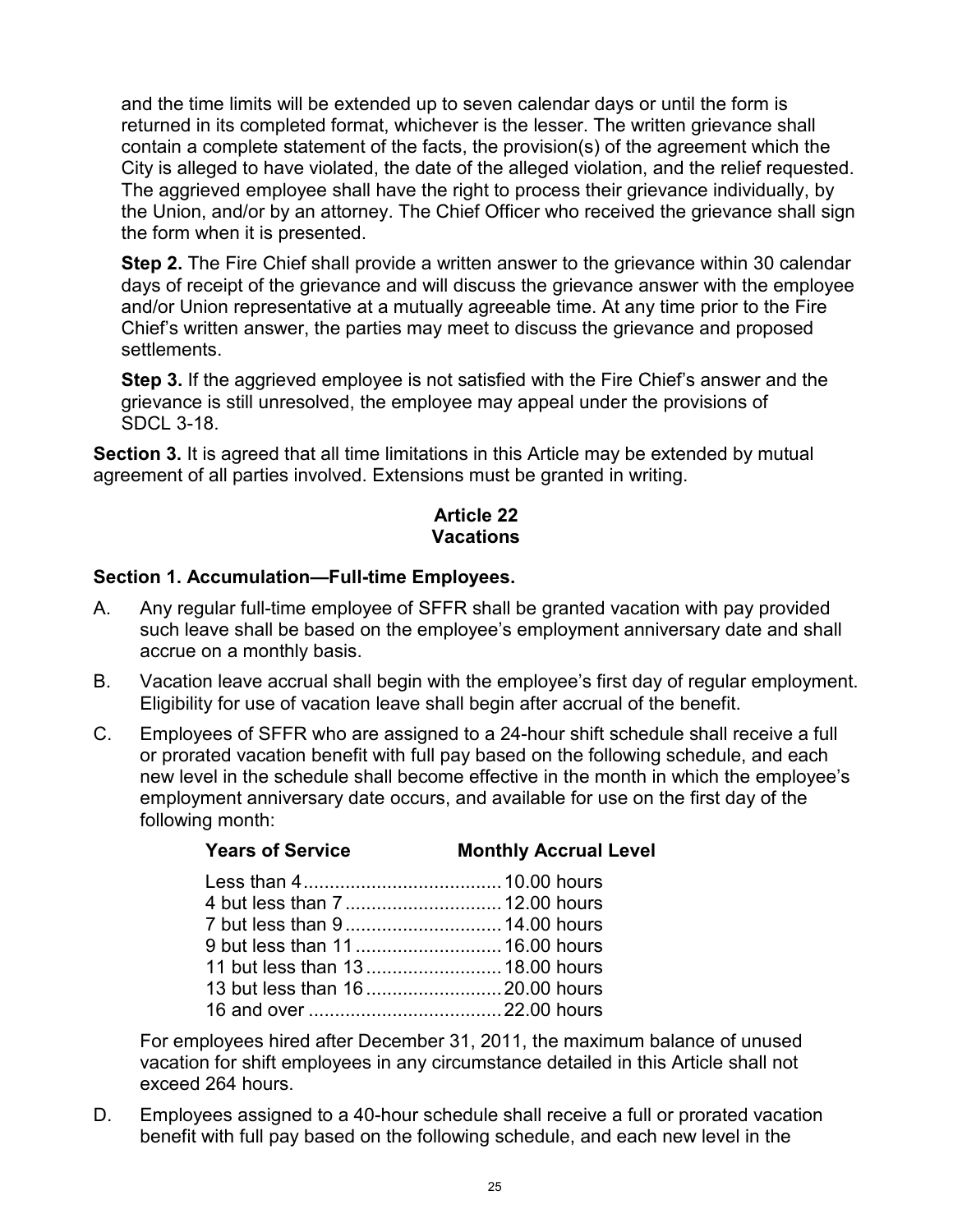schedule shall become effective in the month in which the employee's employment anniversary date occurs, and available for use on the first day of the following month:

| <b>Years of Service</b>          | <b>Monthly Accrual Level</b> |
|----------------------------------|------------------------------|
|                                  |                              |
|                                  |                              |
| 10 but less than 11 10.75 hours  |                              |
| 11 but less than 12 11.50 hours  |                              |
| 12 but less than 13 12.00 hours  |                              |
| 13 but less than 14  12.75 hours |                              |
| 14 but less than 15 13.50 hours  |                              |
| 15 but less than 16 14.00 hours  |                              |
| 16 but less than 17 14.75 hours  |                              |
| 17 but less than 18 15.50 hours  |                              |
| 18 but less than 19  16.00 hours |                              |
| 19 years and over 16.75 hours    |                              |

For employees hired after December 31, 2011, the maximum balance of unused vacation for 40-hour scheduled employees shall not exceed 201 hours.

- E. The maximum vacation earned in any one month shall not exceed the provisions of the above schedules.
- F. The Fire Chief, at their sole discretion, may authorize the use of vacation leave for shift employees outside of the advanced scheduling provisions of Section 4 of this Article. Such vacation leave may be taken in less than 24-hour increments.
- G. Vacation leave for employees assigned to a 40-hour schedule shall be taken in increments of not less than one hour.

## **Section 2. When Taken.**

- A. Vacation shall be taken at the time the Fire Chief designates. In designating vacation time, the seniority and preferences of officers or employees shall be followed unless absence of the employee or officer will impede the operation of SFFR.
- B. Management reserves the right to black out a minimal number of days throughout the year in order to support special events or project needs of the department. Vacation and holiday selection will be limited or unavailable on those dates.
- C. Employees may schedule vacation prior to its anticipated accrual, but may not use vacation until after it has been accrued as specified in this Article.
- D. Vacation time shall not be scheduled or used in any manner for purposes of extending an employee's official date of separation from the City.

## **Section 3. Maximum Balance and Payment.**

A. Employees assigned to a 24-hour shift schedule may accumulate vacation as set forth in Section 1 of this Article without limitation, provided that as of December 31 of each calendar year the employee's maximum balance of unused vacation shall not exceed 312 hours, or 264 hours for employees hired after December 31, 2011. Any unused vacation hours remaining in an employee's balance in excess of the allowable hours (264 or 312) as of 12 midnight on December 31 of every year shall be forfeited, except as specifically set forth in this Article.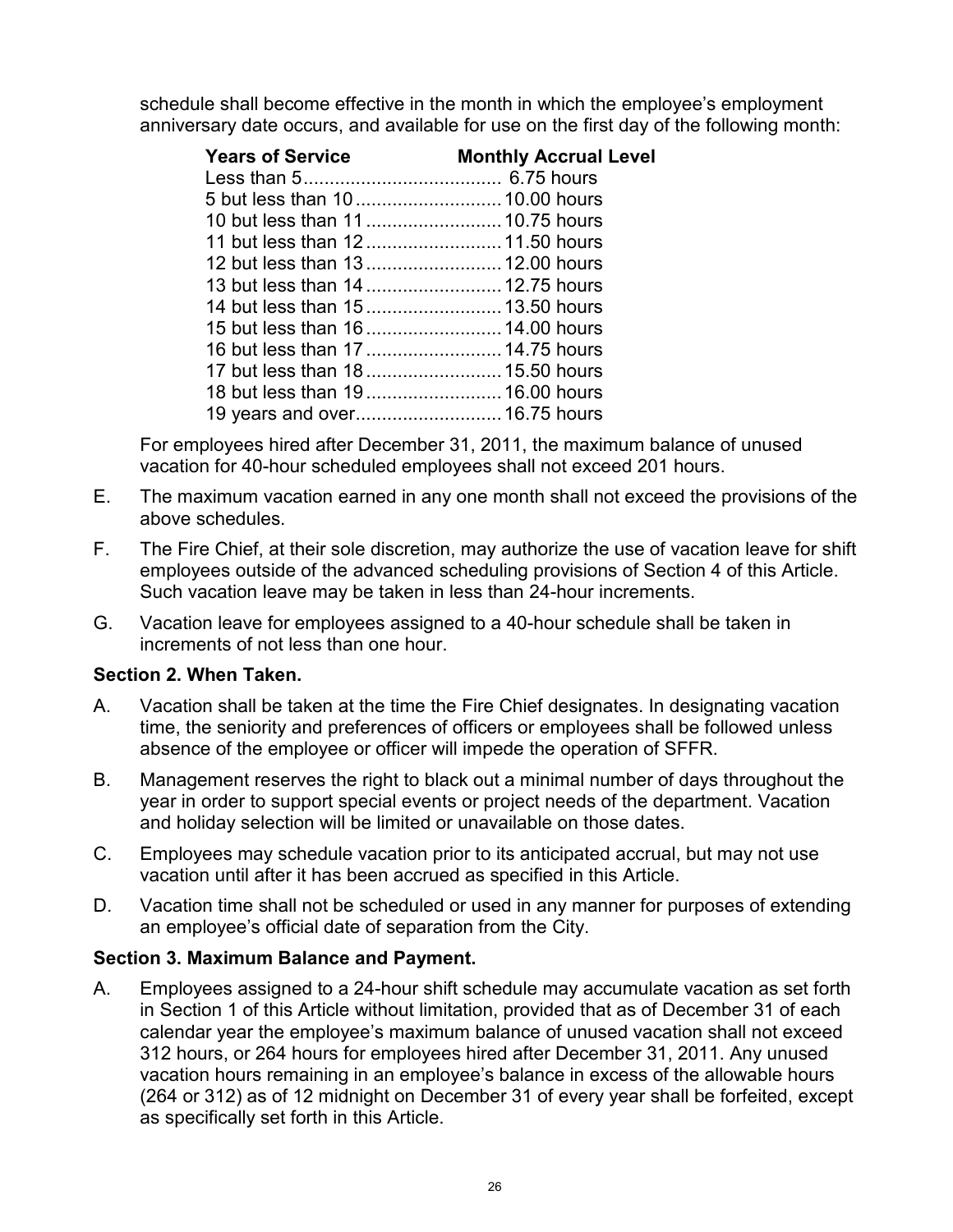- B. Employees assigned to a 40-hour schedule may accumulate vacation as set forth in Section 1 of this Article without limitation, provided that as of December 31 of each calendar year the employee's maximum balance of unused vacation shall not exceed 240 hours, or 201 hours for employees hired after December 31, 2011. Any unused vacation hours remaining in an employee's balance in excess of the allowable hours (201 or 240) as of 12 midnight on December 31 of every year shall be forfeited, except as specifically set forth in this Article.
- C. In the event of discharge, resignation in good standing, or in the event of death, any vacation time the officer or employee has accumulated and has not used before the date of separation of their employment, shall be paid at the employee's regular base hourly rate as of the date of separation to the officer or employee or to the surviving spouse, or if no spouse survives to their estate as follows:
	- 1. Shift employees hired before December 31, 2011, up to a maximum of 312 hours.
	- 2. Shift employees hired after December 31, 2011, up to a maximum of 264 hours.
	- 3. 40-hour employees hired before December 31, 2011, up to a maximum of 240 hours.
	- 4. 40-hour employees hired after December 31, 2011, up to a maximum of 201 hours.

Under no circumstances shall payment be made for accumulated vacation in excess of 240 hours for 40-hour employees or 312 hours for Fire shift employees, except as specifically provided in this Article.

D. Except as specifically set forth in this Article, no payment may be made in lieu of vacation.

#### **Section 4. Annual Vacation Picks.**

Vacation for shift employees shall be scheduled in 24-hour increments. There shall be a split seniority system for scheduling vacations. This system cycles every three years. Each year when vacation requests are submitted for the following year, each employee may be required to indicate to the Chief Officer in charge the maximum amount of vacation the employee intends to use in the following year.

- A. **First year**—Seniority year, each member picks their vacation by seniority with SFFR, by rank, on the member's assigned shift. The seniority year shall be designated as January 1, 2012, and shall occur every third year thereafter. The seniority is split for all members with three years of completed service with SFFR as of January 1 of each year.
- B. **Second year**—The members assigned to each shift shall be assigned to Group "A" or Group "B" if they will complete three years of service within the three-year alignment time frame, but will not be placed until they have completed their three years of service. The odd-numbered seniority member of each rank shall be placed in Group "A," and the even-numbered seniority member of each rank shall be placed in Group "B." Group "A" has first pick of vacations, followed by Group "B," and then followed by seniority of the members having less than three years of completed service.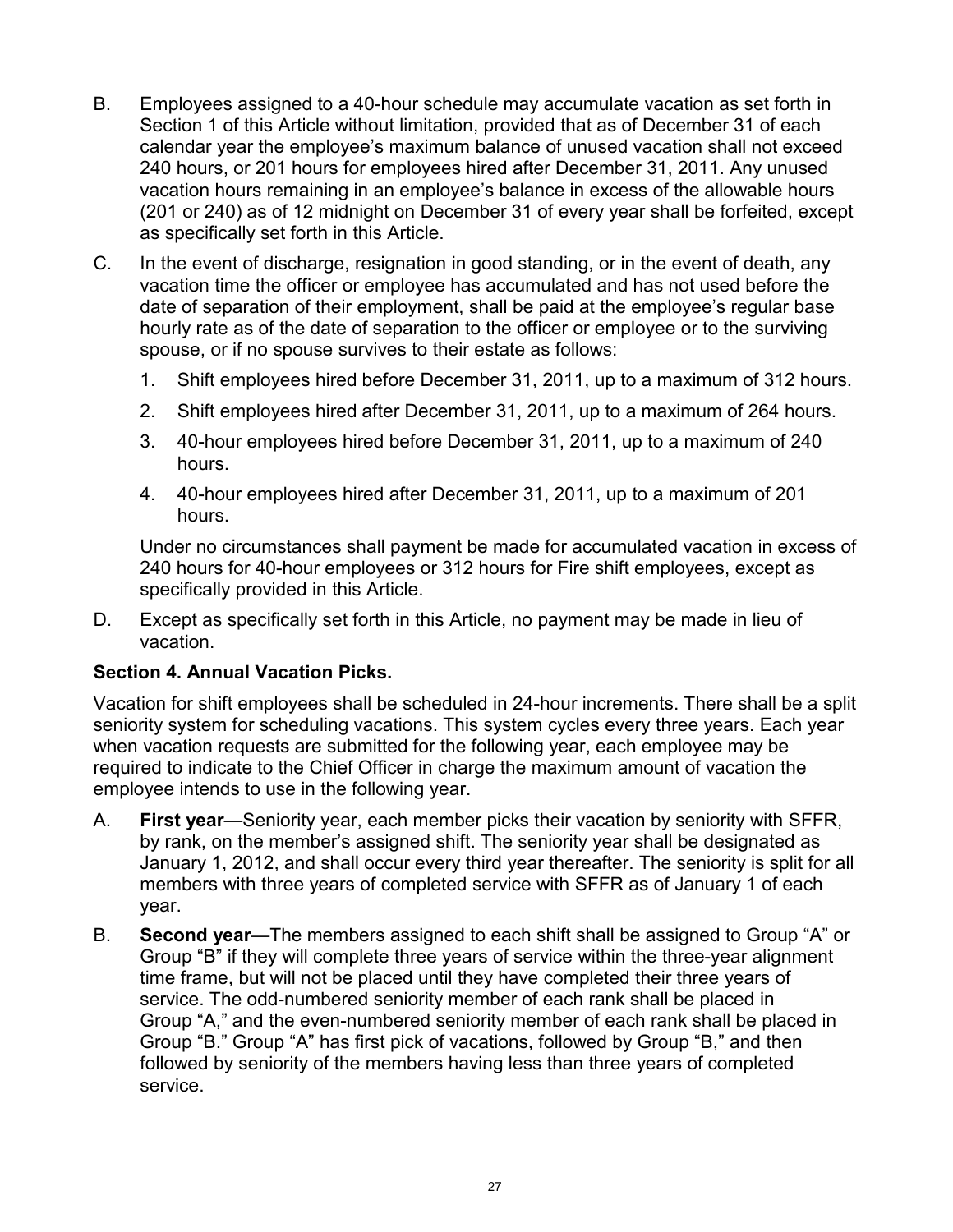- C. **Third year**—Group "B" has first pick of vacations followed by Group "A," and then followed by seniority of the members having less than three years of completed service.
- D. Vacation picks for the months of June, July, August, and premium months according to SFFR Administrative Policy 510.1 shall be limited to no more than six consecutive days per pick.
- E. The Fire Chief or Chief Officer in charge may modify or adjust an employee's vacation schedule when necessary to maintain the effective operation of SFFR.

**Section 5.** If an employee is absent from work through December 31 of a calendar year due to a duty-incurred injury, and such absence causes the employee to be unable to schedule some of their remaining unused vacation, the employee shall be permitted to carry over the amount of vacation unused due to the duty-incurred injury or illness into the next calendar year to be used as leave. This vacation carryover amount shall not exceed 204 hours more than the regular maximum carryover amount identified in Section 3C for shift employees, or 160 hours over the maximum regular carryover amount identified in Section 3C for 40-hour employees. Under no circumstances will any employee be compensated for unused vacation due to a duty-incurred injury or illness except as otherwise provided in this Article.

**Section 6.** In addition to this Article, SFFR Administrative Policy 510.1, Benefit Scheduling, shall govern benefit scheduling. Changes to this policy may be made outside the collective bargaining process; however, must be mutually agreed upon at a Committee for Union-Management Cooperation meeting before implementation.

## **Article 23 Holidays**

**Section 1.** Holidays shall mean days in which regular employees of the City whose services are not essential on holidays are permitted to absent themselves from work with pay.

**Section 2.** The following days are established as official holidays of the City:

| New Year's Day                | January 1                        |
|-------------------------------|----------------------------------|
| <b>Martin Luther King Day</b> | Third Monday in January          |
| Presidents' Day               | Third Monday in February         |
| <b>Memorial Day</b>           | Last Monday in May               |
| Independence Day              | July 4                           |
| Labor Day                     | <b>First Monday in September</b> |
| <b>Native American Day</b>    | Second Monday in October         |
| <b>Veterans Day</b>           | November 11                      |
| <b>Thanksgiving Day</b>       | Fourth Thursday in November      |
| Christmas Day                 | December 25                      |

## **Section 3.**

- A. When an official holiday falls on Sunday, the following Monday shall be designated as a substitute holiday and observed as the official holiday.
- B. When an official holiday falls on a Saturday, the preceding Friday shall be designated as a substitute holiday and observed as the official holiday.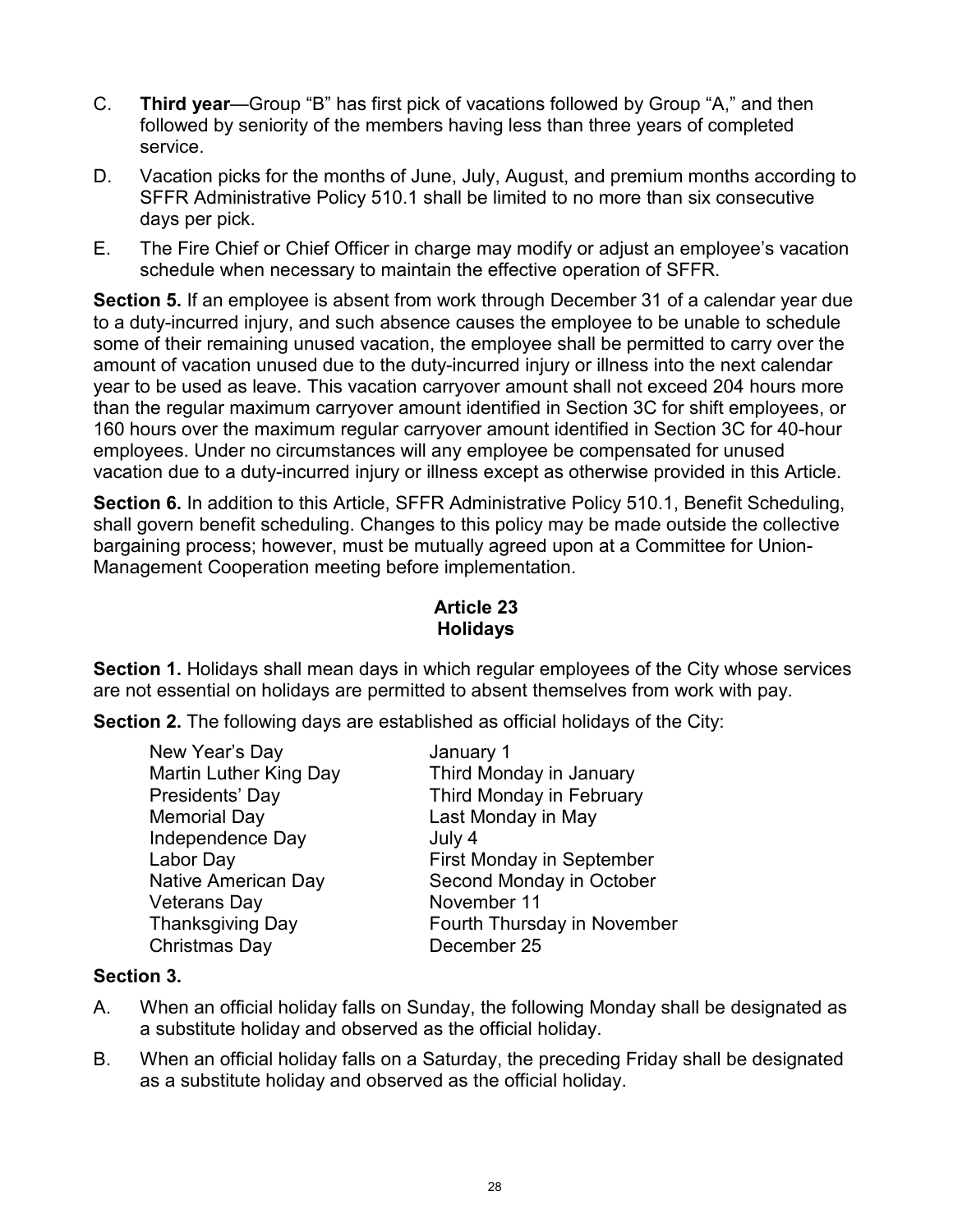## **Section 4. Holiday Pay Eligibility for 40-hour Employees.**

- A. Forty-hour employees shall receive eight hours pay at their regular base hourly rate of pay for the day on which a designated holiday is observed.
- B. Holiday pay eligibility for employees who are reassigned to a 40-hour schedule from a shift schedule shall be calculated by multiplying their shift holiday bank by 0.476.
- C. Any remaining designated holidays with eligibility as calculated in Section 4B will be administered by Section 4A of this article.
- D. For any remaining designated holidays without pay eligibility as calculated in Section 4B, the employee will be permitted to use eight hours of vacation, personal leave, compensatory time off, or authorized unpaid leave to maintain their regular base pay for that pay period. Vacation or personal leave may not be used in place of a subtracted holiday in a workweek if the employee's hours worked in the workweek equal or exceed 40 hours.
- E. For any holiday pay eligibility as calculated in Section 4B, without remaining observed designated holidays, the employee shall be permitted to schedule holiday pay on day(s) approved by management.
- F. All hours granted as holiday pay in a week shall be considered as hours actually worked for purposes of computing overtime for that week.
- G. An employee shall not be paid holiday pay for holidays which occur during an approved unpaid leave of absence. If a holiday immediately precedes or follows the approved unpaid leave of absence, the employee must work or be on authorized paid leave the regularly scheduled workday preceding or following the designated holiday to be paid for that holiday.
- H. An employee on paid authorized leave during a period in which a designated holiday falls shall be considered on holiday leave for that day, unless otherwise specified in this Agreement.
- I. An employee on unauthorized leave or suspension without pay the workday before a designated holiday falls shall not be paid for the holiday.

## **Section 5. Holiday Leave for Shift Employees.**

- A. Shift employees shall be granted annually seven (7) floating holidays as holiday leave which may be scheduled as additional shifts off during the calendar year.
- B. During the 2016 bargaining session (for the 2017–2018 labor contract), the City and Local 814, IAFF, mutually agreed to reduce three of the ten previously identified holidays for shift employees as a means of eliminating 12-hour k-days from the work schedule.
- C. Holiday leave eligibility for employees reassigned to a shift schedule from a 40-hour schedule shall be calculated by multiplying the number of holiday hours remaining, or eligible for in the calendar year by 2.1.
- D. Any remaining holiday leave eligibility as calculated in Section 5C will be administered by Section 6 of this article.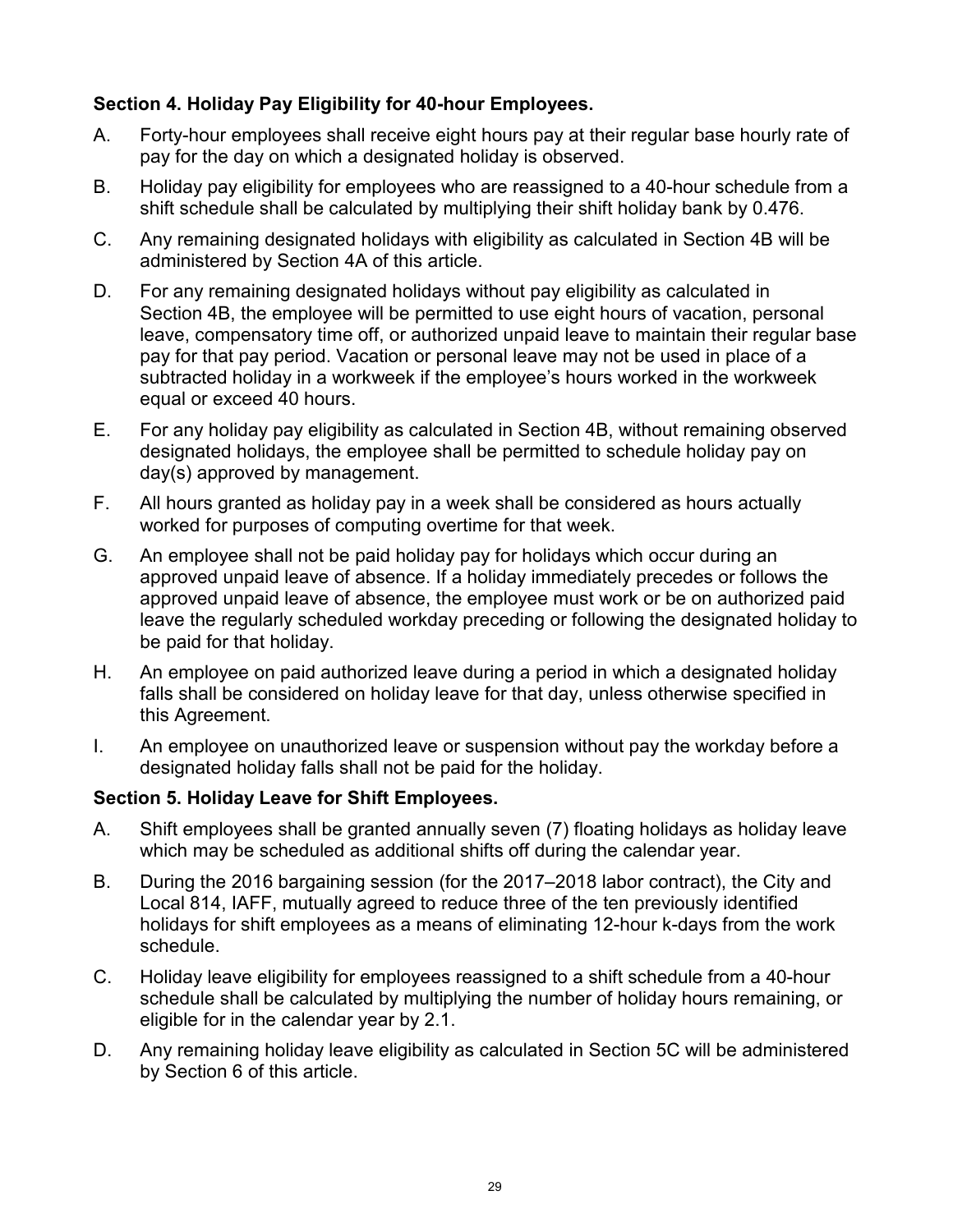- E. For any remaining scheduled holiday leave without holiday leave eligibility as calculated in Section 5C, the employee will be permitted to substitute vacation, personal leave, and/or compensatory time-off.
- F. Holiday leave for new employees, employees separating service, or employees on an approved unpaid leave of absence, unauthorized absence, or suspension shall be prorated according to 6.4615 hours holiday leave per pay period as of the employee's assignment to shift schedule, date of separation, or during the employee's unpaid leave of absence, unauthorized absence, or suspension.
- G. In the event an employee is discharged from employment, resigns their position, or retires, or is on an unpaid of absence, the excess used holiday leave will be subtracted from the employee's remaining vacation leave balance. If the remaining vacation leave balance does not have sufficient hours to cover the excess used holiday leave, the difference will be deducted from the employee's final paycheck.
- H Upon discharge, resignation, retirement, or death, holiday leave shall not be compensated for in cash nor shall the date of separation be extended through the use of holiday leave. Holiday leave shall not carry forward from one calendar year to the following calendar year.

#### **Section 6.**

- A. In addition to this Article, SFFR Administrative Policy 510.1, Benefit Scheduling, shall govern benefit scheduling. Changes to this policy may be made outside the collective bargaining process; however, must be mutually agreed upon at a Committee for Union-Management Cooperation meeting before implementation.
- B. Holiday leave may only be scheduled in the same calendar year in which the designated holidays occur. Employees will not be permitted to carry any holiday leave beyond that calendar year.
- C. Holidays shall not be scheduled or used in any manner for purposes of extending an employee's official date of separation from the City.
- D. Employees anticipating resignation or retirement in a given year may not reserve holidays from being scheduled in that year for purposes of receiving those holidays in pay at the time of their separation from the City.

**Section 7.** If a City-designated holiday occurs while a 40-hour employee is absent from work due to a duty-incurred injury, the employee shall be paid regular holiday pay for that day at the employee's regular base hourly rate of pay as of the employee's last day worked immediately preceding the absence from work. This regular holiday pay shall be taxable and shall be paid in lieu of the workers' compensation payment at the rates specified in this section for that day.

If an employee assigned to shift duty is absent from work through December 31 of a calendar year due to a duty-incurred injury, or while on personal sick leave due to personal illness or injury, and such absence causes the employee to be unable to schedule any remaining unused holiday leave, the number of holiday leave days unused due to this absence shall be scheduled for the employee during the absence, before the end of the calendar year. On the day(s) scheduled as holiday leave during the absence, the employee shall be paid regular holiday pay for the day(s) at the employee's regular base hourly rate of pay as of the employee's last day worked immediately preceding the absence from work.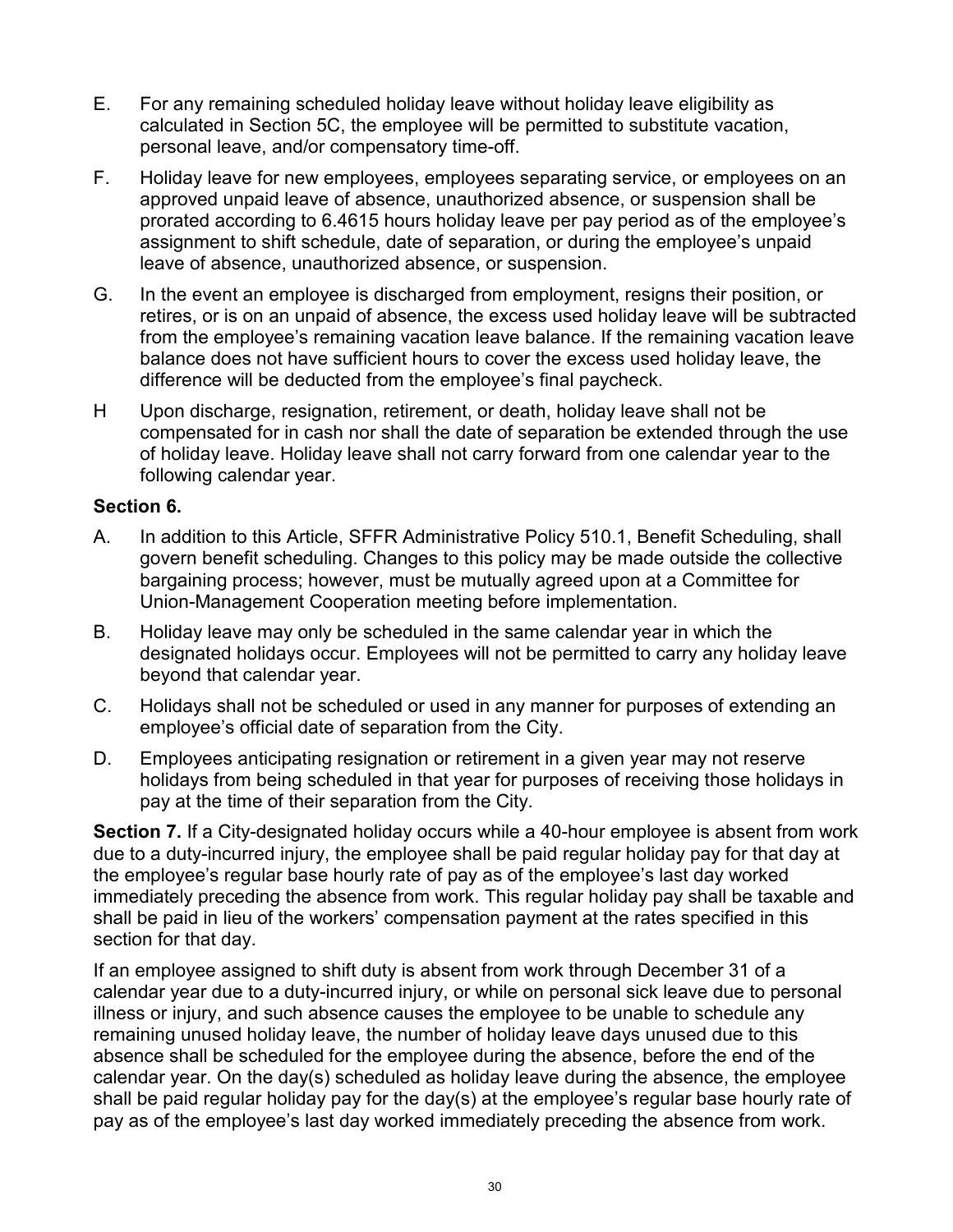This regular holiday pay shall be taxable and shall be paid in lieu of the workers' compensation payment at the rates specified in this Article for that day. If the employee's absence was due to personal sick leave, the employee must provide written verification from a medical physician certifying that the employee was unable to return to work by December 31 due to the personal illness or injury.

This substitution of holiday pay is only administrative and will not otherwise affect the employee's workers' compensation status.

#### **Article 24 Military Service Leave**

**Section 1.** Request for Military Leave of Absence. An employee who wishes to be granted military leave of absence must submit the request and a copy of their official orders or other records from the military service to their Chief Officer in charge within 14 calendar days of receiving them. If the reservist or National Guard member submits a copy of their official annual training schedule prior to the beginning of the year's military activities, the employee need only submit separate requests and orders for those training duties not included on the annual schedule, or when the annual schedule is modified.

**Section 2.** Active Duty. An employee who enlists or is called in to active duty for the military service of the United States or who, in time of national emergency, voluntarily enlists for active duty, shall be granted military leave for the time necessary to permit completion of the military service.

In order to have reemployment rights, a person leaving active duty in the military service of the United States must apply to the City for reemployment within the allowable time periods established under the Uniformed Services Rights and Reemployment Rights Act (USERRA) of 1994, as amended.

**Section 3.** Reserve or National Guard: Initial Active Duty for Training, Annual Encampment, Weekend Drill, and Other Training Duty. An employee who enlists as a reservist or a member of the National Guard shall be granted time off for initial active duty for training, annual training encampment, weekend training drills, and other active and inactive training duty. The time granted off can be without pay or use of vacation, holidays, personal leave, or compensatory time, but not sick leave.

The reservist or National Guard member must report back to their civilian job at the beginning of their first regularly scheduled shift on the first day after the completion of initial active duty for training or other training duty plus the necessary travel time to return from the training site to the place of employment. They are entitled to a reasonable rest time, and a reasonable time thereafter if return is delayed by factors beyond their control. If an employee fails to report to their job within this specified time period, they may be subject to the penalties which would be imposed on any employee who is tardy or absent without permission.

If an employee separates their employment with the City in order to enlist in the Reserves or National Guard, he must reapply to the City within 31 days after their separation from initial active duty for training in the Reserves or National Guard in order to retain reemployment rights.

**Section 4.** In time of a national emergency, an employee of the City at the discretion of the Mayor may be granted a leave of absence to permit them to engage in work for the United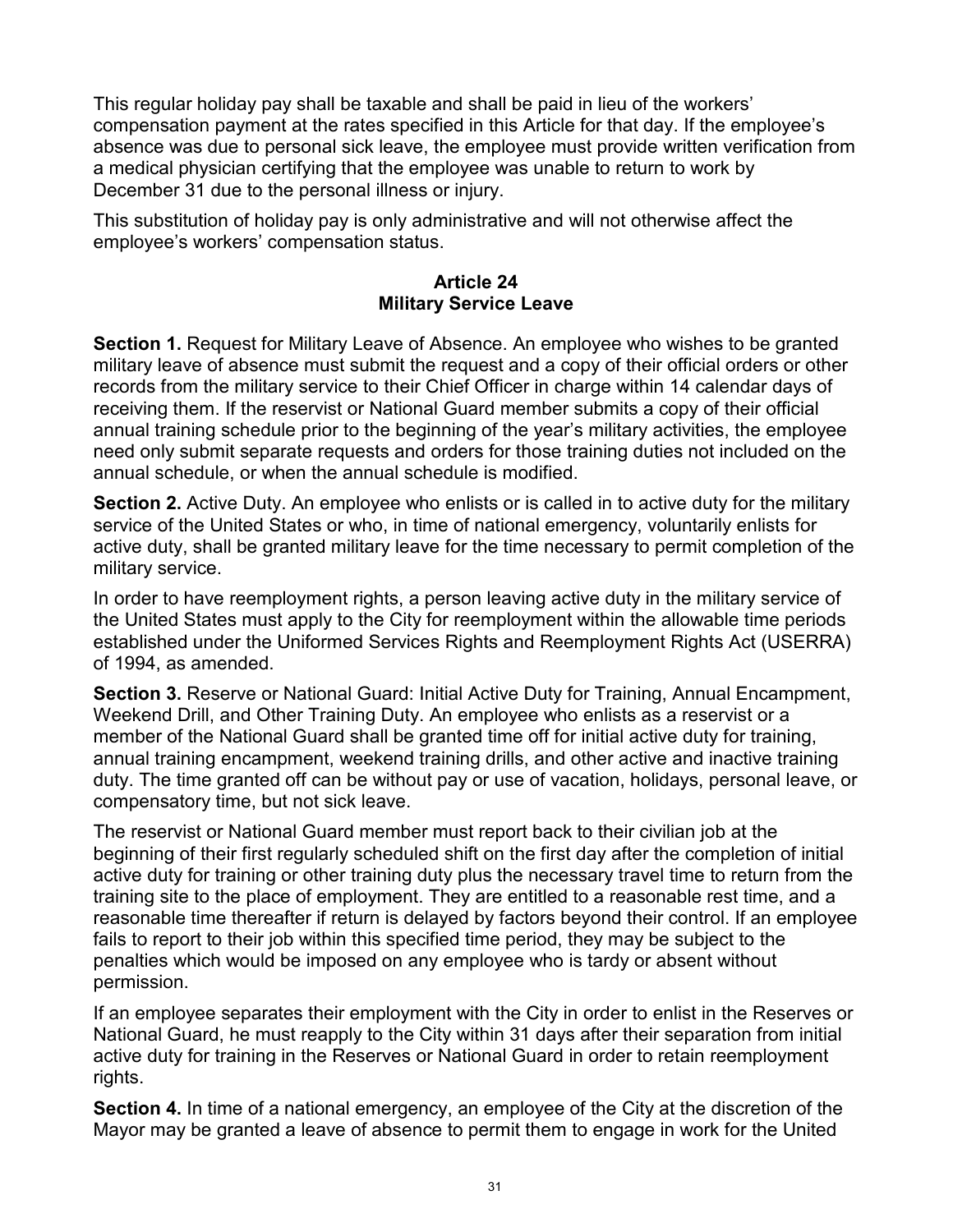States which may reasonably and fairly be defined as aiding in the national defense of the United States. This leave of absence, if granted by the Mayor, shall be for a period of time as may be necessary to permit the employee to complete the service for the United States government, together with any additional time, not exceeding 90 days, as may be reasonably necessary to enable the employee to resume their duties with the City, for the leave of absence may only be granted upon written request of the government of the United States or any other of its authorized agencies.

**Section 5.** Seniority Rights. During a military leave of absence, the seniority eligibility rights of an employee shall continue and accumulate in the same manner and to the same extent as if said leave of absence had not been granted and the employee had been continuously in the employ of the City. An employee on military leave of absence shall be entitled to all rights and benefits as are defined by applicable federal statute.

Employees activated to service by the President of the United States because of war or reasons attributed to the war on terrorism may be eligible to receive pay augmentation in such cases where their base military rate of pay is less than the base rate of pay received from the City at the time they went on active duty. When an employee's base military pay is less than the employee's base City pay at the time of activation, the employee may be eligible for payment for the difference under the following provisions and\or guidelines:

- A. Pay augmentation will be based upon the employee's current base hourly/biweekly rate and their current monthly military base rate identified in their actual monthly military paystub.
- B. Pay augmentation shall begin the first full day following activation.
- C. Hours actually worked or time-off benefits used that count toward hours worked in any full month while activated shall be deducted from any pay augmentation.
- D. Any COLA adjustments, as agreed to in the current labor agreement between the City and IAFF, shall be included when determining eligibility for any monthly pay augmentation.
- E. Those employees eligible to receive pay augmentation must submit the actual monthly military pay stub to the City. Once the calculations have been computed, the City will provide such payment in the next available scheduled pay period.
- F. Employees who are eligible and receive pay augmentation, as set forth in this subsection, will have the employee pension contribution temporarily suspended only for purposes of pay augmentation as described in this subsection.
- G. Employees activated to service pursuant to this section shall be entitled to accrue sick leave, holiday leave, and vacation leave benefits, subject to the limitations in this Agreement, as if they had remained in continuous service to the City.

**Section 6.** Probationary Employee. An employee who is serving on probation may likewise be granted a military leave of absence under the provisions of the above sections of this Article.

**Section 7.** Any employee who participates in any branch of the military service of the United States is covered by and subject to Federal Statute, U.S. Code Title 38, Chapter 43, and all other applicable statutes.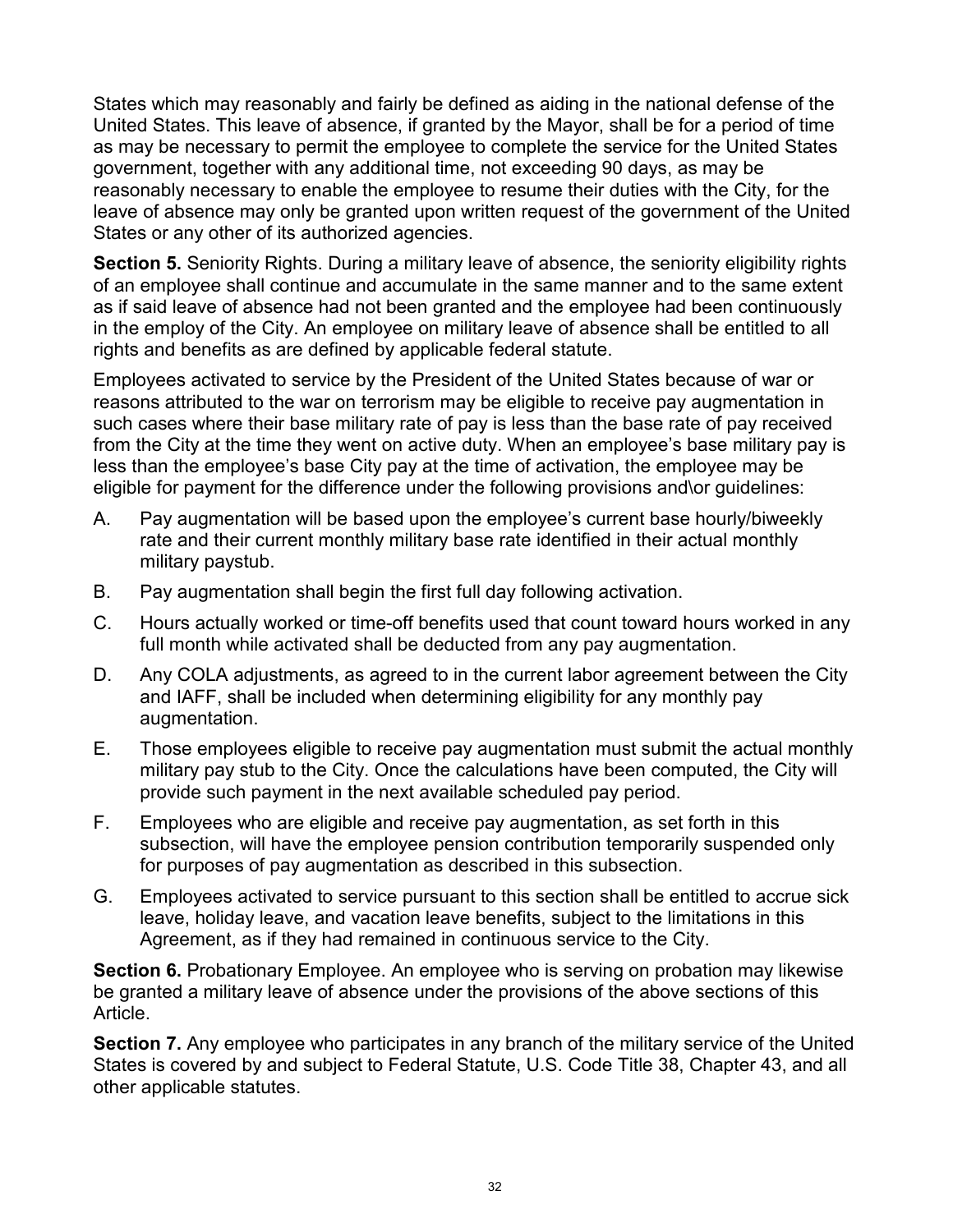#### **Article 25 Sick Leave**

**Section 1.** Sick leave is hereby defined to mean the absence of an employee or officer because of illness, injury, exposure to a contagious disease, or attendance upon a member of immediate family due to illness or injury, provided that no officer or employee, unless officially assigned to special duty shall be granted sick leave for any injuries or illness resulting from any employment other than that required in the course of their assigned duties with the City. Employees who are discharged from military duty orders will be allowed to use sick leave for absences due to injury or illness associated with their military duty as long as such member is not otherwise receiving other benefits such as incapacitation pay through the military. If an employee is receiving military benefits or pay during such absences, they may not use sick leave simultaneously.

Members of the immediate family shall mean parent, spouse's parent, child, spouse, spouse's child, or dependent residing in the employee's home. An employee may also be permitted to use sick leave for attendance upon an employee's grandparent, grandchild, or sibling affected with a serious medical condition. Such officer or employee shall receive full compensation during sick leave provided that in no case shall such pay be in excess of the amount an officer or employee would receive in a scheduled workweek or shift.

If an employee or officer must be absent because of illness, injury, exposure to a contagious disease, or attendance upon a member of immediate family due to illness or injury as provided above, the employee or officer may not substitute vacation, holidays, personal leave, compensatory time off, or other paid time-off benefits in place of sick leave for the duration of the absence, unless all available sick leave has first been exhausted in a manner consistent with this Article, or as may otherwise be specified in this Agreement. An exception to this rule may be made at the discretion of the Fire Chief, under special circumstances where substitutions will not result in overtime or reductions in manpower.

**Section 2.** Sick leave shall be granted as a privilege and not a right, and the claim of such leave shall be subject to such investigation as the Fire Chief deems necessary.

**Section 3.** There is hereby established a sick leave schedule which shall apply to SFFR 40-hour employees. It shall not apply to temporary, contractual, part-time officers, or part-time employees.

A. Any officer or employee of the City covered by this section shall be granted sick leave at the rate of 3.70 hours for each two weeks of completed service.

Each employee shall have deducted from their accumulated sick leave one hour for each hour of absence while on sick leave. An employee who does not take the full amount of sick leave granted in any one calendar year may accumulate the amount from year to year.

**Section 4.** There is hereby established a sick leave schedule which shall apply to SFFR shift employees; it shall not apply to temporary, contractual, part-time officers, or part-time employees:

A. Any uniformed member of SFFR working a 56-hour schedule shall be granted sick leave at the rate of 5.54 hours for each full two weeks of service.

Each employee shall have deducted from their accumulated sick leave one hour for each hour of absence while on sick leave. An employee who does not take the full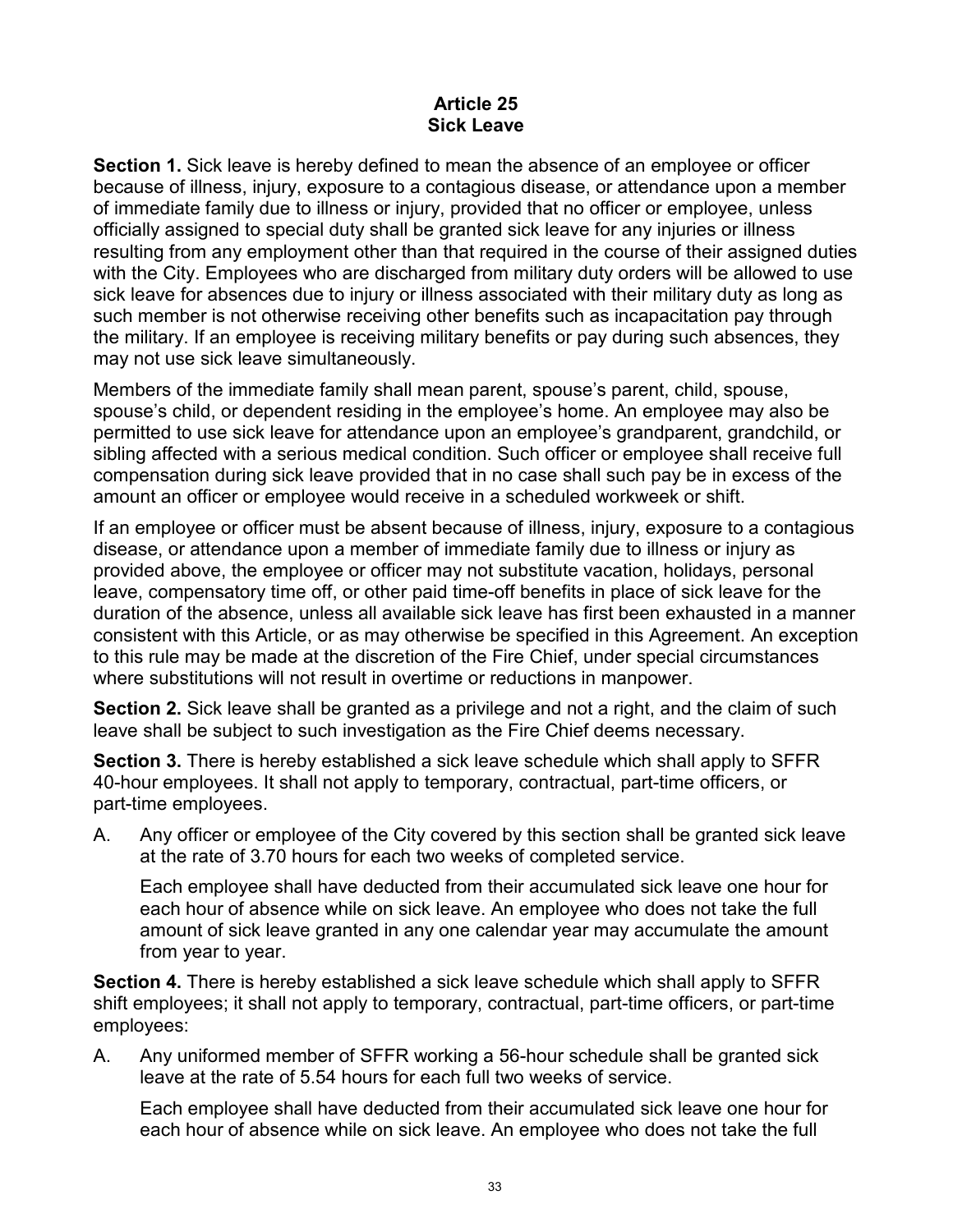amount of sick leave granted in any one calendar year may accumulate the amount from year to year.

**Section 5.** Any officer or employee who works less than 40 hours a week shall be given credit for sick leave based on the actual amount of hours worked.

**Section 6.** Up to two hours per visit of sick leave pay may be used for either physician or dental appointments provided the appointment has been scheduled during the employee's regular-scheduled hours.

**Section 7.** Sick leave may be used for illnesses attributed to pregnancy. During the time that an employee or the employee's spouse is considered disabled due to pregnancy, childbirth, or complications thereof, the employee shall be able to use sick leave. The dates of such disability for which payment under the sick leave policy is claimed shall be verified by a statement from a medical doctor.

In no event may an employee claim sick leave pay in excess of the amount credited to that employee's accumulation.

**Section 8.** The Chief Officer in charge, Fire Chief, or the Director of Human Resources may require that sick leave be granted only by a certificate evidencing such sickness, signed by the employee's attending medical doctor, or such authority may require the employee report to a City-designated medical doctor for a physical examination.

In any event, no sick leave with pay shall be granted for a period longer than three consecutive workdays unless a certificate from a duly licensed medical doctor is presented to the Fire Chief or the Human Resources Director. In such instance, the employee must present a completed Return to Work Certification (Exhibit E) upon returning to duty from a sick leave absence of more than three consecutive workdays. The Fire Chief may require that an employee submit to a fitness-for-duty examination by a City-designated physician before returning to work.

**Section 9.** Modified Duty. If, in the opinion of the employee's medical doctor, and/or in the opinion of a City-designated medical doctor at the City's request, the employee is physically able to perform duties of another nature, the officer or employee may request an available temporary modified duty assignment. The Fire Chief may assign such modified duty at their sole discretion. The Fire Chief may require that an employee submit to a fitness-for-duty examination by a City-designated physician before returning to regular duty.

**Section 10.** Not more than one day of sick leave may be allowed for attendance upon a member of the immediate family requiring the care or attendance of such employee, with the exception that more than one day may be approved for this purpose if supported by a written statement from the attending medical doctor, including an explanation of why the employee's attendance is necessary. The Fire Chief may grant exceptions to the requirements of this section.

**Section 11.** When an employee becomes ill or is injured or quarantined while on vacation, the period of such illness, injury, or quarantine may be charged to sick leave if the employee submits a written certification from a medical doctor or other recognized health care provider confirming their illness, injury, or quarantine, and the dates the employee was limited by such condition.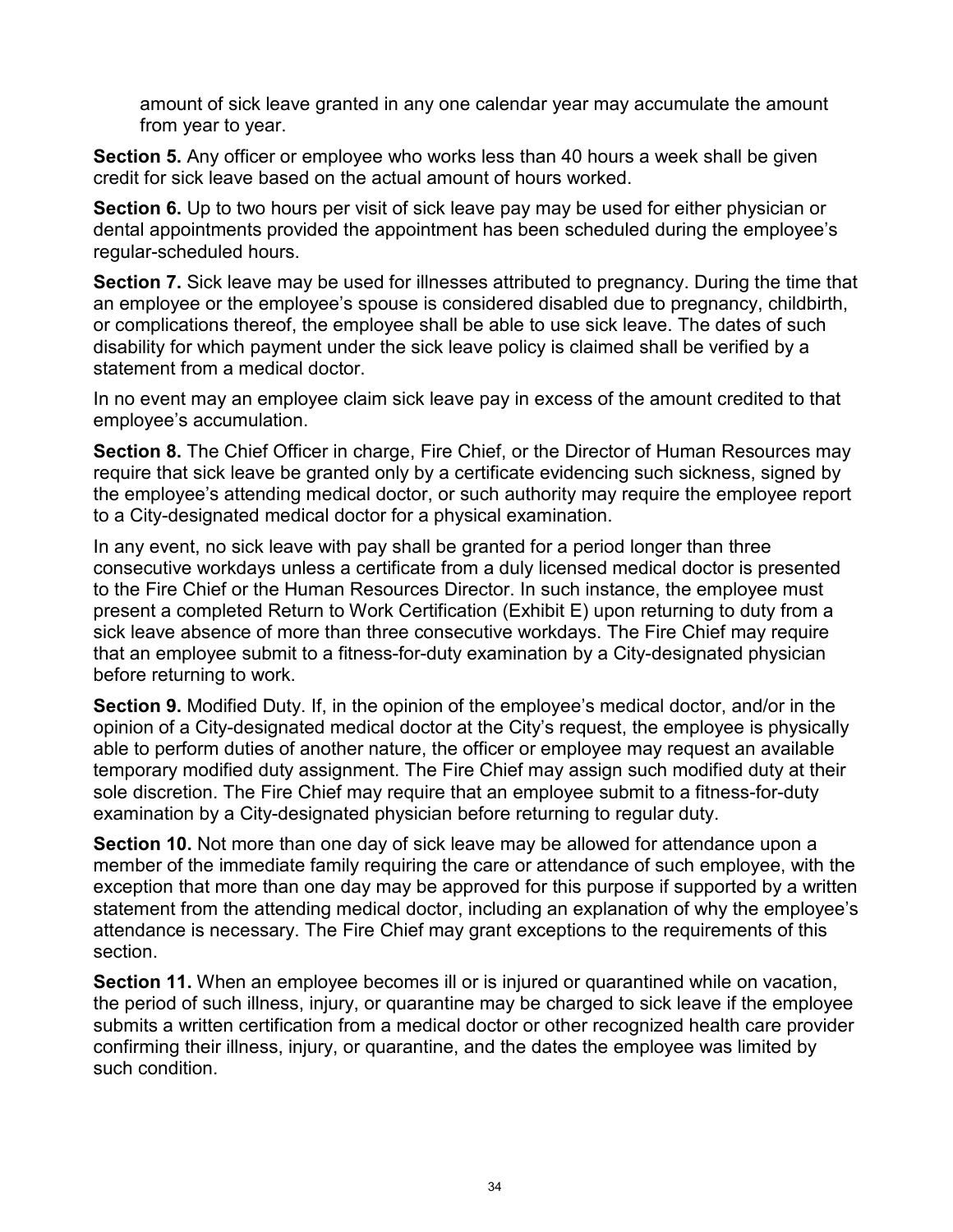**Section 12.** At the discretion of the Chief Officer in charge, absence from work because of illness of a person other than those listed in this Article will be taken as vacation, holiday, compensatory leave, or personal leave day, or leave without pay.

## **Article 26 Sick Leave Payout**

**Section 1.** Any employee or officer, upon separation from City service, except under the provisions of Article 24 and this Article, shall not receive any payment for accumulated sick leave.

- A. Any 40-hour SFFR nonmanagement employee who has accumulated a base amount of sick leave equal to or greater than 48 hours times the number of years (and portions thereof) employed by the City shall, upon separation from the City with at least 15 years of service, disability retirement, or death while in service of the City, be entitled to receive one-fourth of their accrued banked sick leave hours paid at their rate of pay. In case of death while in service of the City, the employee's beneficiary shall be entitled to receive the sick leave payment as specified in this section.
- B. Any shift SFFR employee who has accumulated a base amount of sick leave equal to or greater than 72 hours times the number of years (and portions thereof) employed by the City shall, upon separation from the City with at least 15 years of service, disability retirement, or death while in service of the City, be entitled to receive one-fourth of their accrued banked sick leave hours paid at their rate of pay. In case of death while in service of the City, the employee's beneficiary shall be entitled to receive the sick leave payment as specified in this section.

## **Article 27 Funeral Leave**

**Section 1.** A 40-hour SFFR nonmanagement employee who has to make arrangements for or attend a funeral on their regularly scheduled workday may use up to a maximum of ten days of sick leave in one calendar year. A shift employee who has to make arrangements for or attend a funeral on their regularly scheduled workday may use up to a maximum of four duty shifts of sick leave in one calendar year. The Fire Chief may grant additional days for funeral leave.

#### **Article 28 Personal Leave**

**Section 1.** Personal Leave Days. Employees who are on 40-hour schedules as of January 1, or hired or transferred to a 40-hour assignment on or after January 1 and before July 1, shall be granted 16 hours of personal leave for that year and each year thereafter. Employees who are hired on or transferred to a 40-hour assignment on or after July 1 and before December 1 shall receive 8 hours of personal leave for that year. Employees hired or transferred to a 40-hour assignment on or after December 1 shall not be eligible for personal leave in that year. When an employee requests personal leave, it shall be scheduled by supervisors in the same manner as days off. Personal leave shall be taken in segments of one (1) hour or more, unless less than one hour of personal leave is available, in which case, the employee must take the remaining personal leave in a single increment.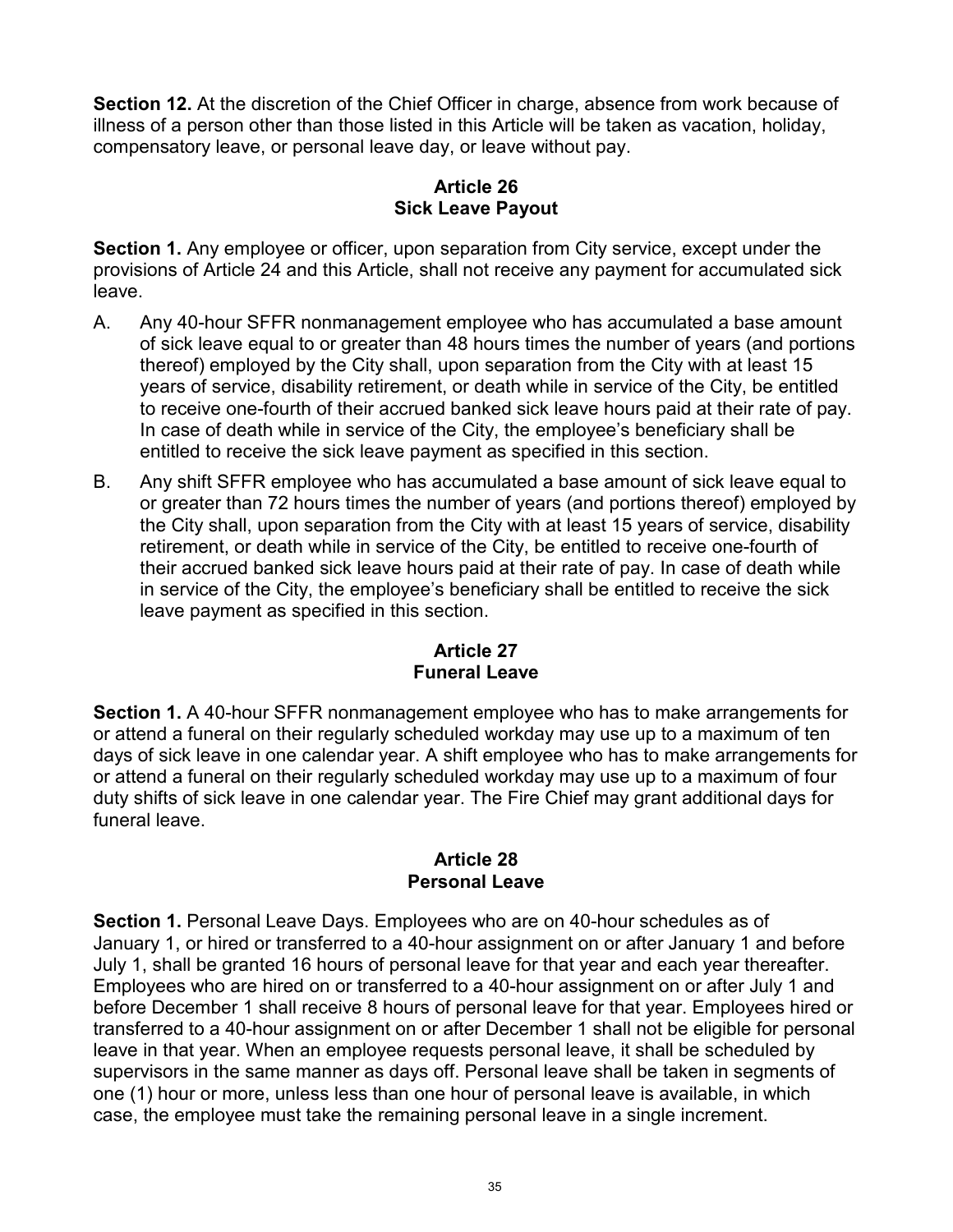An employee hired after December 21, 1981, and before January 1, 2001, shall receive an additional 8 hours of personal leave a year.

**Section 2.** A shift employee hired after December 21, 1981, and before January 1, 2001, shall receive 12 hours of personal leave a year. Personal leave shall be scheduled by the Chief Officer in charge according to SFFR Administrative Policy. Personal leave shall be taken in segments of one (1) hour or more, unless less than one hour of personal leave is available, in which case the employee must take the remaining personal leave in a single increment.

**Section 3.** Employees transferring from a 40-hour schedule to a shift schedule on or after January 1, and before February 1, shall have the number of hours of personal leave used during that period, if any, deducted from their balance of vacation leave hours at the 40-hour rate prior to the transfer. Employees transferring from a 40-hour schedule to a shift schedule on or after February 1, and before July 1, shall have the number of hours of personal leave used in excess of 8 hours in the year to date, if any, deducted from their balance of vacation leave hours at the 40-hour rate prior to the transfer. Shift employees who are temporarily assigned to a 40-hour schedule shall not be granted personal leave during the temporary assignment.

**Section 4.** Upon discharge, resignation, retirement, or death, personal leave not used shall not be compensated for in cash nor shall the date of separation be extended through the use of unused personal leave.

**Section 5.** An employee hired after December 21, 1981, and before January 1, 2001, who is eligible to receive the additional 8 hours of personal leave may select pay for the day. Payment shall be made at the employee's base hourly rate compensated for in the first payday of December of the eligible year. The personal leave pay will be calculated using 8 hours for regular full-time 40-hour employees and 12 hours for shift employees.

At the time of vacation selection, employees hired between December 21, 1981, and January 1, 2001, must inform the Chief Officer in charge whether they wish to take their 12 hours of personal leave as pay or leave.

**Section 6.** Personal leave hours shall not carry forward from one calendar year to the following calendar year.

#### **Article 29 Duty-Incurred Injuries and Disease**

**Section 1.** Any SFFR officer or employee sustaining a duty-incurred injury or disease which will likely result in a loss of work time must see a medical doctor or must visit a hospital emergency room as soon as possible after the injury or disease is sustained.

Any SFFR officer or employee suffering a loss of pay as the result of sustaining a disabling injury by accident or occupational disease under SDCL 62-8-1 arising out of and in the course of employment for the City, which disabling injury or disease was not caused by willful neglect on the part of such officer or employee, shall in lieu of sick leave receive workers' compensation payment at the rate of 80 percent of the employee's regular base weekly earnings, not including overtime, as of the date of the injury for a period of six months after the date of injury. If at any time such payments become taxable, the employee or officer shall receive additional compensation to offset these taxes. Additional compensation shall be computed as follows: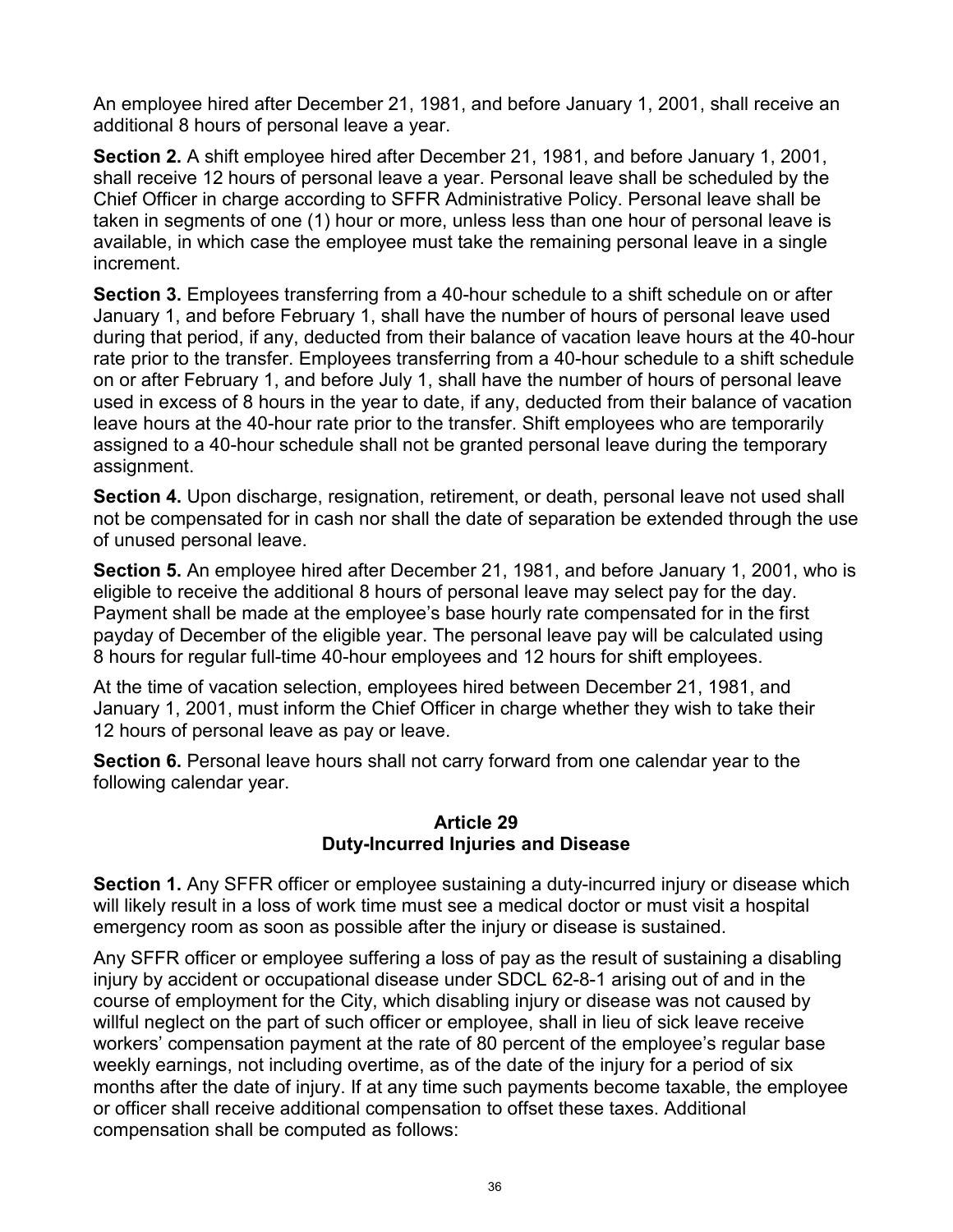- A. Eighty percent of base pay as of the date of injury shall be considered minimum pay; and
- B. For every 5 percent of workers' compensation deemed taxable, the officer or employee shall receive an additional 1 percent of base pay as of the date of injury added to minimum pay as defined in paragraph A. above; and
- C. If the portion of such payment that is deemed taxable is not in exact 5 percent increments, the next highest 5 percent shall be used in computing the wage payment (example: 62.5 percent shall be 65 percent).

After that six-month time period has elapsed, such officer or employee shall receive the rate from time to time specified by South Dakota Workers' Compensation Law, and accrued sick leave, vacation, personal leave, compensatory time off (40-hour employees), or holiday leave (shift employees) may be used to maintain their net regular base weekly earnings, not including overtime, as of the employee's last day worked immediately preceding the most recent absence from work due to a duty-incurred injury.

**Section 2.** Modified Duty. If, in the opinion of the employee's medical doctor, and/or in the opinion of a City-designated medical doctor at the City's request, the employee is physically able to perform duties of another nature, the officer or employee may be assigned to those duties at the sole discretion of the City.

If modified duty within those restrictions is not available with the City, the employee or officer may be permitted to engage in outside employment within the work restrictions set by the physician due to the duty-incurred injury, provided that before engaging in such outside employment, the employee submits to the City in writing the name, address, and phone number of the outside employer, a description of the duties to be performed in the outside employment, and the approximate number of hours to be worked per day in the outside employment. Failure to submit this information to the City in writing prior to engaging in outside employment may result in discontinuance of workers' compensation benefits.

Any employee reassigned to duties of another nature during the first six months immediately following the date of injury shall receive the same pay and benefits earned at the time of injury. After that six-month period has elapsed, the employee may be compensated at a rate of pay determined by the City commensurate with the modified assigned duties, not to exceed the employee's rate of pay as of the date of injury. If the rate of pay for the modified duty assignment is less than the employee's rate of pay as of the date of injury, the pay may be supplemented with workers' compensation payments as specified by South Dakota Workers' Compensation Law. This reassignment may continue for a period determined by the City not to exceed 12 months after reassignment to other duties. Upon the employee's return to their rank and full unrestricted duties held at the time of injury, the employee shall be paid at their current rate of pay including step advancements or pay rate adjustments they would have otherwise received during the absence from their regular duties.

**Section 3.** It is understood by the Union and employees covered by this Agreement that activities of a personal nature carried out while on duty, on or off City property, which are not directly related to and do not arise out of an employee's employment as an employee of SFFR do not constitute employment-related activities. Therefore, injuries or illness incurred or arising out of these activities shall not be considered "duty-incurred" for purposes of the application of this Article, and will not be considered duty-incurred injuries or illnesses for purposes of determining compensability under the workers' compensation statutes of the state of South Dakota.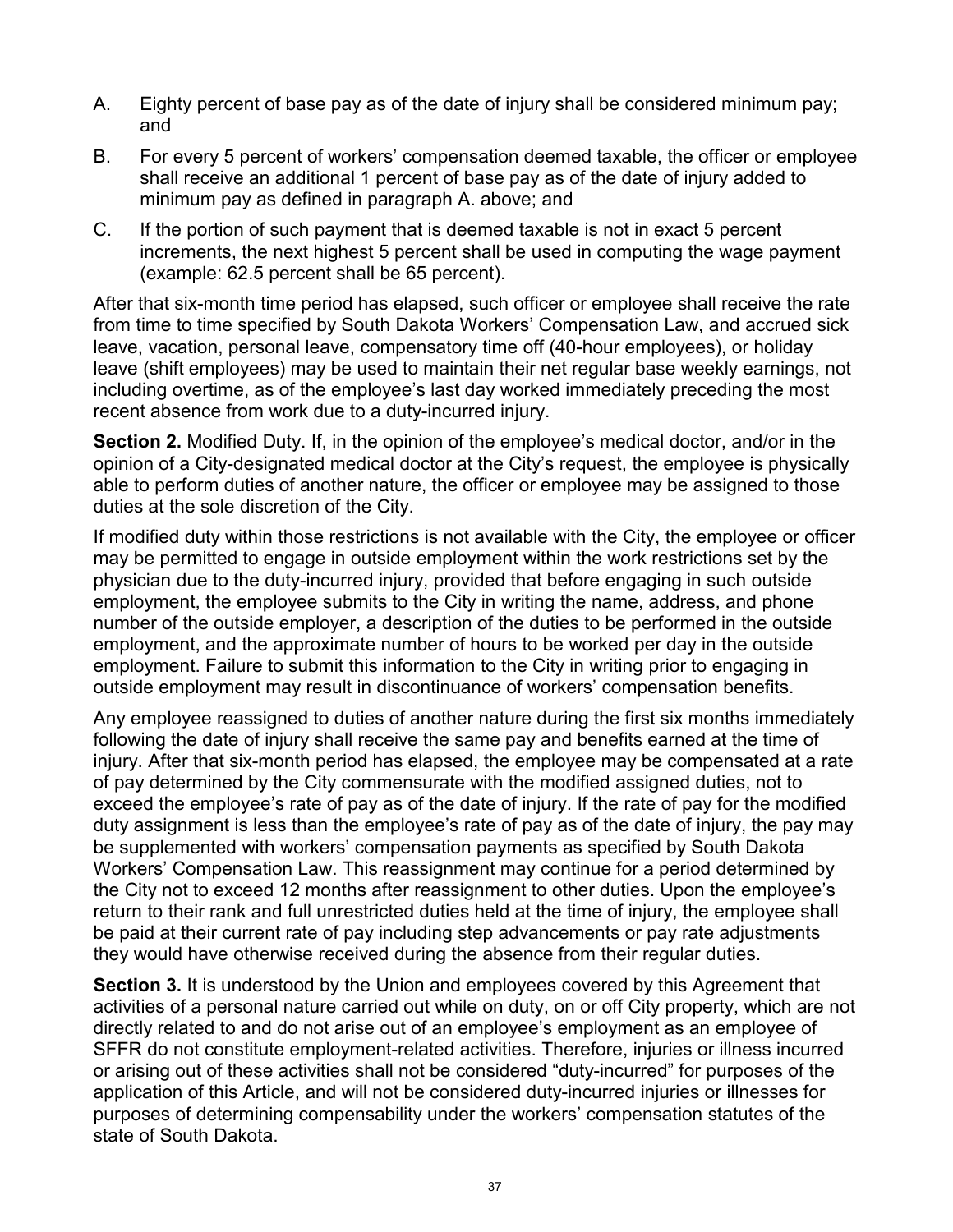Any injury or illness incurred while off duty, on or off City property, shall not be considered "duty-incurred" for purposes of the application of this Article or the application of state workers' compensation statutes.

**Section 4.** The Fire Chief may require that an employee who is off duty or assigned to modified duty as a result of a duty-incurred-injury or illness submit to a fitness-for-duty examination by a City-designated physician before returning to regular duty.

**Section 5.** Administration. Compensation and coverages for duty-incurred injuries or disease incurred by members shall be administered in all respects according to the provisions and intent of South Dakota Workers' Compensation Law, except as specifically otherwise provided in this Agreement.

#### **Article 30 Firefighter Occupational Health and Safety**

**Section 1.** The City and Union desire to have healthy and safe Firefighters and agree that Firefighter wellness and physical fitness are in their best interest and an essential element of the job of a Firefighter. As used in this Article, the term "Firefighter" means employees of SFFR holding the ranks of Firefighter, Fire Apparatus Operator, and Fire Captain.

**Section 2.** A cooperative Health and Safety Occupational Committee, serving as a subcommittee of the Union-Management Cooperation Committee, shall be established with representatives designated by management and the Union. The Health and Safety Committee will monitor compliance of the most current adopted edition of NFPA 1500 including physical performance requirements. In the event a new edition of NFPA 1500 is released, the Health and Safety Committee shall recommend a timeline for the implementation of the new edition. Changes to the annual physical performance requirements may be made outside the collective bargaining process; however, must be mutually agreed upon by the Committee for Union-Management Cooperation before implementation. The committee shall operate under the sole direction of the Fire Chief.

- A. The City shall retain exclusive authority whether to officially adopt and act on the agreed upon timeline and budget the cost for phase-in of standards. The Union agrees to cooperate with the City in the implementation of NFPA standards. If the implementation differs significantly from the agreed upon timeline, the Union and City may modify the timeline recommendation.
- B. Employees in the ranks of Firefighter, Fire Apparatus Operator, and Fire Captain shall be annually qualified as meeting the physical performance requirements established by SFFR.
- C. An employee who does not meet the physical fitness performance requirements during annual testing shall enter the IPAT Rehabilitation Program. The employee will be immediately removed from regular duty and placed on modified duty.
- D. The employee is responsible to contact the department medical physician for an evaluation.
	- 1. If a medical condition is identified by the department medical physician: The employee will work with the department medical physician to resolve such condition. The employee must be medically cleared by the department medical physician to enter the Physical Performance Rehabilitation Program. Once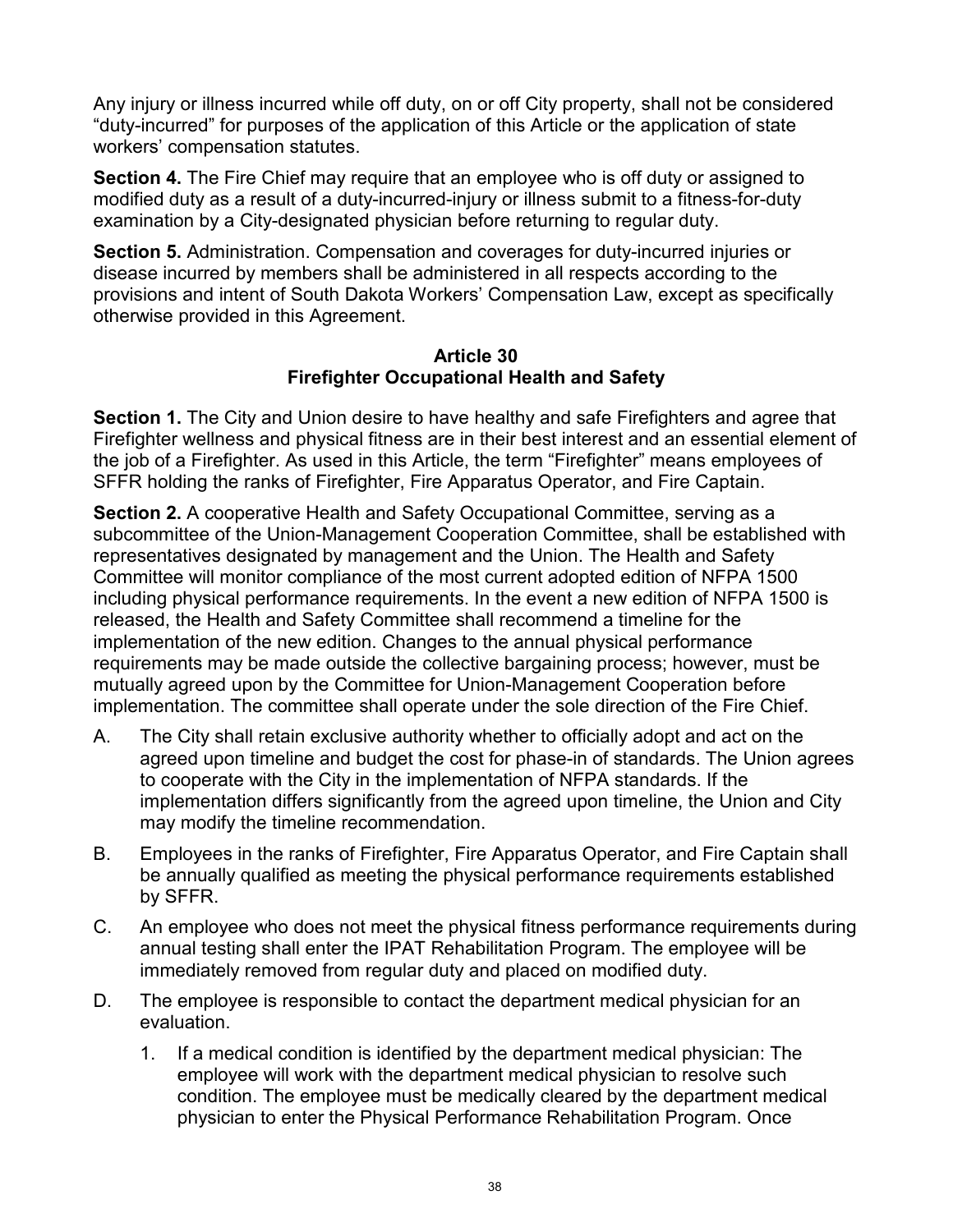medically cleared by the department medical physician, the employee is responsible to contact the Division Chief of Professional Standards.

- 2. If no medical condition is identified by the department medical physician: The employee is responsible to contact the Division Chief of Professional Standards.
- E. The employee will begin a Physical Performance Rehabilitation Program developed collaboratively by the employee, the SFFR Health and Safety Officer, and the SFFR Peer Wellness Coaches to facilitate progress in attaining a level of performance commensurate with their assigned duties and responsibilities.
- F. The employee may request to retest at any time and as many times as needed within a 90-day window following being cleared by the department medical physician. Any retest request will be scheduled through the SFFR Health and Safety Officer. The retests will be scheduled as soon as reasonable based on availability of location and proctors.
- G. If testing is delayed due to weather or other reasons, employees will be scheduled for follow-up testing as soon as practical.
- H. The Fire Chief may grant extensions for unusual circumstances, such as long-term injuries or illnesses. The employee will be scheduled for follow-up testing as soon as practical after the end of the extension.
- I. Employees who do not pass a retest within 90 days following being cleared by the department physician, or obtain an extension that is granted by the Fire Chief, shall be considered not qualified for employment as a Firefighter, Fire Apparatus Operator, or Fire Captain. Disqualification shall not be considered disciplinary action.

**Section 3.** The City and Union shall have a task force for the purpose of developing and monitoring a comprehensive mental health and well-being program. The task force shall be composed of an equal number of representatives designated by management, and an equal number of representatives designated by the Union, or any other configuration mutually agreed upon by the parties. In addition, the Fire Chief and Union President shall be members of the task force and may attend meetings. The task force shall operate under the sole direction of the Fire Chief. The task force may invite nontask force members to attend meetings as necessary.

#### **Article 31 Occupational Medical Program**

**Section 1.** Employees holding the ranks of Fire Captain, Fire Apparatus Operator, and Firefighter shall be required to have a medical evaluation every year conducted by a City-designated physician or physician assistant. Such evaluation shall be to determine fitness-for-duty and completed according to duties and position held. The City-designated physician shall include the Occupational Medical Evaluation of Members as detailed in the most current applicable NFPA edition as adopted by SFFR for the positions of Fire Captain, Fire Apparatus Operator, and Firefighter in making determination regarding fitness for duty.

**Section 2.** Fire Inspectors, Fire EMS Educators, Fire Protective Equipment Technicians, and Emergency Vehicle Technician/Certifieds shall be required to have a medical evaluation every year conducted by a City-designated physician or physician assistant with respect to their duties. Such evaluation shall be to determine fitness for duty.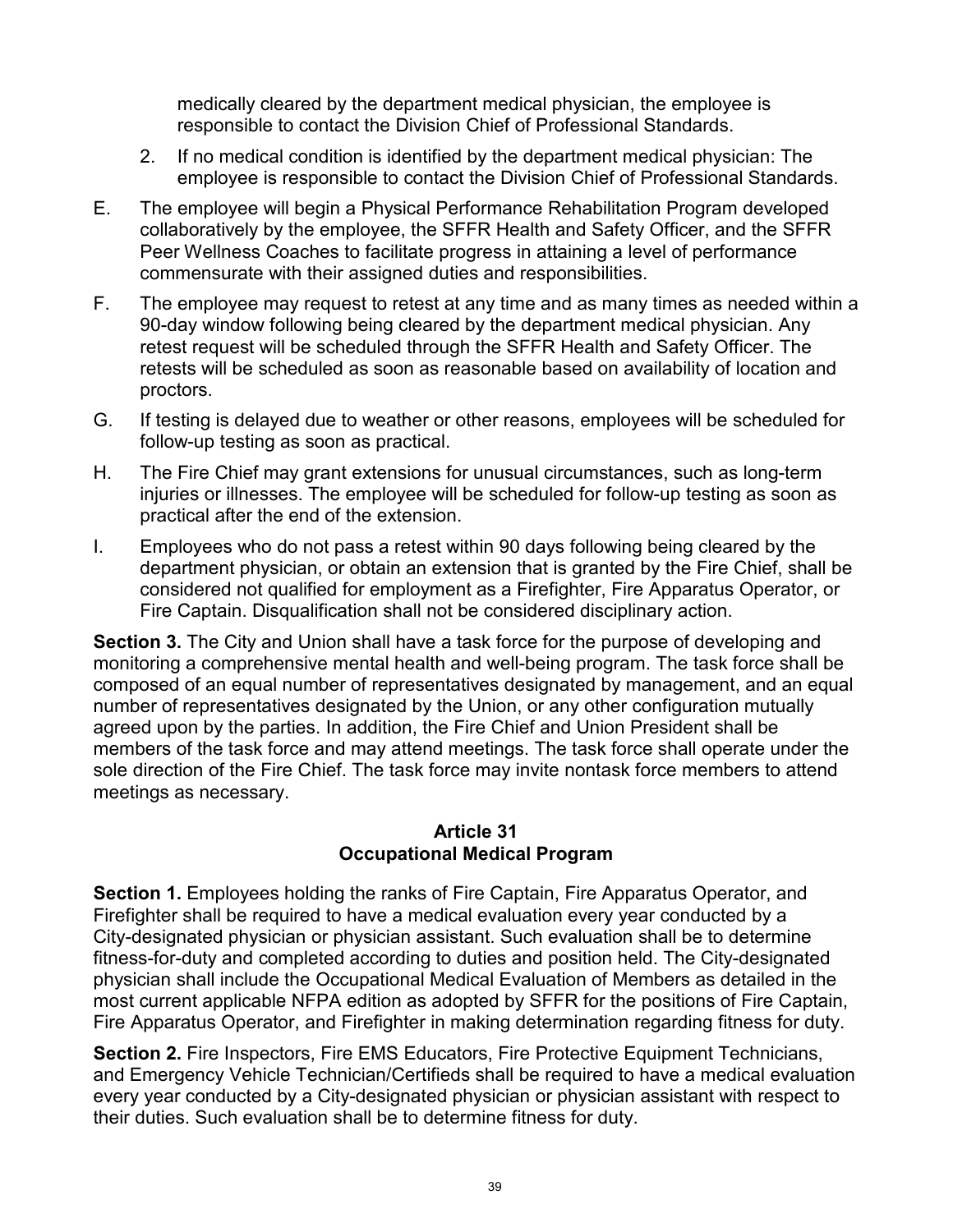**Section 3.** The cost for medical evaluations, including any tests ordered by the Citydesignated physician to determine fitness for duty, shall be paid by the City. The cost of any additional procedures or tests recommended by the City-designated physician would not be paid by the City under the provisions of this Article, but could be submitted to the employee's medical insurance plan when applicable.

**Section 4.** A Report to the Employer shall be developed based on the most current applicable NFPA edition as adopted by SFFR. The form shall be completed by the Citydesignated physician for each medical evaluation. One copy shall be provided to the employee and one copy shall be provided to SFFR.

#### **Article 32 Health-Related Fitness Program for SFFR Members**

**Section 1.** A health-related fitness program is in the best interest of the City and Firefighters and an important part of a healthy and safe workforce. This is a nonpunitive fitness assessment that definitively promotes health and wellness for each member of the SFFR organization.

**Section 2.** The City shall provide and employees shall participate in an annual fitness assessment. The assessment shall be based on the most current applicable NFPA edition as adopted by SFFR.

#### **Article 33 Insurance**

**Section 1.** The City and employees will pay the following percentage of the total insurance premium cost:

|                | City                | <b>Employee's</b>   |
|----------------|---------------------|---------------------|
|                | <b>Contribution</b> | <b>Contribution</b> |
| Employee       | 75%                 | 25%                 |
| $Employee + 1$ | 75%                 | 25%                 |
| Family         | 75%                 | 25%                 |

Employees desiring coverage for health and dental insurance must apply to Human Resources. The conditions of eligibility for coverage of employees and their dependents for health and dental insurance are outlined in the "Summary of Benefits" for each plan. The City will provide to eligible employees who apply for coverage, the "Summary of Benefits."

If the covered employee or dependent is required to get a second or third opinion, and a second or third board-certified surgeon/physician in the field is not available within 60 miles of Sioux Falls, he may travel at City expense to the nearest available board-certified surgeon/physician. The City will pay the travel expense for the City employee or dependent only at the rates established and modified from time to time through City budget and finance policies.

The City reserves the right to make program modifications to the plans as may be necessary from time to time to maintain and improve the effectiveness, quality, and cost-effectiveness of the plan, provided that such program modifications will not increase expense to participating employees or reduce current benefit levels.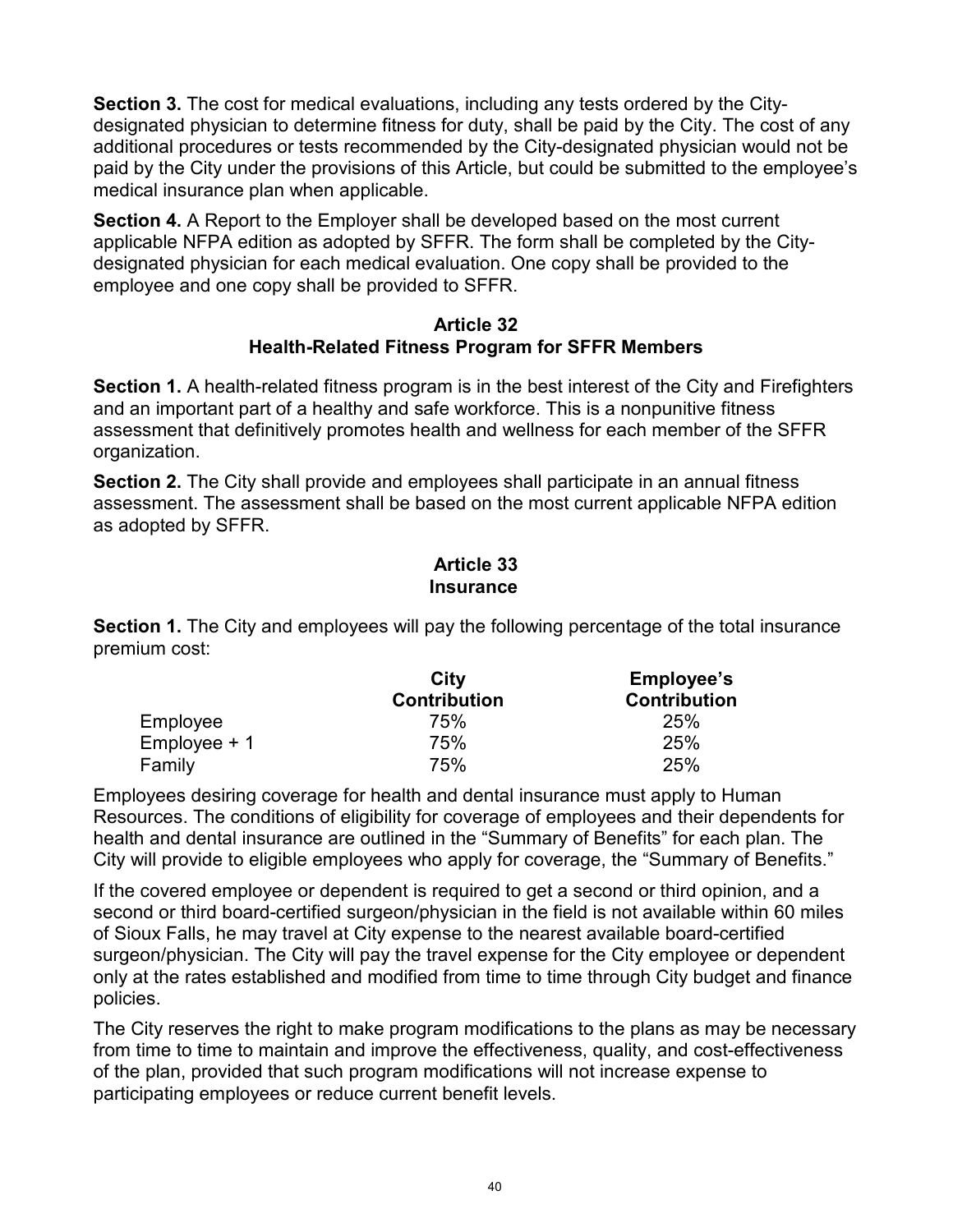**Section 2.** During the term of this Agreement, the City shall provide each full-time employee covered by this Agreement with life insurance coverage equal to 1x the employee's base annual earnings rounded to the next higher \$1,000. The City reserves the right to provide this life insurance through a self-insured plan or under a group insurance policy or policies issued by an insurance company or insurance company selected by the City.

**Section 3.** The employer shall continue in effect the insurance coverage relating to claims against the City and City employees acting in their capacity as employees at no less than existing standards of coverage, unless such coverage becomes unavailable. A copy of the present booklet is available on InSite in the "Human Resources" section and is incorporated herein by this reference.

#### **Article 34 Firefighters' Pension**

**Section 1.** The City agrees to administer the Firefighters' Pension Fund in accordance with existing state laws and City ordinances. Any changes that state statute requires to be voted on by the membership or that changes employee contributions or benefits shall be ratified by the pension membership, the Firefighters' Pension Fund Board of Trustees, and the City Council.

**Section 2.** The City agrees that they shall not, by ordinance, during the life of this contract, in any manner reduce or lessen the benefits provided by the Firefighters' Pension Fund.

#### **Article 35 Uniforms and Equipment**

## **Section 1.**

- A. Personal protective equipment, or devices required for the employees in the performance of their duties, shall be furnished by the City without cost to the employee. Excluded are uniforms including shirts, trousers, coveralls, jackets, socks, shoes, belts, caps, and neckties.
- B. Provisions shall be made within the first week of employment of new uniformed employees to issue a set of Personal Protective Equipment and regulation work uniforms as established in SFFR Administrative Policy 580.1, "Uniform and Appearance Policy".
- C. "Class A" dress uniforms will be issued upon a member's successful completion of their probationary period.

New employees shall receive \$200 for approved black footwear, black work belts, and physical training equipment and clothing with fabric of no less than a 50 percent consistency of cotton. They will not receive additional annual clothing allowance during the calendar year of their hire.

The City shall provide appropriate badges, insignia, and helmet shield for the new rank. If change in helmet color is required, an employee must return their helmet and be issued one of the appropriate color.

**Section 2.** Personal protective equipment will be replaced as needed as determined and approved by the Chief Officer in charge.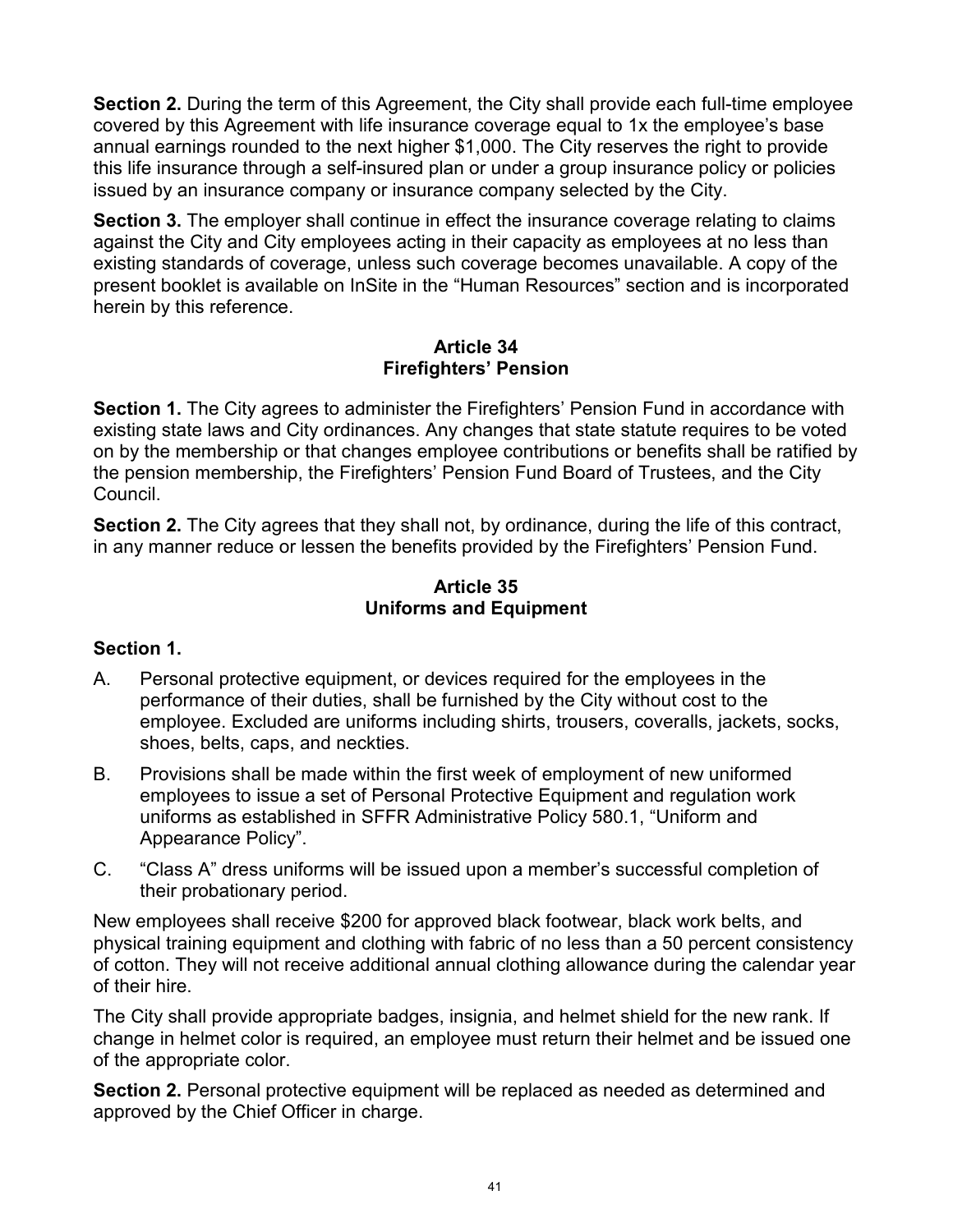**Section 3.** Each member of the bargaining unit shall receive an allowance of \$950 annually for the purchase and maintenance of uniforms and equipment to be paid on the second paycheck of each year. Required uniform specifications and maintenance standards shall be established by SFFR Administrative Policy.

The clothing allowance shall be used to purchase and maintain duty uniforms including shirts, trousers, coveralls, jackets, emergency medical parkas, socks, approved black footwear, black work belts, caps, neckties, and approved physical training equipment and clothing.

The uniform and maintenance allowance shall be prorated according to the number of pay periods in any given contract year. In the event an employee terminates employment with the City, is discharged, or retires, an amount equal to the prorated uniform maintenance allowance for the remainder of that year will be deducted from the employee's last paycheck.

**Section 4.** The City shall furnish for the use of each new Firefighter a set of training manuals as prescribed by the Fire Training Center.

Upon termination of employment for any reason, including retirement, the training manuals shall be returned to the City for reissue to another employee if it is the current edition of the manual.

**Section 5.** Upon retirement, resignation, or dismissal of any employee from SFFR, that employee may return regulation uniforms and shall return all department personal protection equipment, badges, insignia, and department identification, any first responder EMS equipment (hip kits), training manuals, and any other items issued by the City to Chief Officer in charge or their designee. Salary that may be due will be held in forfeiture for payment of same. Personal protection equipment is defined as:

- A. One pair of bunker pants.
- B. One pair of firefighting gloves.
- C. One turnout coat.
- D. One pair of boots for bunker pants.
- E. One pair of suspenders.
- F. One protective hood.

**Section 6.** Any promotion or transfer that requires a change in color of uniform, or additions to the existing uniform and uniforms for special units requiring a change from the normal attire as required and directed by the Fire Chief will be supplied by the City and will not be deducted from the employee's uniform allowance provided for in Section 3 of this Article.

**Section 7.** In addition to the provisions of this Article, SFFR Administrative Policy 580.1, "Uniform and Appearance Policy" shall govern uniform and appearance. Changes to this policy must be agreed upon by the Committee for Union-Management Cooperation.

#### **Article 36 Training and Education**

Employees may request reimbursement for job-related educational courses and seminars which have been preapproved by the Fire Chief. Proof of attendance and receipts must be submitted to the Fire Chief within 30 calendar days of attendance.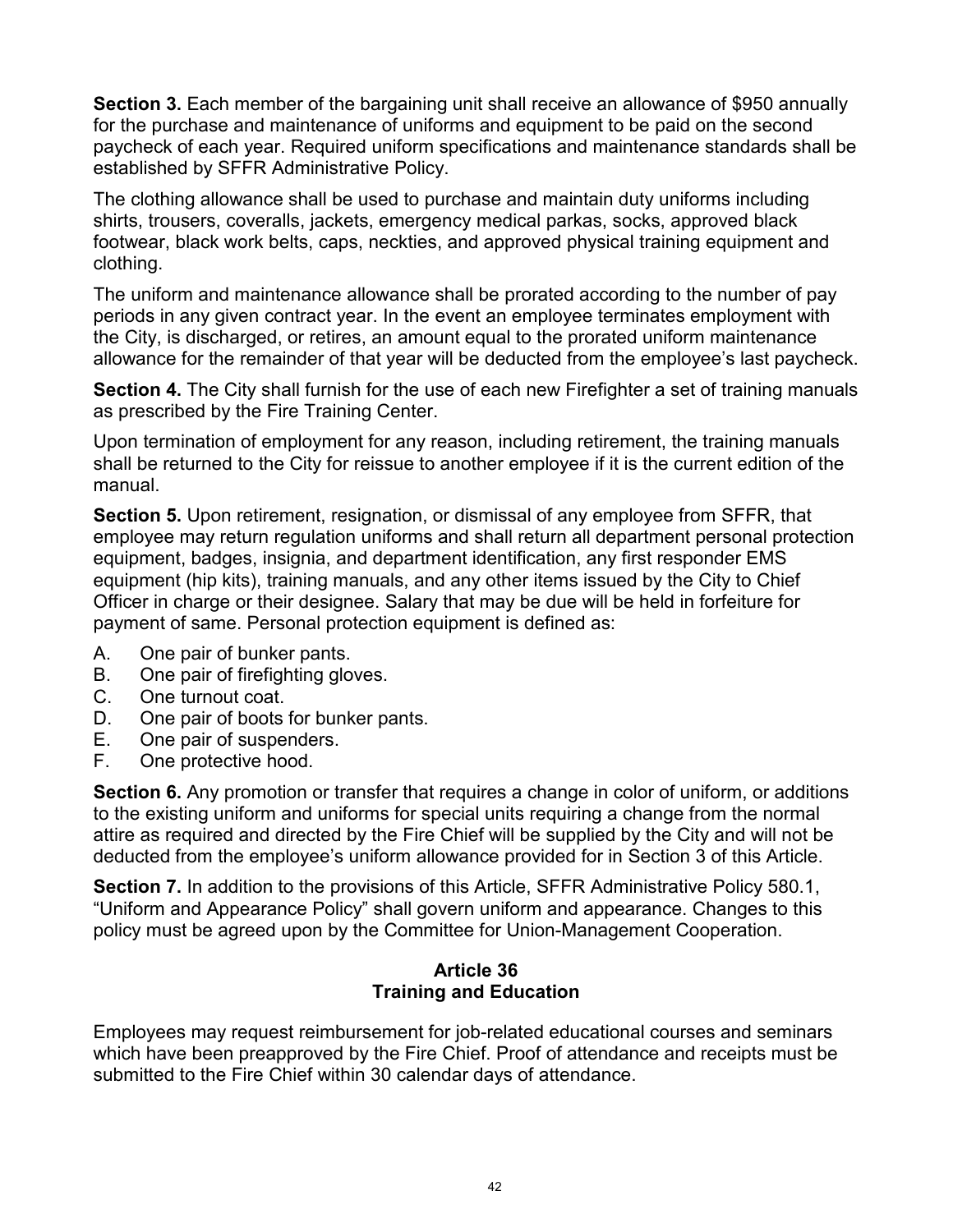#### **Article 37 Replacement of Broken Items**

**Section 1.** The City agrees to replace, without cost to the employees, prescribed eyeglasses and prescribed dentures used by the employee broken or stolen while in the course of duty.

**Section 2.** In addition to the items in Section 1, employees assigned to Fire Prevention, Headquarters, or Maintenance, the City will also replace hearing aids and any other prescribed devices used by the employee broken or stolen while in the course of duty.

**Section 3.** Items stolen will require the filing of a Police report to substantiate the claim.

**Section 4.** The City agrees to reimburse employees for the cost of replacing personal watches broken in the course of their duties with the City, up to the amount of \$50 per watch.

**Section 5.** The employee must report the items broken or stolen to the Chief Officer in charge within 24 hours of the event. The employee must present the claim to SFFR Headquarters within 30 days to receive payment.

#### **Article 38 Extra Duty Work**

**Section 1.** Off-duty employees hired for public safety services at public events shall be paid at their regular base hourly rate of pay for all hours worked. All hours worked in this capacity shall be considered hours actually worked for purposes of computing overtime in that work period.

**Section 2.** All extra duty work shall be by SFFR rules and regulations.

**Section 3.** Employees working extra duty shall be under the direction of SFFR management.

**Section 4.** The City retains the right to require an employee to work extra duty after making a reasonable effort to obtain a qualified volunteer.

#### **Article 39 Civil Service Reference**

**Section 1.** Discharge, suspension, or demotion in rank shall be handled in accordance with the City's Civil Service provisions and appeal procedures as set forth in ordinance and Civil Service rules in effect on the effective date of the incident(s) cited as the cause for the discharge, suspension, or demotion in rank.

**Section 2.** Where Civil Service rules and labor contract language conflict, the labor contract language shall govern. Where labor contract language is silent, City ordinance shall govern.

#### **Article 40 Appendices and Amendments**

All additional addenda and amendments to this Agreement shall be numbered (or lettered), dated, and signed by the City and the Union and shall be subject to all provisions of this Agreement.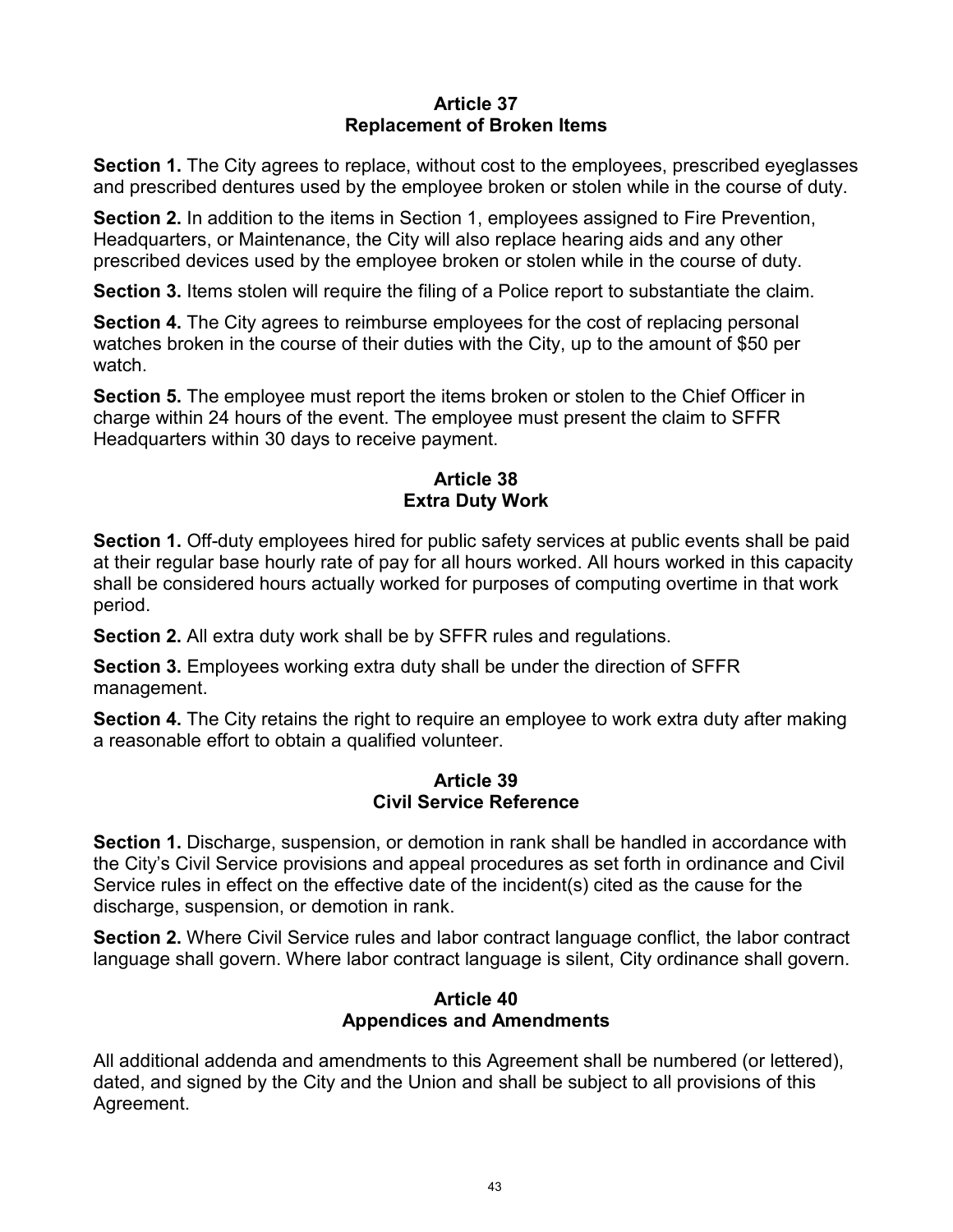#### **Article 41 Separability and Saving Clause**

**Section 1.** If any provision of this Agreement is declared to be in contravention of the laws or regulations of the United States or the state of South Dakota, such provision shall no longer be enforceable, but all other provisions to this Agreement shall continue in full force and effect. In the event of a dispute, the provisions hereof involved shall remain in effect until the dispute is settled by the court or other authority having jurisdiction in the matter.

#### **Article 42 Entire Agreement**

**Section 1.** The parties acknowledge that during the negotiations which resulted in this Agreement, each party had the right and opportunity to make proposals with respect to any subject or matter not removed by law from the area of collective bargaining, and that the understanding and agreements arrived at by the parties after the exercise of that right are set forth in this Agreement. Therefore, the City and the Union, for the duration of this Agreement, each waives the right, and each agrees that, unless required by law, the other shall not be obligated to bargain collectively with respect to any subject or matter referred to or covered in this Agreement or with respect to any subject or matter not specifically referred to or covered in this Agreement, even though such subjects or matters may not have been within the knowledge or contemplation of either or both of the parties at the time they negotiated or signed this Agreement.

**Section 2.** This Agreement may only be amended during its term by the parties' mutual agreement in writing.

**Section 3.** The parties further acknowledge that where a direct conflict exists between the terms and conditions as negotiated and provided in this Agreement and the terms and conditions of employment as provided by any regulation, ordinance, or rule of the City, the terms of the Agreement shall control and be binding upon the parties. The Code of Ordinances, Chapter 39, titled "Personnel Regulations and Benefits; Retirement and Pensions," are applicable to the employees only where the topic is not specifically addressed in this Agreement. Ordinance provisions will not be changed to the detriment of any covered employee insofar as their terms and conditions of employment are concerned.

**Section 4.** This contract supersedes all prior written agreements and understandings and governs the entire relationship between the parties and shall be the sole source of all rights and claims covered by this contract.

#### **Article 43 Parking**

**Section 1.** The City shall continue to provide, without cost to the employees on duty, adequate parking spaces at all SFFR facilities and fire stations.

**Section 2.** The City will provide parking for employees assigned to City Hall at three sites: City Hall Ramp, Seventh Street Lot, and the Eighth Street and Dakota Avenue Ramp. The City retains sole responsibility for administering the employee parking policy.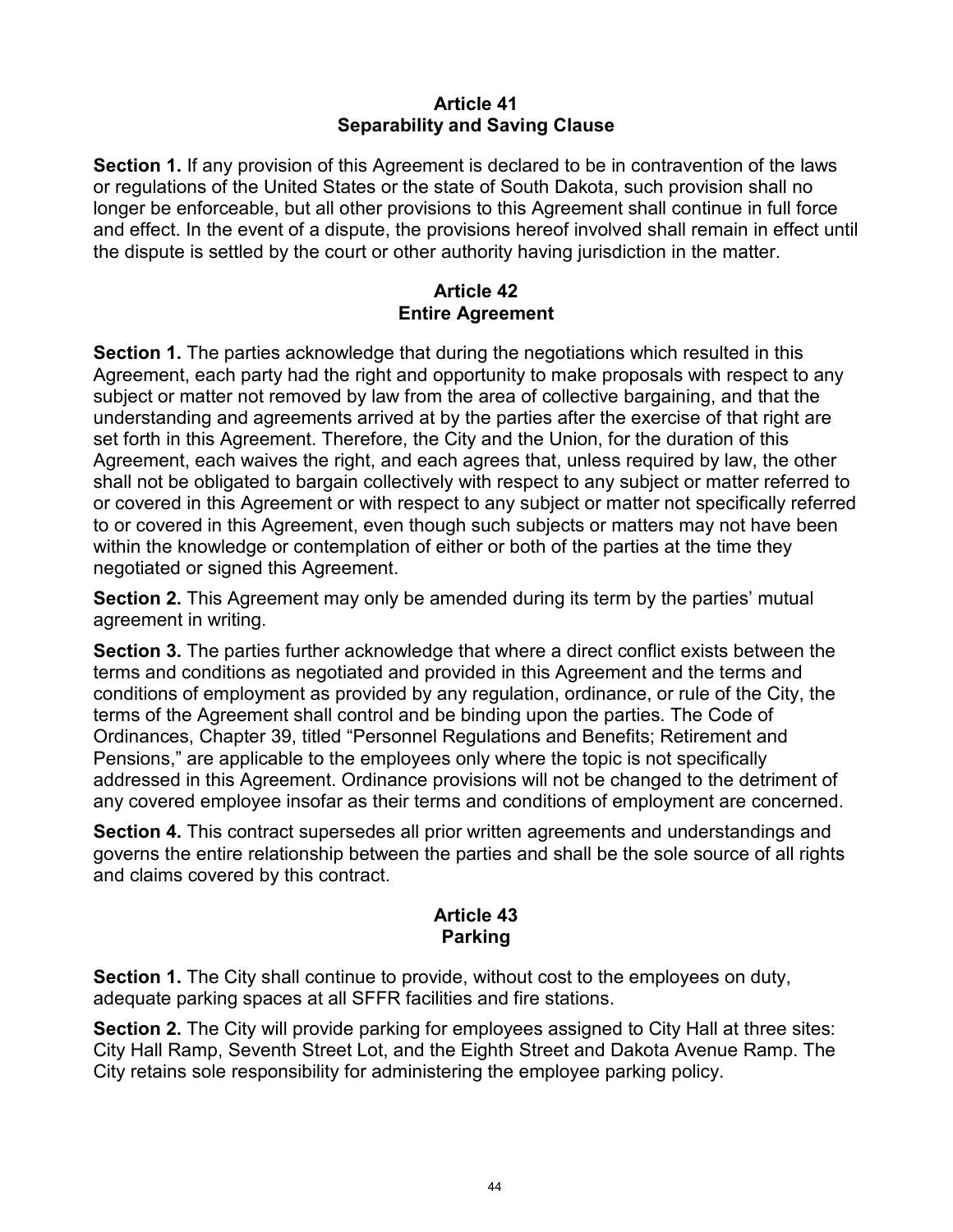#### **Article 44 Committee for Union-Management Cooperation**

**Section 1.** The parties recognize that during the period in which this Agreement is in effect, problems of administration of this Agreement may arise which are not now anticipated by either party. They also recognize that during such period, more mutually constructive and productive relationships are likely to exist between the City and the Union and among both management and nonmanagement employees, if both the City and the Union continue and enlarge their respective efforts to gain a better appreciation and understanding of each other's problems and objectives. They recognize frequently what first appear to be problems or areas of conflict and disagreement are actually the result of misunderstandings which are cleared away upon a complete and frank exchange of viewpoints and ideas. They believe that even though limitations are being placed upon formal collective bargaining negotiations through the extended period of this Agreement, a better atmosphere in which to achieve improved day-by-day relations between the parties, which they both desire, can be created through meetings of the kind described below.

**Section 2.** Meetings shall be held once every month unless mutually agreed upon by management and the Union. Meetings shall be held during the term of this Agreement of the committee formed as a part of this Article. Members may attend during regular scheduled working hours, if attendance does not interfere with the normal operation of SFFR. It is understood that such meetings will be held for the purpose of appraising and discussing the problems, if any, which may arise concerning administration, interpretation, or application of the agreement, or other matters which either party believed will contribute to the improvement in the relations between them within the framework of this Agreement. It is understood that such meetings shall not be for the purpose of handling grievances or conducting collective bargaining negotiations nor for any purpose which in any way will modify, add to, or detract from the provisions of this Agreement. In agreeing to such meetings, the parties are providing concrete evidence of their sincere desire to encourage friendly, cooperative relationships between their respective representatives at all levels and with and between all employees covered by this Agreement, and to find ways to overcome difficulties, influences, or attitudes which interfere with such relationships. The committee may decide to cancel and/or postpone meetings by mutual agreement.

**Section 3.** The City agrees to notify the Union President or designee of any changes to Standard Operating Procedures and Administrative Policies prior to implementation. The Union may offer input or propose changes to Standard Operating Procedures or Administrative Policies at any time.

**Section 4.** This committee shall also consider handling problems concerning the safety of working conditions. Each of the parties recognize the importance of protecting the health, life, and limb of employees, and the City will make every reasonable effort to improve conditions that promote health and safety among the City employees. This committee may make recommendations respecting conditions which, in its opinion, would make the working conditions more safe.

**Section 5.** Minutes of the cooperation committee meeting shall be taken by management and distributed through department memorandum.

**Section 6.** The cooperation committee shall be composed of an equal number of representatives designated by management, and an equal number of representatives designated by the Union, or any other configuration mutually agreed upon by the parties.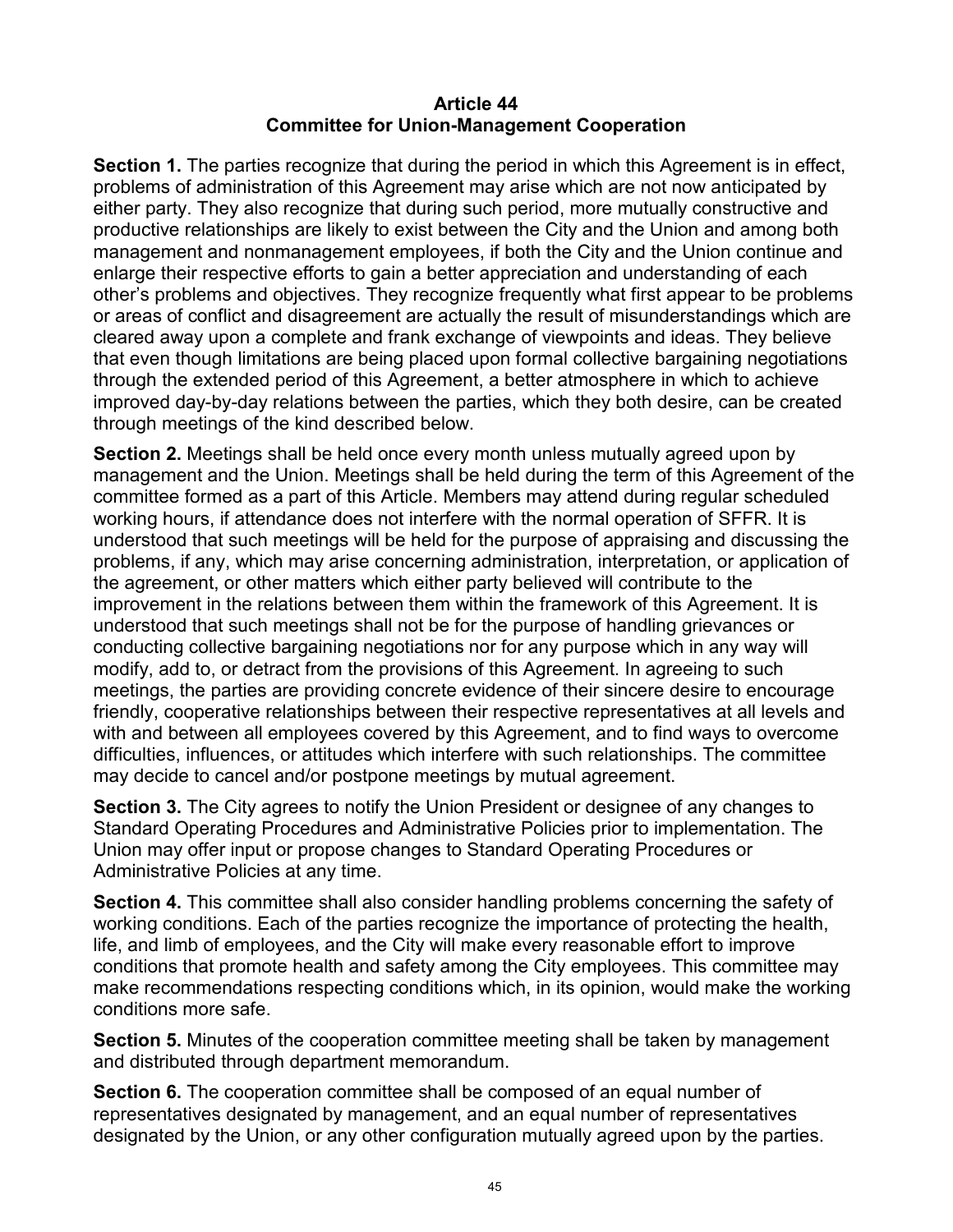**Section 7.** The City and the Union both recognize the need for the Training Certification and Career Development Program. A Training Certification and Career Development Committee shall be established. Its membership shall be comprised of no less than three representatives designated by management and no less than three representatives designated by the Union.

**Section 8.** The Committee for Union-Management Cooperation, as one of its functions, shall evaluate SFFR with regard to applicable NFPA standards. The committee shall recommend written plans for implementation strategies for SFFR. The City shall retain exclusive authority whether to act on any such recommendations and to establish the timetable and budget the cost for phase-in of standards. The Union agrees to cooperate with the City in the implementation of NFPA standards. For the purposes of this Agreement, all references to NFPA standards shall be related to the most current applicable standard as adopted by SFFR and subject to all other restrictions within this Agreement.

#### **Article 45 Definitions**

**Section 1.** When the words "shift employee" are used in this Agreement, such words shall mean those employees assigned to a rotating 24-hour shift, as distinguished from those employees assigned to a 40-hour seven-day schedule, who may be described in this Agreement as "40-hour employees."

**Section 2.** "The department" shall mean Sioux Falls Fire Rescue (SFFR).

**Section 3.** "Fire Chief" shall mean the Chief of SFFR or designee.

**Section 4.** "Station Officer" shall mean a Captain, or personnel temporarily acting as Captain.

**Section 5.** "Chief Officer in charge" is the Chief Officer in charge of the battalion, shift, or division.

**Section 6.** "Superior Officer" is the SFFR officer beginning with the rank of Captain, which is above the rank of the member.

**Section 7.** "Member" for purposes of this Agreement is an employee of SFFR who is covered by the IAFF bargaining unit.

**Section 8.** "Regular base hourly rate" as used in this Agreement is the rate at which an employee would be paid for one hour of regular nonovertime work in their current rank and pay step. This rate does not include any other payments except as specifically provided in the Fair Labor Standards Act for purposes of determining overtime rates.

**Section 9.** "Time in rank" shall mean the length of service based on an employee's appointment date to their current rank.

**Section 10.** "Military Leave" shall mean any leave covered by the Uniformed Services Employment and Reemployment Rights Act (USERRA).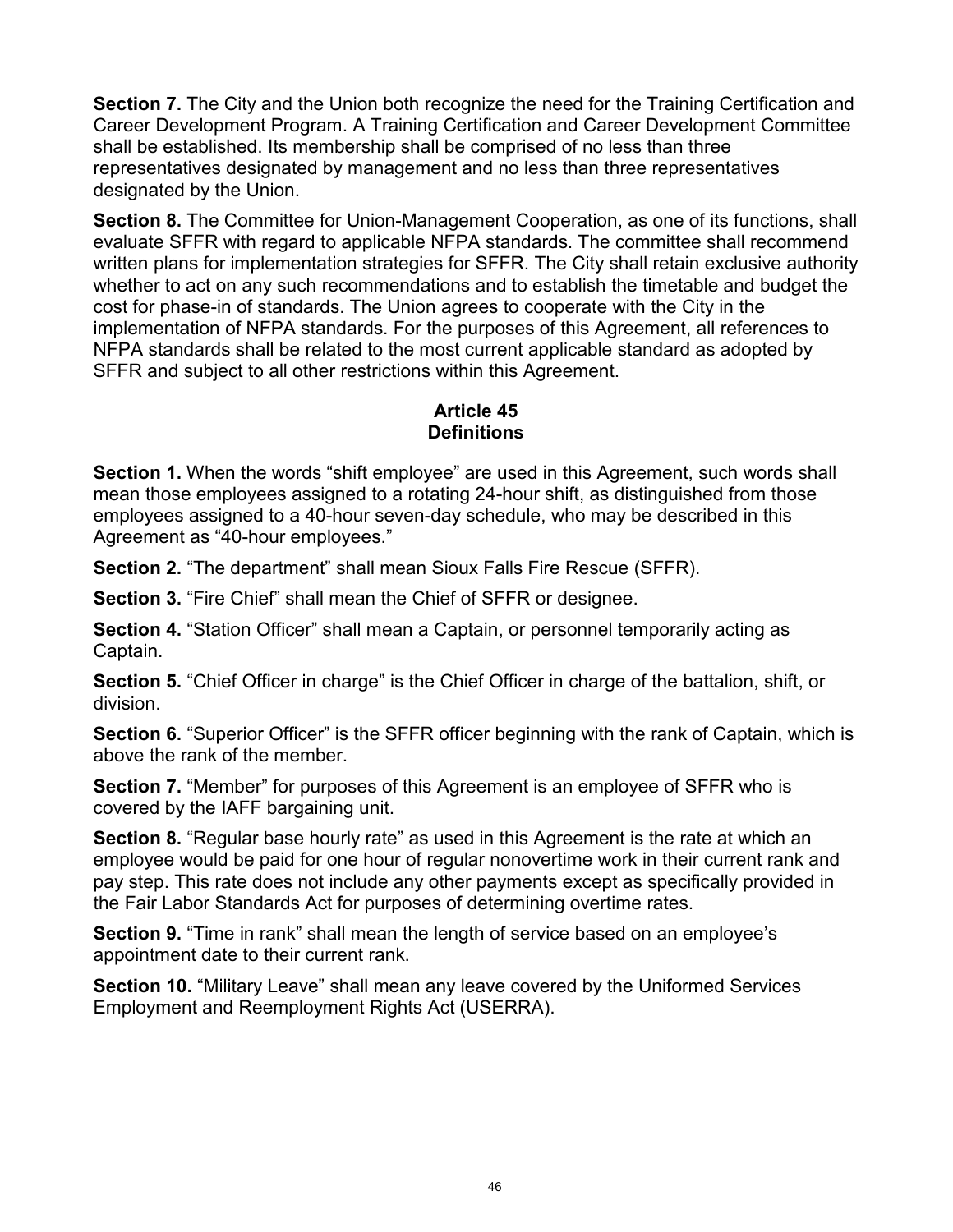#### **Article 46 Transfers**

**Section 1.** Except in an emergency, an employee shall be given notice of transfer at least ten calendar days prior to the effective date of a permanent transfer to another duty station or duty shift. An employee may agree to waive this requirement.

**Section 2.** Permanent and temporary transfers shall be made by the Chief Officer in charge, subject to the approval of the Fire Chief.

**Section 3.** Applicants for transfer from one station or shift to another by a member shall be made in writing, stating reasons for transfer, and forwarded through the proper channels to the Fire Chief with the approval or disapproval of the intermediate officers with their opinions stated in writing.

## **Article 47 Outside Employment**

**Section 1**. Off-duty employees can engage in secondary work or business, consistent with the official rules and regulations of SFFR provided that:

- A. Employment with SFFR is considered primary employment of the individual.
- B. The outside employment does not interfere with the proper performance of their duties and responsibilities as a Firefighter.
- C. The employee does not wear a SFFR uniform, insignia, protective equipment, or any clothing that states SFFR.
- D. The employee in no way exploits their connection with SFFR in the course of outside employment.
- E. The employee does not conduct fire investigations inside the corporate limits of the city of Sioux Falls. The employee does not avail himself of official SFFR equipment, records, documents, files or services, or involve service of the City without preapproval of the Fire Chief.
- F. The employee will not work off duty where he would be involved in pictures or advertising and endorsing commercial products while identified as a SFFR employee.
- G. No employee may park a vehicle with any outside employment advertising on departmental property.

**Section 2**. The City shall not be held liable for any of the employee's activities directly related to their outside employment.

**Section 3**. An employee unable to perform their duties with SFFR due to illness or injury shall be permitted to engage in outside employment during the period of absence, only upon notification to the Fire Chief. Reference "Duty-Incurred Injuries and Disease" Article if a duty-incurred injury or disease is involved.

#### **Article 48 Discipline and Discharge**

**Section 1.** No person or employee holding an office of positions classified and graded under the provisions of this Agreement shall be suspended, demoted, or discharged from their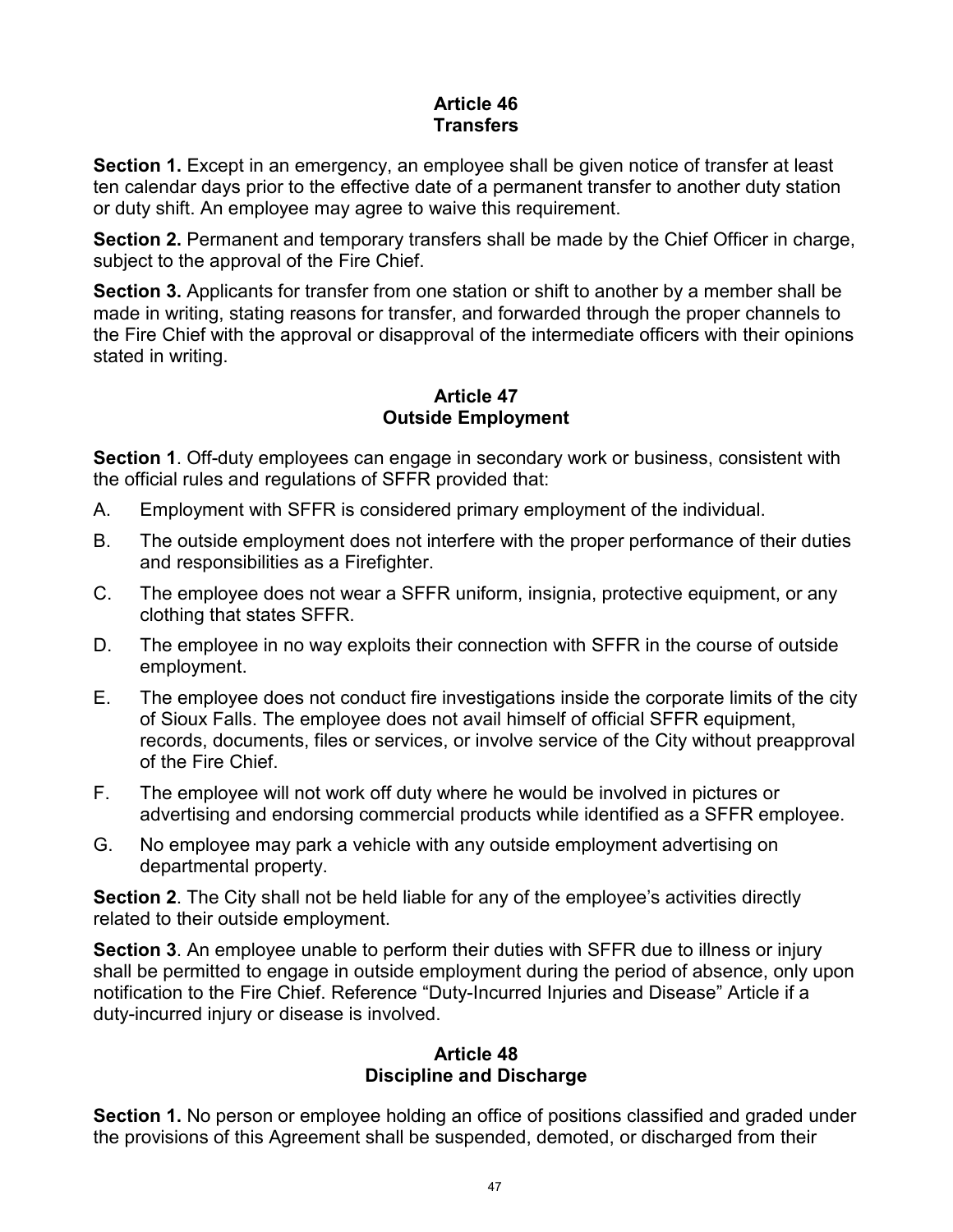position, except for just cause, which shall not be race, color, religion, sex, sexual orientation, national origin, creed, ancestry, pregnancy, age, genetic information, or disability.

**Section 2.** City Ordinance 39.059 "Demotion, Discharge, Suspension; Causes" will be considered as causes for discharge, suspension, or demotion of an officer or employee in the classified civil service, although discharges, suspensions, or demotions may be made for other causes.

**Section 3.** A person demoted, discharged, or suspended from their position in the civil service shall be furnished by the officer taking the action with the reasons in writing for such action.

**Section 4.** No written incident report or records of disciplinary action shall be entered into an employee's official personnel file unless the City first advises the employee of its intent to enter such writings in the file and affords him an opportunity to read and obtain copies of any material in the employee's official personnel file.

When reasonably required in the judgment of the Union to process grievances, the City will make available to the Union for review at a place and time designated by the City an employee's official personnel file; however, no steward or Union official shall be permitted to review or obtain copies of materials in an individual employee's official personnel file without the express and specific written consent of the employee.

There shall be only one official personnel file on each employee and it shall be kept at the Human Resources department.

**Section 5.** Any reprimand that may become a part of an employee's official personnel file or may result in suspension or discharge shall be given, in writing, to the employee affected by the Chief Officer in charge and shall be done at an appointed time with such employee having the right to have a Union steward and/or other Union representative present.

**Section 6.** Within 10 calendar days after the issuance of the Employee Incident Report identifying demotion, discharge, or suspension of a person holding a position in the classified civil service of the City, such person may take an appeal of such action to the Civil Service Board by filing a written notice of such appeal with the Human Resources department.

**Section 7.** Within 30 days after receiving notice of appeal, the Civil Service Board on receiving notice of appeal by a person holding a position in the classified civil service of the City shall set a date for hearing on or investigation of the reasons for the demotion, discharge, or suspension. Notice of the time and place of such hearing or investigation shall be delivered to the employee appealing either personally or by certified mail.

The Board shall conduct the hearing or investigation. The employee appealing shall have full opportunity to be heard and may be represented by counsel.

The investigation by the Civil Service Board shall be confined to the determination of the question of whether such suspension, demotion, or discharge was or was not made for prohibited discriminatory reasons and was or was not made in good faith for cause.

Failure of the appealing employee to appear before the Civil Service Board at the time, date, and place as indicated upon the notice of hearing delivered to the employee will cause the Board to find in favor of the City. In addition, the appealing employee will be charged with all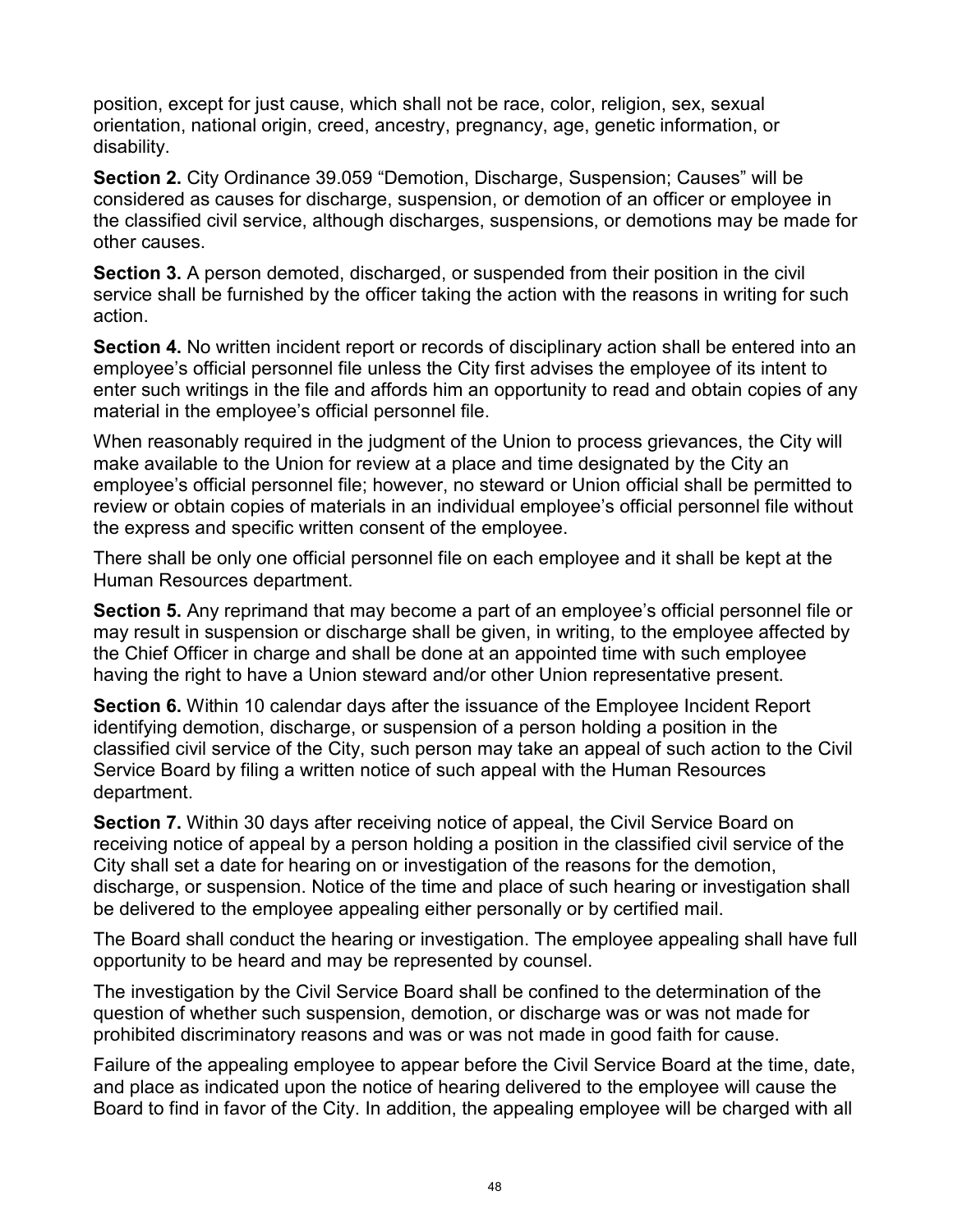expenses connected with arranging a Civil Service Board appeals hearing. The City shall collect those expenses from the appealing employee as the City deems appropriate.

**Section 8.** After an investigation into the discharge, demotion, or suspension of a person in the Civil Service, the Civil Service Board may, if in its estimation the evidence is conclusive, affirm the disciplinary action, or if it shall find that the disciplinary action was made for prohibited discriminatory reasons or was not made in good faith for cause, shall order the immediate reinstatement or reemployment of such person in the office, place, position, or employment from which such person was suspended, demoted, or discharged. Such reinstatement may be retroactive with pay from the time of such suspension, demotion, or discharge. The Board upon such investigation, in lieu of affirming the disciplinary action may modify the order of suspension, demotion, or discharge by directing a suspension without pay for a given period and subsequent restoration of duty or demotion in classification, grade, or pay. The findings of the Board shall be certified in writing to the appointing officer and shall be forthwith enforced by such officer.

**Section 9.** Any employee suspended or under suspension is ineligible for extra duty during the 27-day pay cycle(s) their suspension occurred in.

**Section 10.** Any officer or employee suspended or under suspension shall be entitled to reinstatement only in the discretion of the Department head, unless otherwise ordered by the Board following a hearing on appeal.

**Section 11.** Suspension, discharge, and demotion of rank are subject to the City's Civil Service appeal procedures as set forth in Civil Service provisions and shall not be subject to the grievance procedures of this Agreement.

It is understood by both parties that the Civil Service procedures set forth in City ordinance are subject to modification at the sole discretion of the City Council and the Civil Service Board; and that in matters of interpretation, scope, or application, the provisions of the City ordinance supersede the provisions of this Article.

#### **Article 49 Standards of Conduct**

As employees serving for this department, you are expected to conduct yourselves lawfully and properly in order to bring honor and respect to your profession. Your failure to conduct yourself in such a manner will cast a shadow of public distrust. As such, adherence to standards that are higher than those applied to many other professions and positions in City government must be demanded and expected from the Fire Chief. It is a standard that demands more than a lack of tolerance for overt and indictable illegal conduct. It is a standard that demands that, in both a Firefighter's official and private lives, they do nothing to bring dishonor upon their profession and employment as a Firefighter for the City of Sioux Falls, and in no way contribute to a weakening of the public confidence and trust of its citizens. Acting in a questionable manner that could bring dishonor upon your profession as a Firefighter, and which contributes to a weakening of the public confidence and trust, cannot be tolerated or accepted as satisfactory job performance. The City of Sioux Falls has a right to demand for itself, and the obligation to secure for its citizens, public safety personnel whose conduct is above and beyond reproach.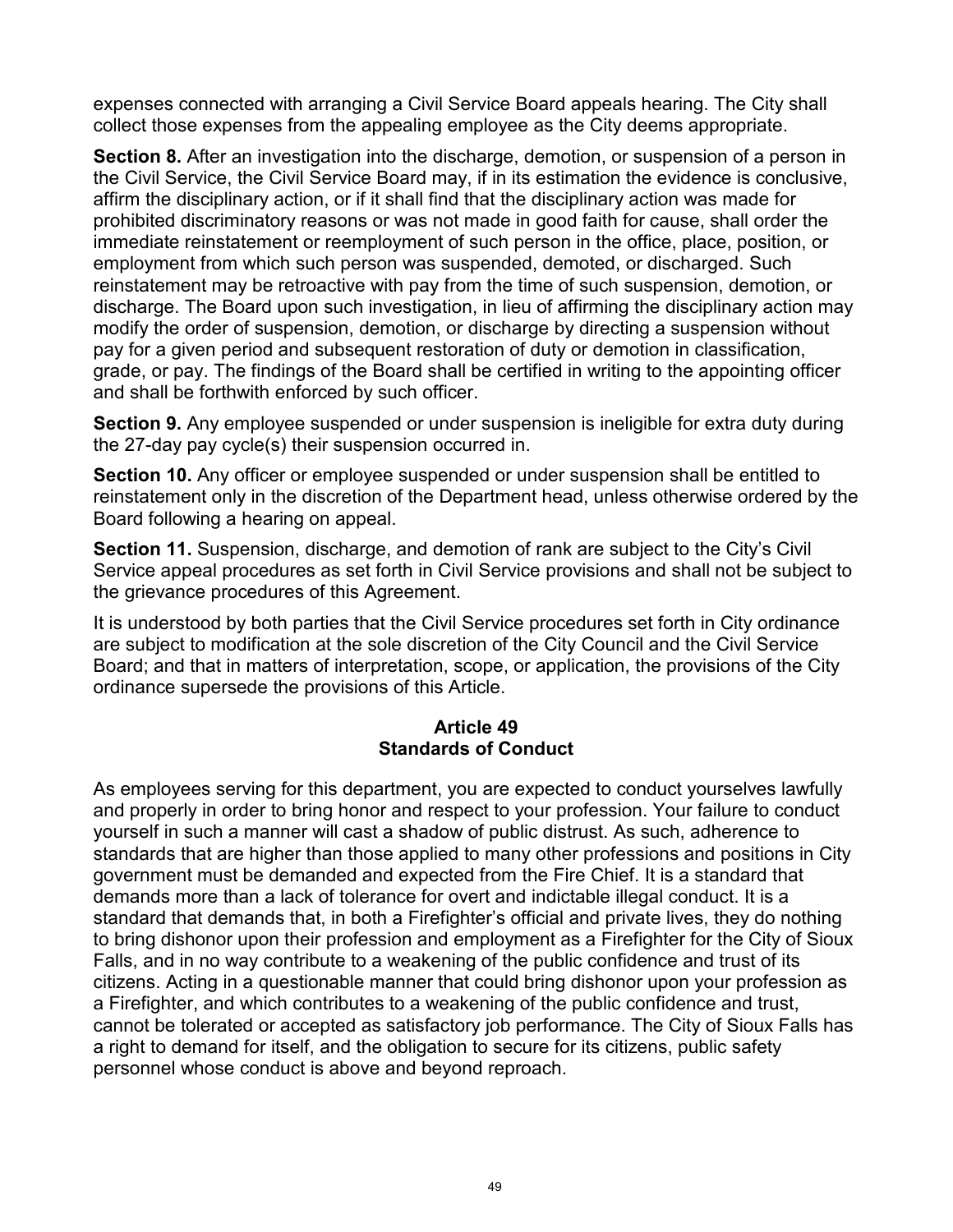#### **Article 50 Substance Abuse Prevention Policy**

**Section 1.** The City of Sioux Falls (the City) is committed to developing an organizational culture of employee well-being and safety. The City's well-being vision is to "Create an organizational culture that inspires employee health, safety, and happiness in everyday decisions."

The City is also committed to providing a safe, healthy, and productive work environment. Therefore, to meet this objective, as well as our obligations under applicable federal and state laws, the City has a Substance Abuse Prevention Policy that provides the City with reasonable measures to ensure the safe and successful operation of City business.

Therefore, all City employees are strictly prohibited from unlawfully using, possessing, manufacturing, distributing, or dispensing any controlled substance or drug paraphernalia at any time on or off the job, or from unlawfully having any detectable level of any controlled substance in the body at any time on or off the job. In accordance with federal law, the City also prohibits any employee from being under the influence of marijuana while on City property or engaging in City business regardless of whether the employee has a medical marijuana card or prescription for medical marijuana use. The City does not allow any employee to use, possess, cultivate, manufacture, distribute, dispense, sell, or store marijuana under any circumstance.

Employees are also strictly prohibited from using, possessing, or having a detectable level of alcohol (defined as .02 or greater) in the body while working, performing job duties while on the City's premises, or while operating City vehicles, machinery, or equipment.

Any illegal drug use or working while under the influence of alcohol is incompatible with employment with the City of Sioux Falls. Any employee found to be in violation of this policy or any of the provisions set forth in this policy will be subject to discipline up to and including termination of employment with the City. This policy does not apply to public safety officers in situations when they are in possession of an illegal controlled substance, drug paraphernalia, or alcohol as legally authorized while acting in the line of duty.

**Section 2.** The City encourages early diagnosis and sound treatment for drug- and alcoholrelated conditions and supports and encourages employees to voluntarily and confidentially seek help.

In an effort to support employees in obtaining treatment, the City offers the services of an Employee Assistance Program (EAP). This service provides assessment, counseling, and referral services for employees with drug- and alcohol-related conditions. EAP provides experienced counselors to help with identification of and support for recovery with drugs or alcohol. Anonymity and confidentiality are assured.

EAP is available to all eligible City employees and their immediate family members. The City has designed EAP services to provide employees and their immediate family members with a limited number of sessions per calendar year at no charge. Services can be accessed directly by the employee or immediate family member and is available 24 hours a day, 365 days per year.

While the City is supportive of those employees who seek help voluntarily, the City is equally firm in identifying and disciplining those who continue to abuse drugs and alcohol and do not seek help. Although the City strongly encourages employees who have drug- or alcohol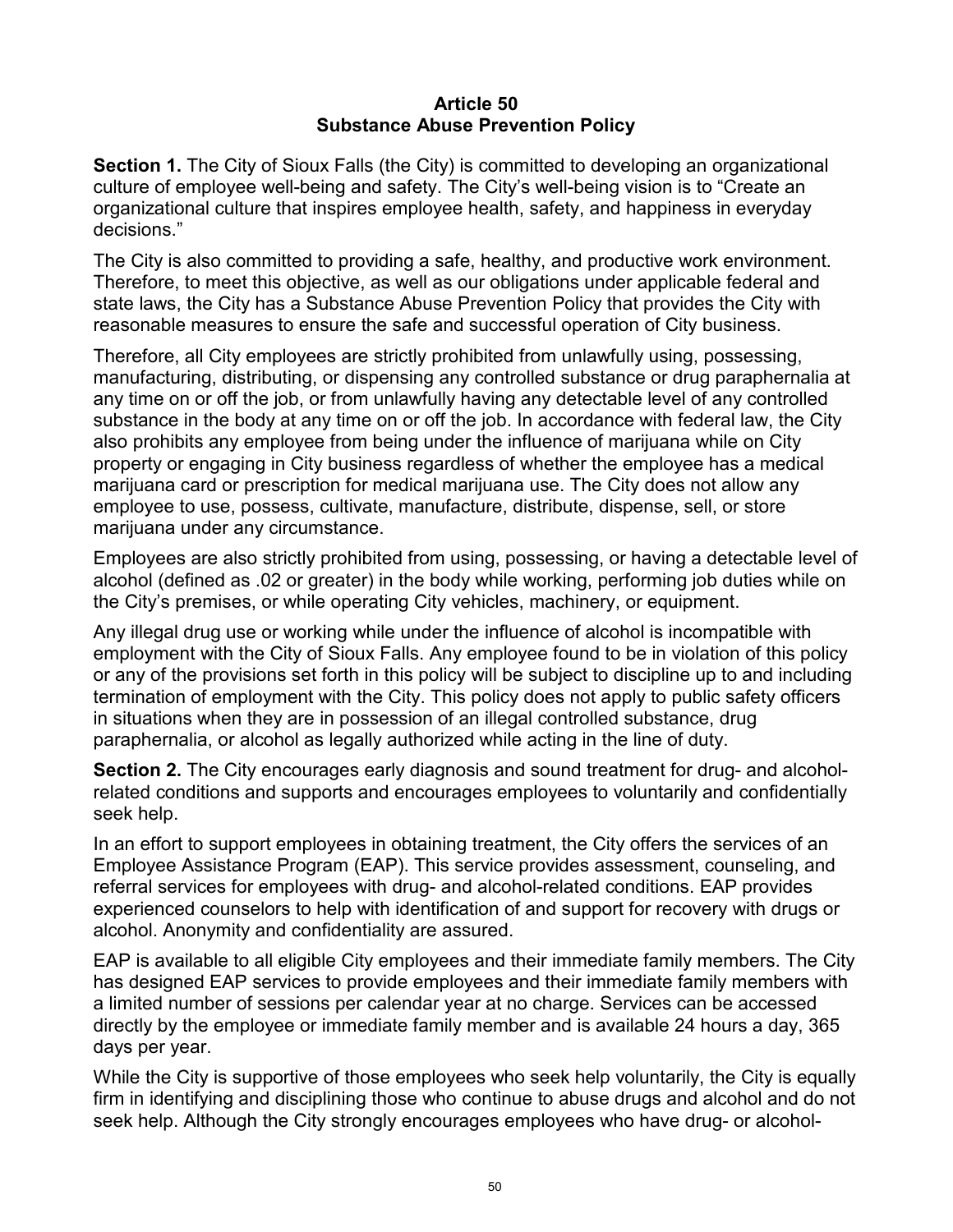related problems and conditions to voluntarily seek counseling or treatment, employees who seek counseling or treatment only after violating this policy are still subject to disciplinary action for such violations.

**Section 3.** The City's Substance Abuse Prevention Policy does not create a binding employment contract. The City reserves the right to interpret, change, or rescind this policy in whole or in part, with or without notice, subject to any state and federal laws and relevant collective bargaining agreements. In addition, changes to applicable federal or state laws or regulations may require the City to modify or supplement this policy. Such changes will be made in accordance with any obligation pursuant to an existing collective bargaining agreement.

The City's Substance Abuse Prevention Policy, insofar as it impacts the terms and conditions of employment for employees covered by this Agreement, shall not be modified unless negotiated with the Union. The City reserves the right to make modifications as may be required by law.

**Section 4.** For purposes of the application of the City's Substance Abuse Prevention Policy, all employees of SFFR covered by this Agreement shall be considered "safety sensitive employees," and therefore, will be subject to all drug and alcohol testing requirements applicable to safety sensitive employees.

Safety sensitive functions or duties for SFFR employees defined as "safety sensitive employees" above, for purposes of the application of the City's Substance Abuse Prevention Policy, shall be from the time an employee begins work or is required to be in readiness to work until the time they are relieved from duty and all responsibility for performing work for or on behalf of the City.

#### **Article 51 EMT Certification**

All uniformed employees excluding Emergency Vehicle Technician/Certified and the civilian Fire Inspector must possess and maintain at all times the SD Emergency Medical Technician (EMT) certification as a minimum qualification for employment with the City in those classifications.

For all eligible employees covered by this Agreement who are required to possess EMT certification by this Article, the City shall pay for or provide the required training.

## **Article 52 Advanced Life Support (ALS)**

Emergency Medical Services at the Advanced Life Support (ALS) service level provided by SFFR shall be established and regulated by SFFR Standard Operating Policy 300.9, "ALS", which will be agreed upon by the Committee for Union-Management Cooperation before implementation and changes to this policy may be made outside of the collective bargaining process; however, changes must be agreed upon by the Committee for Union-Management Cooperation before implementation.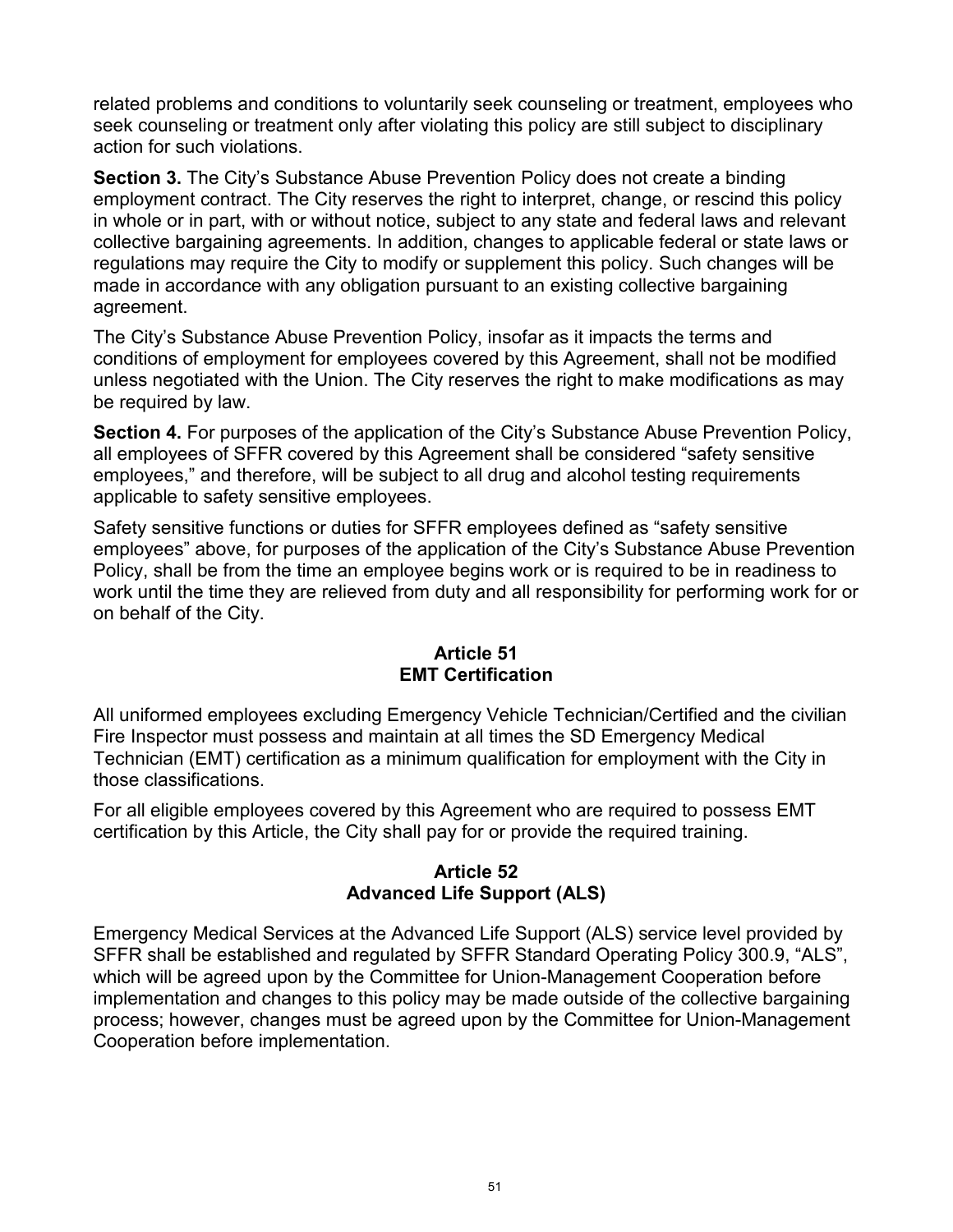## **Article 53 Standby**

#### **Section 1**. **Standby Pay.**

- A. When an employee is designated to be on standby, they shall receive \$1.70 per hour for each hour assigned on standby that is outside their regularly scheduled hours, plus pay at the guaranteed overtime rate of 1 1/2 times their regular base hourly rate for the number of standby hours worked outside of their regularly scheduled work hours.
- B. Standby hours worked begin as soon as the employee is en route to work, and end when the employee is released from duty by the Chief Officer in charge or at the beginning of regularly scheduled hours, whichever is earlier.
- C. A requirement to work an adjusted schedule or additional hours shall not be considered standby hours.
- D. If standby service for a 40-hour employee shall fall on a regularly authorized holiday, the employee shall receive 8 hours holiday pay for that day in addition to the standby pay for the period, plus pay at the guaranteed overtime rate of 1 1/2 times their regular base hourly rate for all hours worked while working standby as provided above.
- E. City-observed holidays of Thanksgiving and Christmas will be considered "Premium Holidays" for employees assigned to standby duty. Employees assigned to standby duty on Thanksgiving and/or Christmas shall be paid at the rate of two (2) times their regular base hourly rate for all hours worked while working standby.

**Section 2**. The number of hours worked on standby, which are paid at the guaranteed overtime rate, shall not be counted as hours actually worked for purposes of computing additional regular overtime.

**Section 3. Rotation.** Employees shall be scheduled for standby on a rotation basis, unless the employees work under another arrangement, acceptable to the Fire Chief and the employee.

#### **Article 54 Administrative Leave**

**Section 1.** Occasionally, City offices are closed because of weather-related conditions or City offices may be closed early on holidays at the discretion of the Mayor. When the City offices are closed for either of these reasons, nonessential employees not required to report to work may use administrative leave to replace regularly scheduled hours lost due to City offices being closed. To be eligible for administrative leave, employees must be working or using a paid time-off benefit the day before, or the day following, the day City offices are closed. Administrative leave hours shall not be counted as hours actually worked for purposes of computing overtime.

If an employee is absent and is using a paid time-off benefit at the time of closing, the employee may substitute administrative leave in the place of other paid time-off benefits. If such a closing falls on an employee's regularly scheduled day off, or the employee is on an unpaid leave, administrative leave may not be used. Regular part-time employees shall have their benefit prorated based on the ratio of hours in their regular work schedule.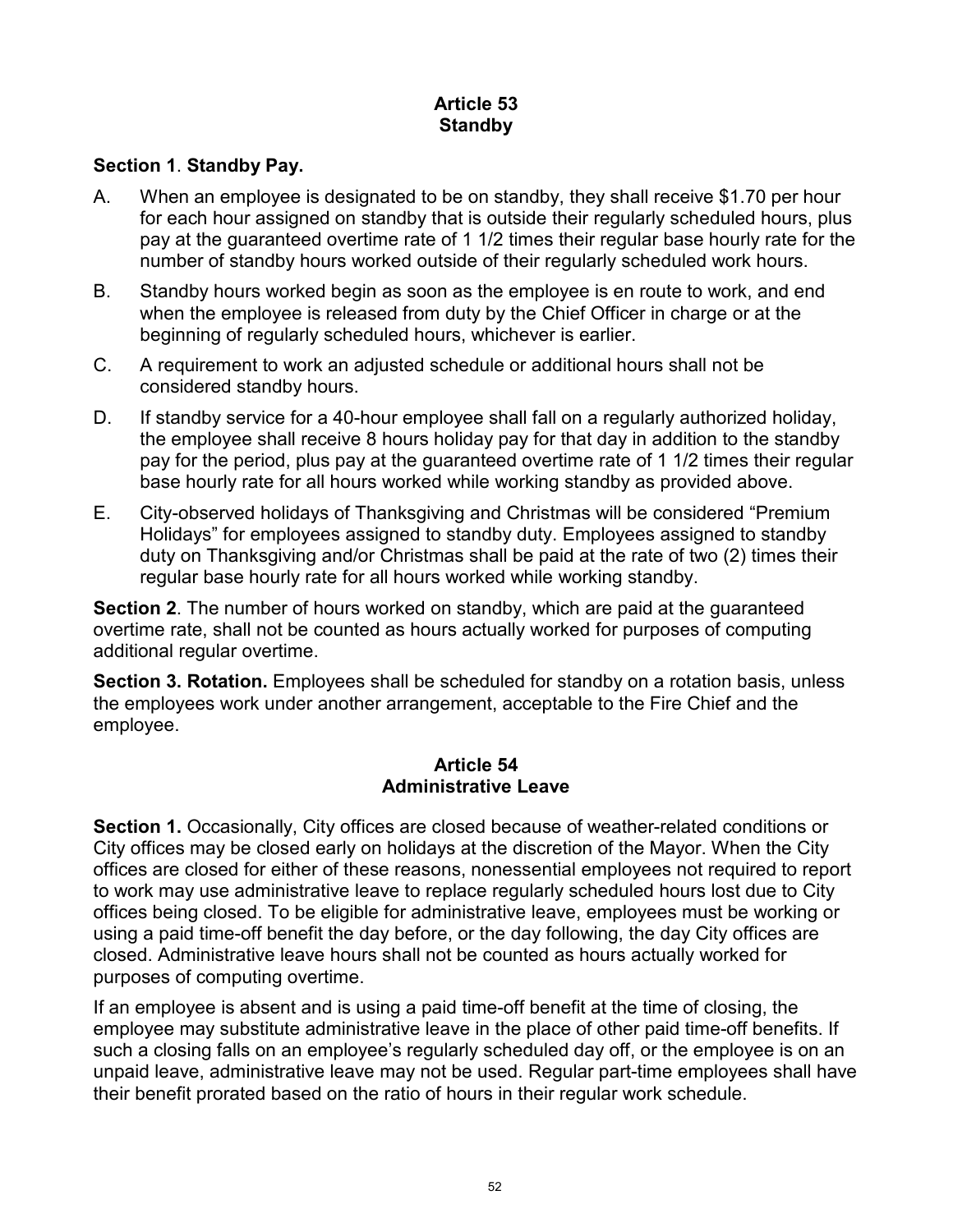Administrative leave does not accrue and therefore employees carry no minimum or maximum number of hours. Administrative leave may only be used as articulated in this section. Upon discharge, resignation, retirement, or death, this benefit has no cash value and may not be used to extend service credit.

**Section 2.** When government offices are officially closed due to inclement weather, all personnel who are determined by department/division to be essential to the delivery of public services are expected to report to work.

#### **Article 55 RHS Plan**

The City agrees to provide a Retiree Health Savings Plan (RHS) to allow eligible employees the ability to provide some funding for retiree health care costs with eligible unused sick and vacation leave payments. The tax treatment of such a plan requires mandatory employee participation and the Union agrees its members will fund this plan as follows: 100 percent of eligible unused sick and vacation leave payments received at the time of retirement or separation. The City shall control and manage the operation and administration of the plan.

Employees eligible for participation include any member with at least 15 years of service upon separation or retirement.

#### **Article 56 Employee Savings Plan**

The City agrees to provide and administer a 457 Deferred Compensation Savings Plan to give employees an opportunity to save for retirement. Effective January 14, 2019, all contributions to this Plan must be made on a percentage basis and all employees not currently participating in the Plan will be enrolled at a one (1) percent contribution rate of pre-tax earnings. At time of hire, new employees will be enrolled in the plan at a one (1) percent contribution rate of pre-tax earnings. The amount will be placed into the employee's savings plan in each pay period. During the first full pay period of each calendar year, employees with an active deduction for the 457 Plan will have their contribution rate automatically increased by one (1) percent. Employees have the option to opt-out of the Plan at any time after enrollment.

The City shall control and manage the operation and administration of the plan.

#### **Article 57 Community Engagement**

**Section 1. Volunteer Time-Off.** The City of Sioux Falls Community Engagement policy is intended to provide broad support for community volunteering or mentoring and is supportive of offering flexible work scheduling, where feasible, to allow its employees the ability to actively volunteer or mentor.

In addition to flexible scheduling, employees may be allowed to use up to eight (8) hours with pay each calendar year as Volunteer Time-Off (VTO) in the City of Sioux Falls. All VTO will be tracked to determine the number of hours City employees are engaged in community volunteering or mentoring annually.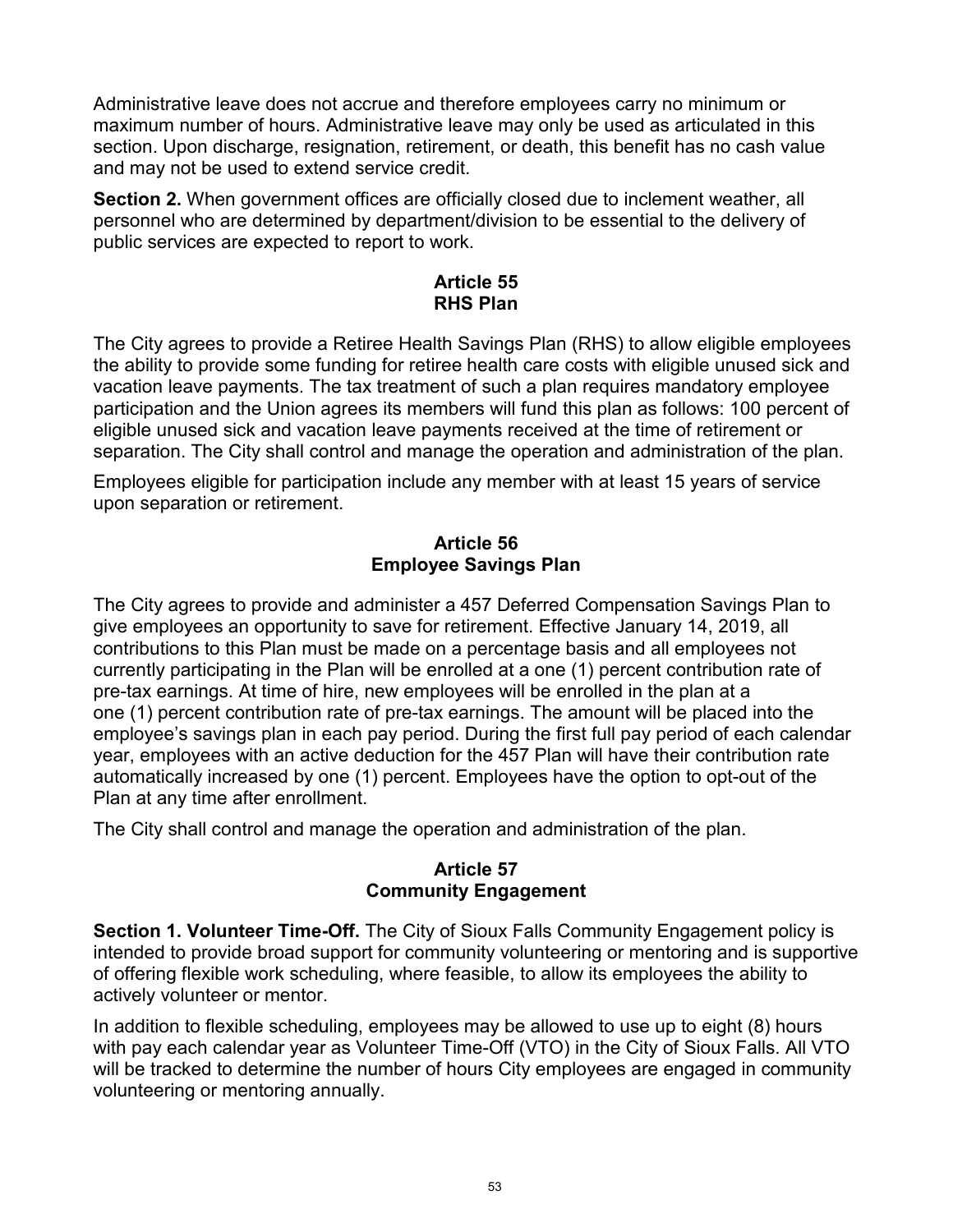Volunteer requests should be generally aligned with organizations whose mission is aimed at improving the overall health, safety, and/or welfare of those being served.

VTO hours do not accrue, do not carry over, and may not be converted to pay. VTO hours shall not be counted as hours actually worked for purposes of computing overtime. Employees hired after June 30 will not receive VTO until the beginning of the subsequent year.

In all cases, requests for use of flexible scheduling or VTO is subject to prior approval of management. A VTO request form is available on InSite to submit requests.

**Section 2. Voting on City Time.** It shall be the policy of the City of Sioux Falls that employees who do not have a period of two consecutive hours during the time the polls are open in which they are not scheduled to work will be allowed time off with pay for the purpose of voting.

**Section 3.** In addition to this Article, SFFR Administrative Policy 510.1, "Benefit Scheduling" shall govern benefit scheduling. Changes to this policy may be made outside the collective bargaining process; however, must be mutually agreed upon at a Committee for Union-Management Cooperation meeting before implementation.

#### **Article 58 Duration of Agreement**

**Section 1.** This Agreement shall be effective as of January 1, 2022, and shall remain in full force and effect until December 31, 2023.

**Section 2.** It shall automatically be renewed from year to year thereafter, unless either party shall have notified the other, in writing, by certified mail, at least 180 days prior to the annual anniversary date, that it desires to modify this Agreement.

**Section 3.** In the event such notice is given, negotiations shall begin no later than 150 days prior to the anniversary date.

Dated this 10 day of September  $1021$ 

For the Employer: **City of Sioux Falk** Mayo Attest:

UNW **City Clerk AUTHOR** 

For the Union: International Association of Firefighters, Local #81 $4$ 

Presider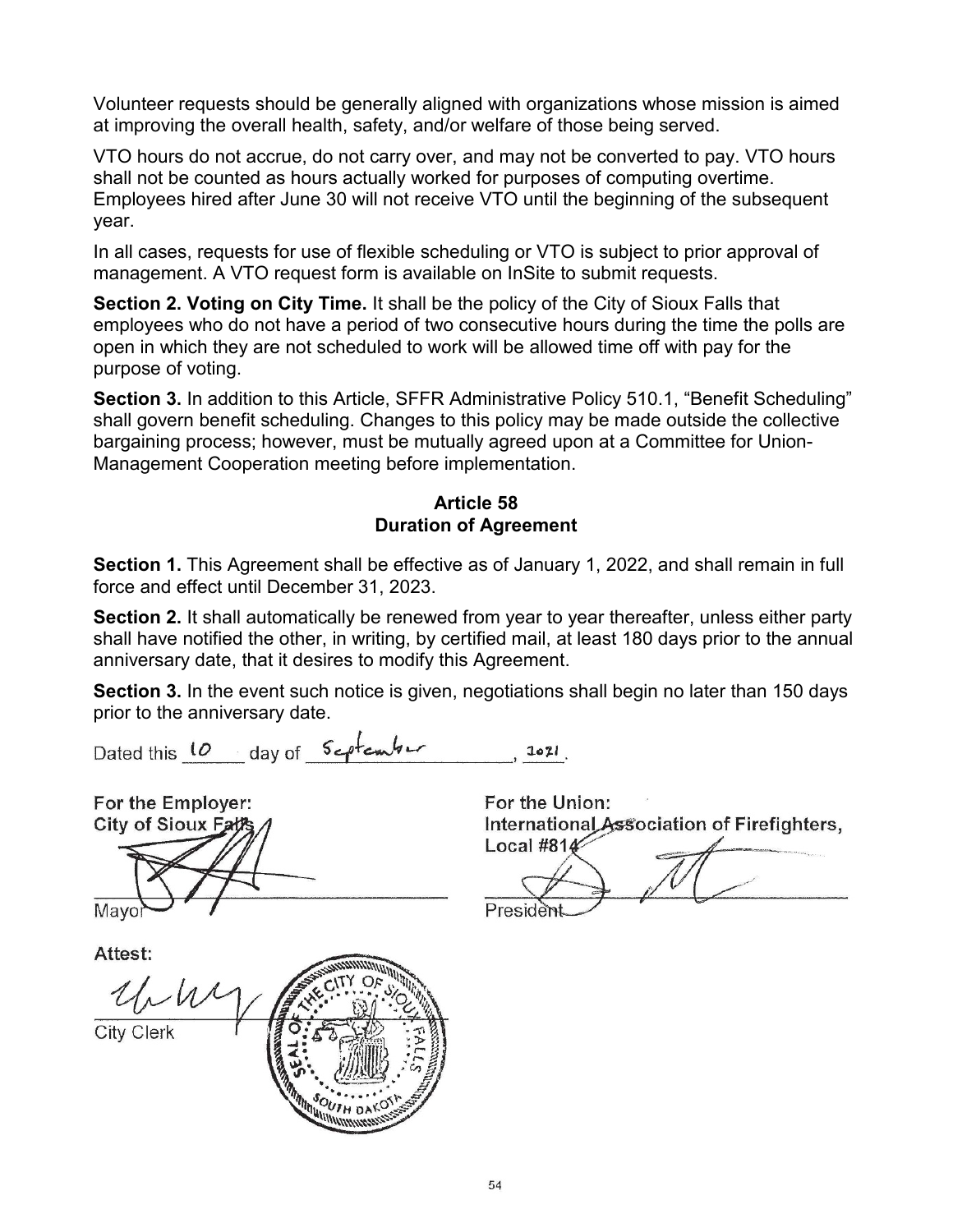#### **Exhibit A** (Article 5) **Authorization for Payroll Deduction SFFA LOCAL #814**

To the City of Sioux Falls, South Dakota, I, Letter Lines Lines Lines Lines Lines hereby authorize and direct the City to deduct from my wages each month for regular biweekly membership dues to be paid to the elected Treasurer of the Union. This authorization is revocable at any time upon my giving the SFFR payroll clerk of the City, notice of cancellation, ten days before any pay period of the month.

Signature:

Address:

City:

Date: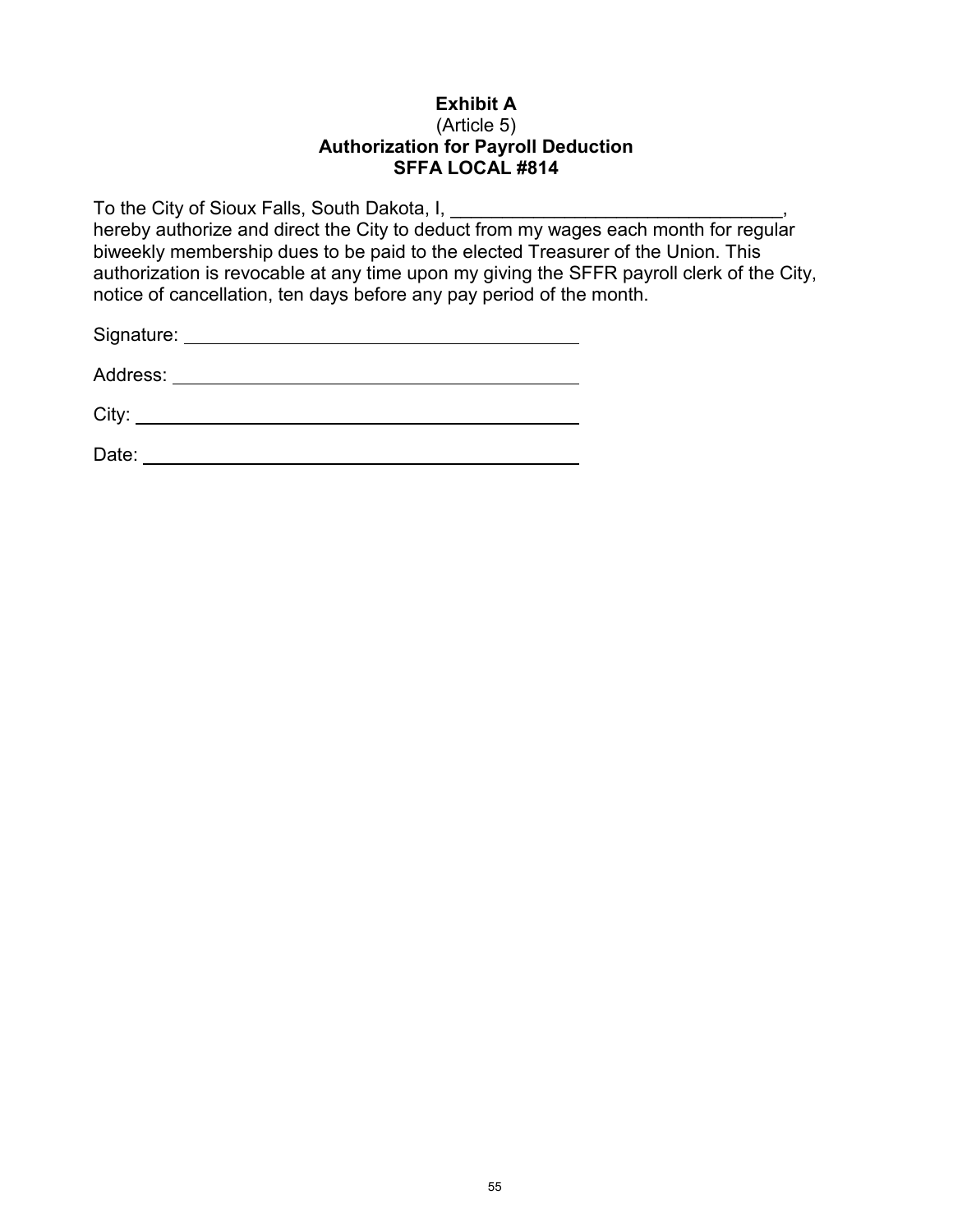#### **Exhibit B** (Article 20) **Sioux Falls Fire Rescue General Rules and Regulations**

- 1. Sioux Falls Fire Rescue (SFFR) shall provide all members a copy of the General Rules and Regulations at the start of employment and any changes will be communicated via SFFR email.
- 2. Each member shall read and familiarize themselves with the General Rules and Regulations pertaining to SFFR and shall conform to and promptly and safely obey these rules.
- 3. All Administrative Policies (AP), Standard Operating Procedures (SOP), memos, and other issues ordered that are hereafter properly issued by the Fire Chief shall have the same authority as the General Rules and Regulations now used.
- 4. Violations of any of these General Rules and Regulations are considered offenses, and any member guilty of same shall be subject to disciplinary action up to and including termination from employment. The interpretation of these General Rules and Regulations is subject to the grievance procedure provided for by mutual agreement, except in those matters identified as being subject to the Civil Service appeal process.
	- a. Normal chain of command shall be used for the daily operation of SFFR excluding items covered by the grievance procedure:
		- (1) Station Officer
		- (2) Battalion Chief
		- (3) Division Chief
		- (4) Fire Chief
- 5. Each member shall treat all City employees and the public with courtesy, consideration, and respect.
- 6. Each member shall, to their best ability and endeavor, do their full duty.
	- a. It is the duty of each member to keep physically fit for active, efficient performance of their duties as a Firefighter.
	- b. It shall be the duty of each member to attend all alarms to which the company is assigned, unless excused by the Superior Officer.
	- c. Each member shall direct and coordinate their efforts to maintain the highest standards of efficiency that are possible.
	- d. No member scheduled for duty shall be absent without permission from the Chief Officer in charge except in case of sickness or disability. Then the member should notify the Chief Officer in charge of an assigned shift in the manner designated by Administrative Policy 400.2 as soon as practical.
	- e. No member shall feign or simulate sickness or disability or conceal the facts or make false statements of sickness or disability.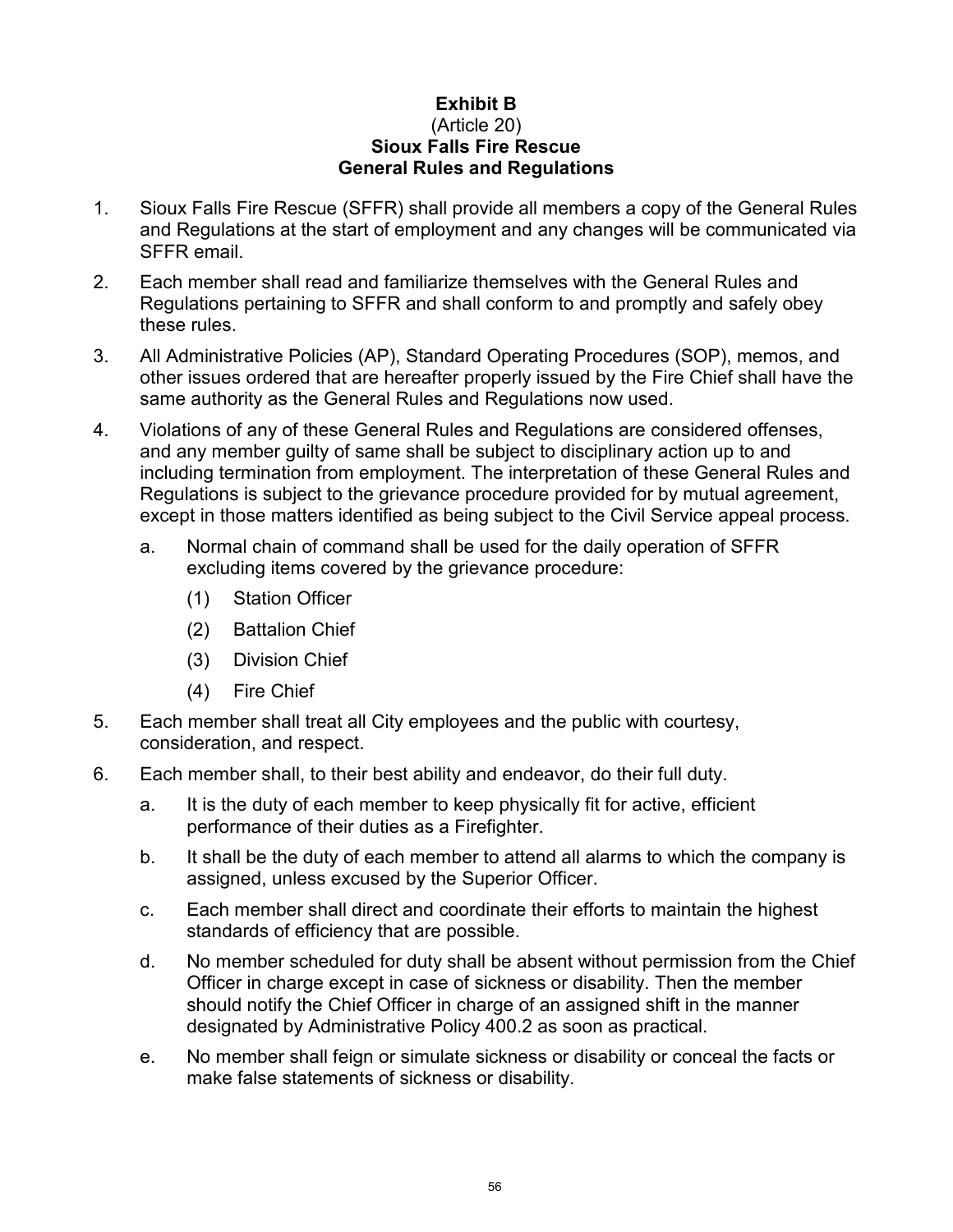- f. The Chief Officer in charge may relieve an employee who is physically or mentally unfit for duty. To determine fitness for duty, the Fire Chief or Chief Officer in charge may require the employee, or the employee may request, to submit to a fitness-for-duty examination by a City-designated physician.
- g. If an employee receives any work restriction from any health care provider, the employee must report the restriction to the Fire Chief before reporting for duty.
- h. Each member shall be punctual in reporting for a tour of duty.
- i. Each member shall strive for greater personal efficiency and better company performance by studying firefighting principles and practices manuals and by participating in evolutions and drills. Each member should feel a personal responsibility to use good judgment, skill, and initiative to avoid injury and loss of life and property.
- j. Each member shall be held responsible for having proper personal protection equipment on the assigned apparatus to be worn when appropriate.
- k. All personal protective equipment, when deemed unfit for service by the Chief Officer in charge, shall be replaced on a one-for-one basis.
- l. Smoking or the use of any tobacco products is prohibited in all buildings and vehicles according to City policy, including all station work and equipment areas.
- 7. Each member shall use due caution to prevent injury or accident to other members and loss or damage to department equipment and property.
	- a. A member shall report to the Fire Chief through proper channels any accident resulting in injury and/or damaging City equipment and property according to established City reporting procedures.
	- b. A member injured while on duty shall, as soon as possible, notify the Station Officer, giving facts and names of witnesses. This shall be done in all cases no matter how slight the injury may be. The Station Officer shall file the necessary reports of said injury on the proper forms.
- 8. Each member is required to maintain a telephone and the current telephone number must remain on file with SFFR. If an employee changes addresses or phone numbers, the member shall report such change to the Chief Officer in charge within 48 hours.
- 9. Each member is subject to call-in at any time when an emergency requires their presence, except when on vacation, sick leave, absence due to work-related injury, military leave, family sickness, or funeral leave.
- 10. No member shall report for duty with any detectable level of alcohol or illegal drugs, nor shall any member indulge in the use of alcohol or illegal drugs while on duty or on standby.
- 11. The SFFR office telephone system is maintained for the transaction of SFFR business, and its personal use shall be limited. The office phones or phone numbers shall not be used for conducting business calls for outside or self-employment. Only under extraordinary circumstances shall other departmental phones be used for conducting business calls for outside or self-employment during normal City business hours.
- 12. No solicitations by nonmembers of SFFR shall be tolerated without permission from the Fire Chief.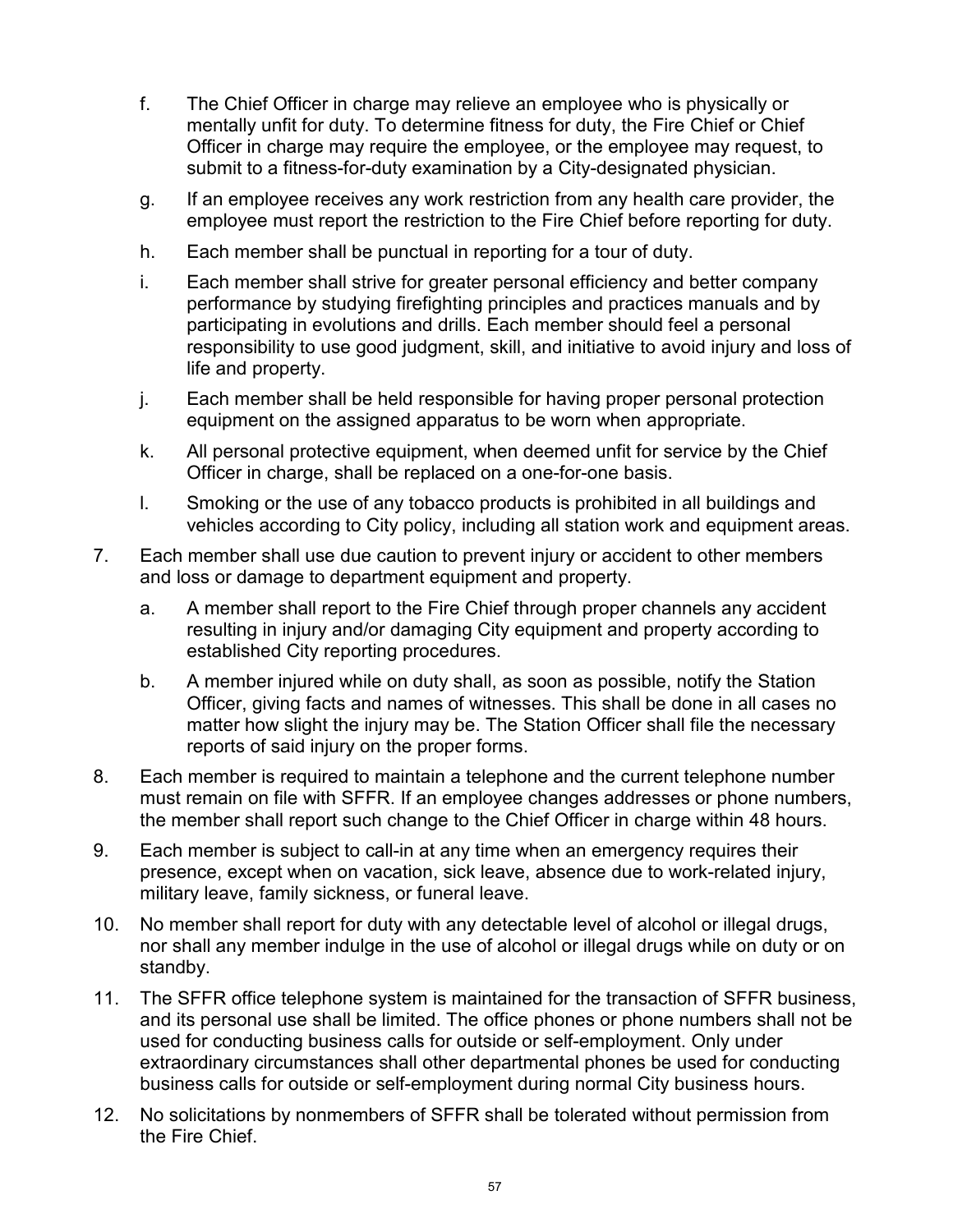- 13. No member shall use their association with SFFR as a means to solicit donations or subscriptions from the public without permission from the Fire Chief.
- 14. All visitors will be courteously received but shall not be allowed to loiter about the Fire stations.
- 15. When a member wishes to resign from SFFR, two weeks' notice shall be given to the Fire Chief.
- 16. All members shall be responsible for the general housecleaning, grounds work, and maintenance at their assigned station. The amount of time spent on maintenance shall not unreasonably interfere with training practices. Major construction will be done on a volunteer basis.
- 17. All members shall be trained in the basic concept of firefighting utilizing the training manuals as identified by SFFR.
- 18. A member reporting for duty at a Fire station, other than the regular assignment to fill in for emergencies, extra duty, holidays, vacation leave, sick leave, and time traded for any other reason, shall take all personal protective equipment or clothing gear and regulation duty uniforms that he would use while on duty at the respective station.
- 19. Any member called in for emergency or extra duty will report to the station specified.
- 20. The use of personal electronic devices shall not interfere with the operation of SFFR or any of its employees.
- 21. On-duty employees may not use personally owned computers or other communication devices in any way that would be prohibited if utilizing City-owned equipment.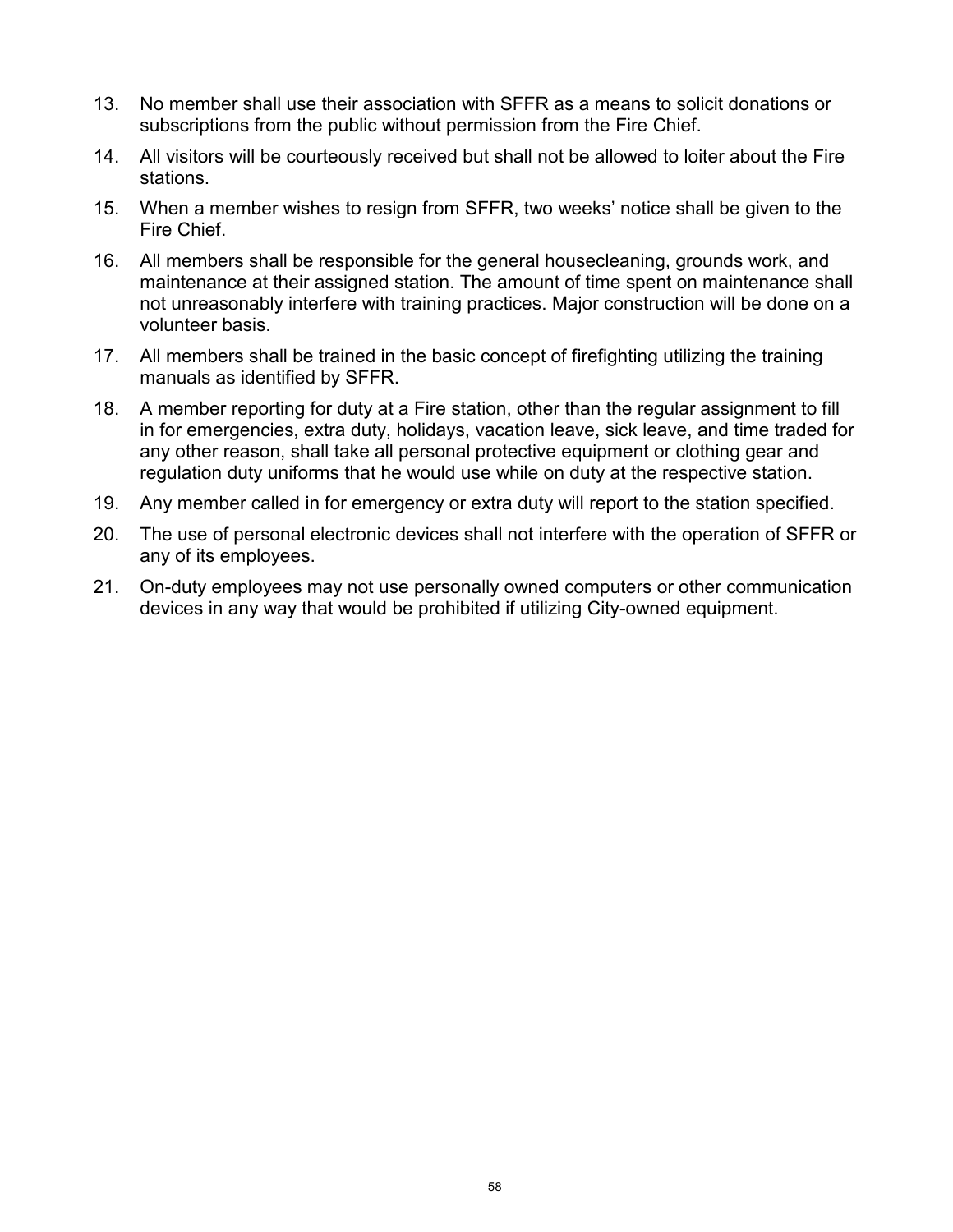# **Exhibit C** Sioux Falls Fire Rescue Grievance Form

|                    |                                                                  | Date <u>_____</u>                                                                 |
|--------------------|------------------------------------------------------------------|-----------------------------------------------------------------------------------|
|                    |                                                                  |                                                                                   |
|                    |                                                                  | Date of Occurrence on which Grievance is based: ________________________________  |
|                    |                                                                  | Grievance Statement (include facts upon which the grievance is based): __________ |
|                    |                                                                  |                                                                                   |
|                    |                                                                  | ,我们也不能在这里的人,我们也不能在这里的人,我们也不能在这里的人,我们也不能在这里的人,我们也不能在这里的人,我们也不能在这里的人,我们也不能在这里的人,我们也 |
|                    |                                                                  |                                                                                   |
|                    |                                                                  | Contract article(s) or section(s) allegedly violated ___________________________  |
|                    |                                                                  |                                                                                   |
|                    |                                                                  |                                                                                   |
|                    |                                                                  |                                                                                   |
| Employee signature | Date                                                             | <b>Designated Representative</b>                                                  |
|                    | Date received by Chief Officer in charge Chief Officer in charge |                                                                                   |
|                    | Fire Chief's response: Accepted Rejected (circle one)            |                                                                                   |
|                    |                                                                  |                                                                                   |
|                    |                                                                  |                                                                                   |
|                    |                                                                  |                                                                                   |
|                    |                                                                  |                                                                                   |
|                    |                                                                  | File number ________________________Contact person _____________________________  |
|                    |                                                                  |                                                                                   |
| Date of hearing    | Date brief's due                                                 | Date of ruling                                                                    |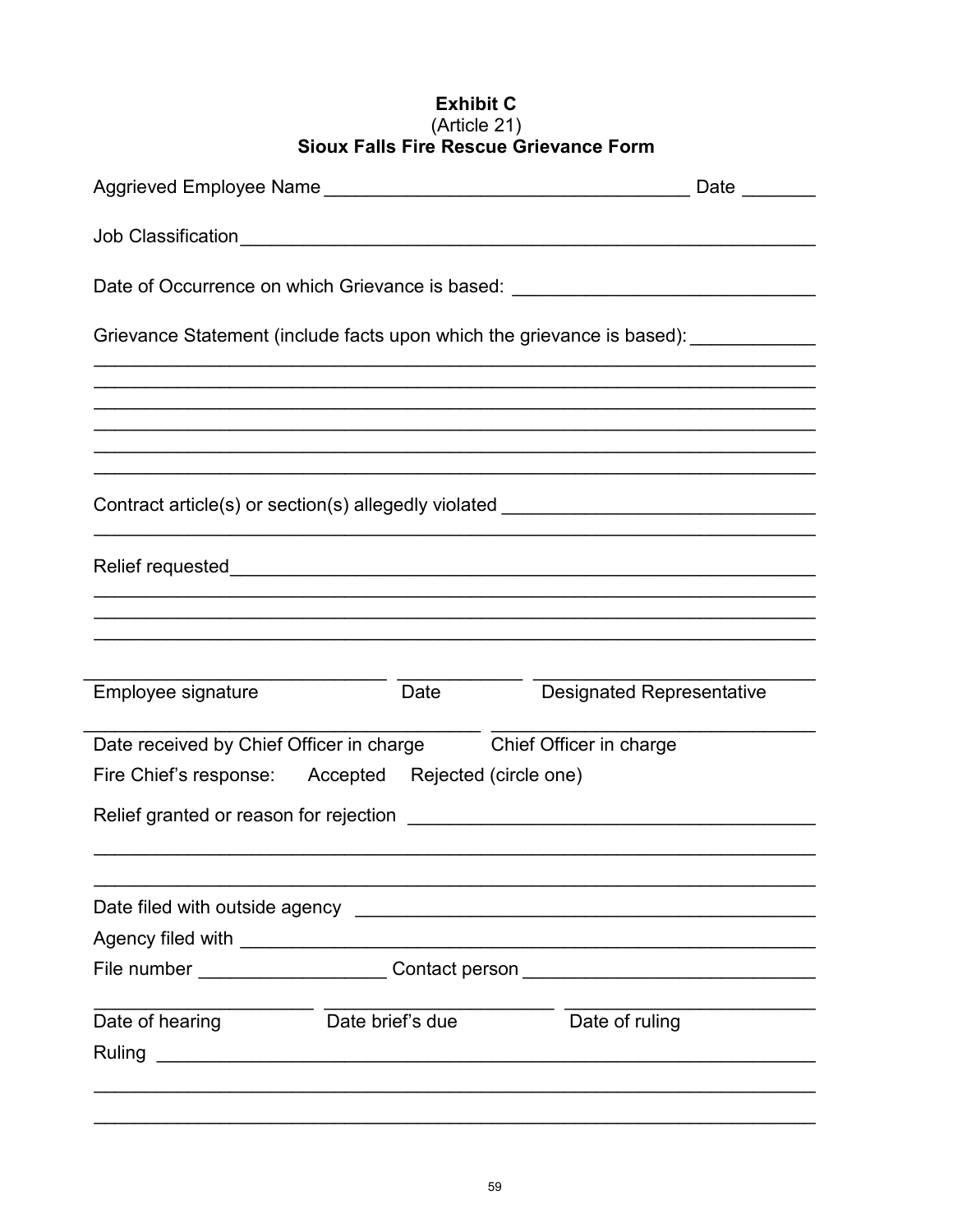## **Exhibit D**

# **City of Sioux Falls 2021 Salary Grades**

effective 1/11/2021

| <b>Emergency Vehicle Technician</b> |               |         |                |                |         |         |         |                |         |         |
|-------------------------------------|---------------|---------|----------------|----------------|---------|---------|---------|----------------|---------|---------|
| Years                               |               |         | 1              | $\overline{2}$ | 3       | 4       | 6       | 8              | 10      | 12      |
| <b>Step</b>                         |               |         | $\overline{2}$ | 3              | 4       | 5       | 6       | $\overline{7}$ | 8       | 9       |
|                                     | 800           | 1908.00 | 1985.60        | 2066.40        | 2152.80 | 2242.40 | 2335.20 | 2429.60        | 2532.00 | 2635.20 |
|                                     |               | 23.85   | 24.82          | 25.83          | 26.91   | 28.03   | 29.19   | 30.37          | 31.65   | 32.94   |
|                                     | 801           | 1965.60 | 2044.80        | 2128.00        | 2217.60 | 2310.40 | 2404.00 | 2503.20        | 2607.20 | 2712.80 |
|                                     |               | 24.57   | 25.56          | 26.60          | 27.72   | 28.88   | 30.05   | 31.29          | 32.59   | 33.91   |
| <b>Firefighter</b>                  |               |         |                |                |         |         |         |                |         |         |
| Years                               |               | 0       | 1              | 2              | 3       | 4       | 6       | 8              | 10      | 12      |
| Step                                |               |         | $\overline{2}$ | 3              | 4       | 5       | 6       | $\overline{7}$ | 8       | 9       |
|                                     | 805           | 1898.94 | 2000.74        | 2102.56        | 2203.06 | 2304.93 | 2400.31 | 2502.22        | 2602.89 | 2704.84 |
|                                     | ${\mathsf S}$ | 17.9264 | 18.8874        | 19.8486        | 20.7973 | 21.7590 | 22.6594 | 23.6214        | 24.5718 | 25.5342 |
|                                     | H             | 23.7367 | 25.0092        | 26.2820        | 27.5383 | 28.8116 | 30.0039 | 31.2778        | 32.5361 | 33.8105 |
| <b>FAO</b>                          |               |         |                |                |         |         |         |                |         |         |
| Years                               |               | 3       | 4              | 6              | 8       | 10      | 12      | 15             |         |         |
| Step                                |               |         | $\overline{2}$ | 3              | 4       | 5       | 6       |                |         |         |
|                                     | 810           | 2300.46 | 2406.81        | 2506.41        | 2612.82 | 2717.92 | 2824.42 | 2935.25        |         |         |
|                                     | $\mathsf S$   | 21.7168 | 22.7208        | 23.6610        | 24.6655 | 25.6577 | 26.6631 | 27.7093        |         |         |
|                                     | H             | 28.7558 | 30.0851        | 31.3301        | 32.6603 | 33.9740 | 35.3052 | 36.6906        |         |         |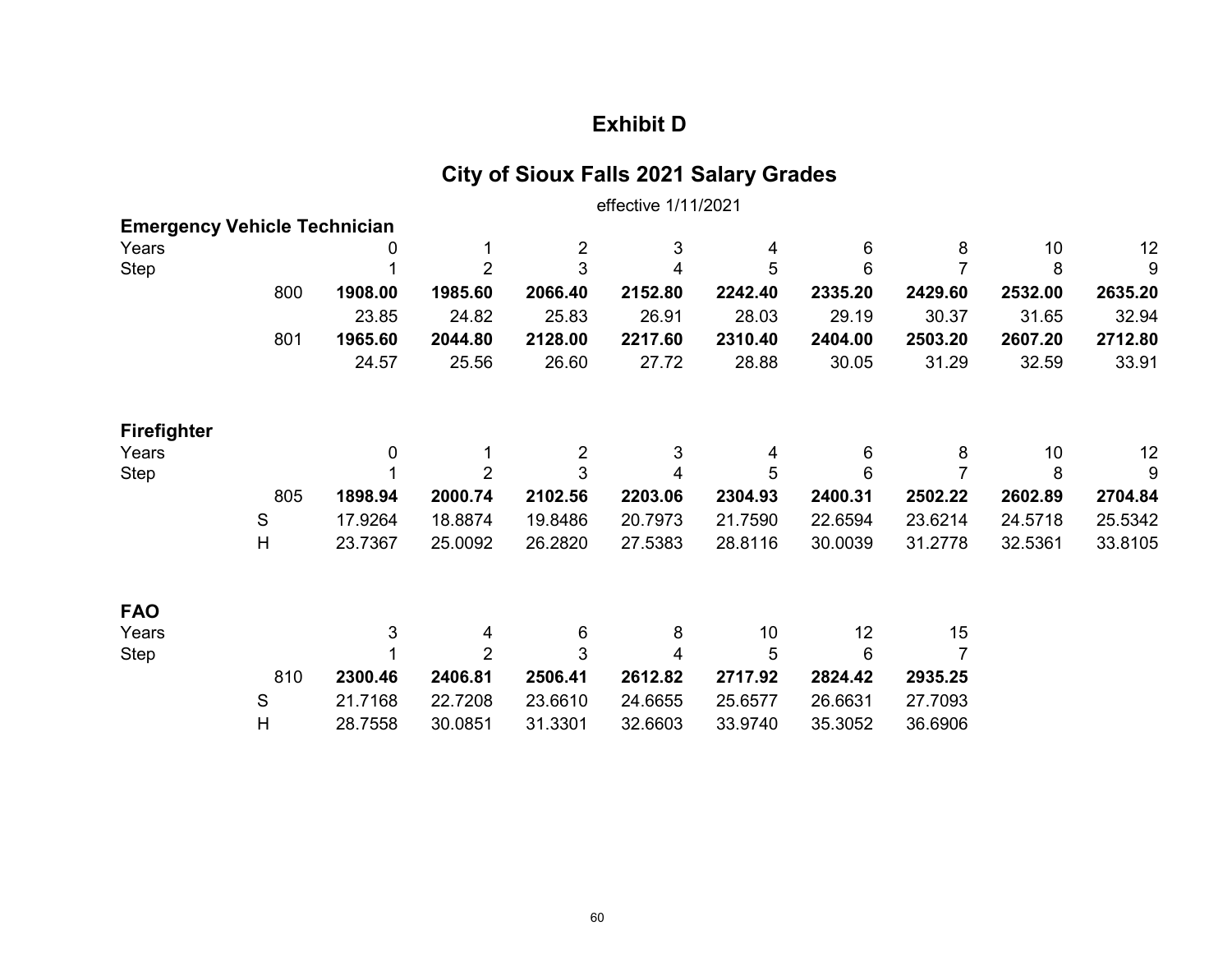| <b>Fire Captain</b>             |         |         |         |         |         |  |
|---------------------------------|---------|---------|---------|---------|---------|--|
| Years in Rank Completed         | 0       | 3       | 6       | 9       |         |  |
| Step                            |         | 2       | 3       | 4       |         |  |
| 815                             | 2995.78 | 3100.61 | 3209.13 | 3321.45 |         |  |
| S                               | 28.2808 | 29.2704 | 30.2948 | 31.3551 |         |  |
| H                               | 37.4473 | 38.7576 | 40.1141 | 41.5181 |         |  |
| <b>Uniformed Fire Inspector</b> |         |         |         |         |         |  |
| Years in Rank Completed         | 0       | 3       | 6       | 9       | 12      |  |
| <b>Step</b>                     |         | 2       | 3       | 4       | 5       |  |
| 820                             | 2816.83 | 2926.45 | 3040.94 | 3159.50 | 3283.73 |  |
| S                               | 26.5914 | 27.6263 | 28.7071 | 29.8263 | 30.9991 |  |

H 35.2104 36.5806 38.0118 39.4937 41.0466

## **Civilian Fire Inspector and Civilian Fire EMS Educator**

| Years |     |         |                | $\sim$ 2 | $\sim$ 3         | b       | 9       | 12      | 15      |  |
|-------|-----|---------|----------------|----------|------------------|---------|---------|---------|---------|--|
| Step  |     |         | $\overline{2}$ | -3       | 4                | .5      | -6      |         |         |  |
|       | 821 | 2493.66 | 2596.78        | 2707.21  | 2816.83          | 2926.45 | 3040.94 | 3159.50 | 3283.73 |  |
|       |     | 23.5406 | 24.5141        | 25.5566  | 26.5914  27.6263 |         | 28.7071 | 29.8263 | 30.9991 |  |
|       | н.  | 31.1707 | 32.4597        | 33.8401  | 35.2104          | 36.5806 | 38.0118 | 39.4937 | 41.0466 |  |

#### **Fire Protective Equipment Technician**

| Years |     |         |         | $\overline{2}$  | $\sim$ 3 | 4                | - 6     | 8       | 10           | 12 <sup>2</sup> |
|-------|-----|---------|---------|-----------------|----------|------------------|---------|---------|--------------|-----------------|
| Step  |     |         |         | 2 3 4 5 6 7 8 9 |          |                  |         |         |              |                 |
|       | 822 | 1488.00 | 1544.80 | 1605.60         |          | 1666.40  1728.00 | 1796.80 | 1865.60 | 1935.20      | 2008.00         |
|       |     | 18.60   | 19.31   | 20.07           | 20.83    | 21.60            | 22.46   | 23.32   | $\sim$ 24.19 | 25.10           |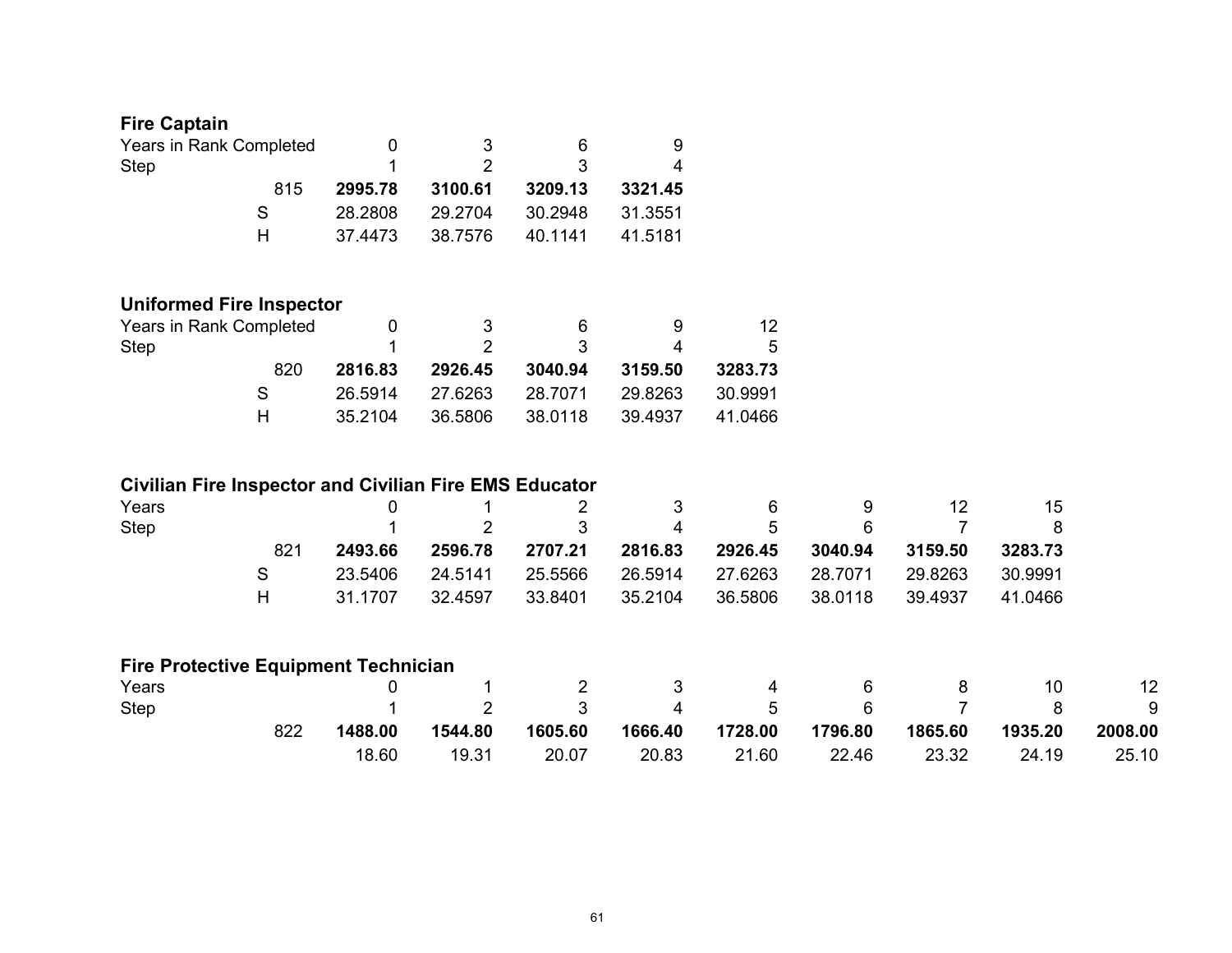## **Exhibit D**

## **City of Sioux Falls 2022 Salary Grades**

Effective 1/10/2022

| <b>Emergency Vehicle Technician</b> |               |                  |                |                |         |         |                 |         |         |         |
|-------------------------------------|---------------|------------------|----------------|----------------|---------|---------|-----------------|---------|---------|---------|
| Years                               |               | 0                |                | $\overline{2}$ | 3       | 4       | $\,6$           | 8       | 10      | 12      |
| Step                                |               |                  | $\overline{2}$ | 3              | 4       | 5       | 6               |         | 8       | 9       |
|                                     | 800           | 1974.40          | 2055.20        | 2138.40        | 2228.00 | 2320.80 | 2416.80         | 2514.40 | 2620.80 | 2727.20 |
|                                     |               | 24.68            | 25.69          | 26.73          | 27.85   | 29.01   | 30.21           | 31.43   | 32.76   | 34.09   |
|                                     | 801           | 2034.40          | 2116.00        | 2202.40        | 2295.20 | 2391.20 | 2488.00         | 2591.20 | 2698.40 | 2808.00 |
|                                     |               | 25.43            | 26.45          | 27.53          | 28.69   | 29.89   | 31.10           | 32.39   | 33.73   | 35.10   |
| <b>Firefighter</b>                  |               |                  |                |                |         |         |                 |         |         |         |
| Years                               |               | $\boldsymbol{0}$ |                | $\overline{2}$ | 3       | 4       | 6               | 8       | 10      | 12      |
| <b>Step</b>                         |               |                  | $\overline{2}$ | 3              | 4       | 5       | $6\phantom{1}6$ |         | 8       | 9       |
|                                     | 805           | 1965.40          | 2070.77        | 2176.15        | 2280.17 | 2385.60 | 2484.32         | 2589.80 | 2693.99 | 2799.51 |
|                                     | ${\mathsf S}$ | 18.5538          | 19.5485        | 20.5433        | 21.5253 | 22.5205 | 23.4525         | 24.4482 | 25.4318 | 26.4279 |
|                                     | H             | 24.5675          | 25.8846        | 27.2019        | 28.5021 | 29.8200 | 31.0540         | 32.3725 | 33.6749 | 34.9939 |
| <b>FAO</b>                          |               |                  |                |                |         |         |                 |         |         |         |
| Years                               |               | 3                | 4              | 6              | 8       | 10      | 12              | 15      |         |         |
| Step                                |               |                  | $\overline{2}$ | 3              | 4       | 5       | 6               |         |         |         |
|                                     | 810           | 2380.98          | 2491.05        | 2594.13        | 2704.27 | 2813.05 | 2923.27         | 3037.98 |         |         |
|                                     | ${\mathsf S}$ | 22.4769          | 23.5160        | 24.4891        | 25.5288 | 26.5557 | 27.5962         | 28.6791 |         |         |
|                                     | $\mathsf{H}$  | 29.7623          | 31.1381        | 32.4266        | 33.8034 | 35.1631 | 36.5409         | 37.9748 |         |         |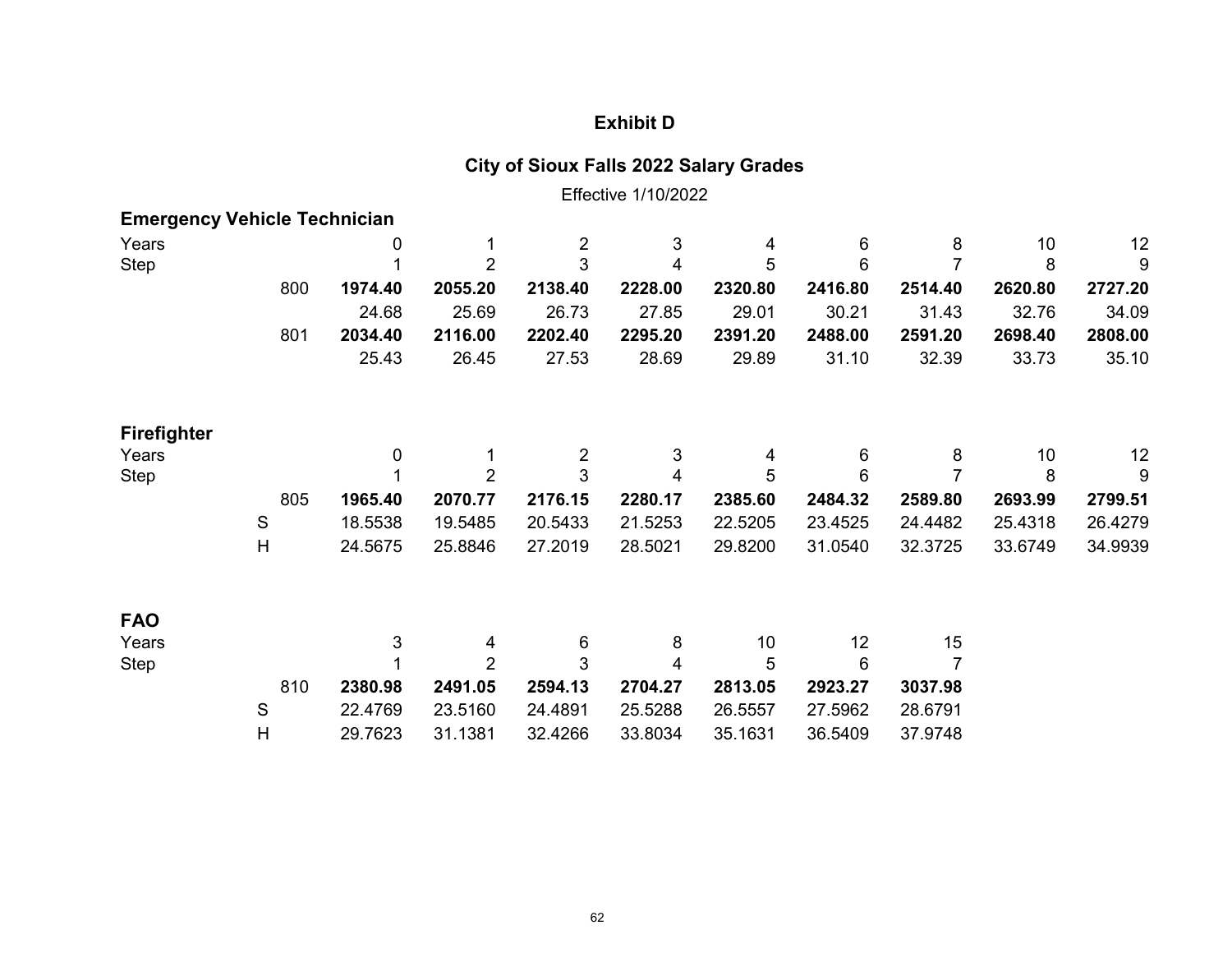## **Fire Captain**

| Years in Rank Completed |         | 3       | 6       | 9       |
|-------------------------|---------|---------|---------|---------|
| Step                    |         | 2.      | -3      |         |
| 815                     | 3100.63 | 3209.13 | 3321.45 | 3437.70 |
| S.                      | 29.2706 | 30.2948 | 31.3551 | 32.4526 |
| н                       | 38.7579 | 40.1141 | 41.5181 | 42.9713 |

## **Uniformed Fire Inspector**

| Years in Rank Completed |         | - 3     | რ.              | 9 | 12.         |
|-------------------------|---------|---------|-----------------|---|-------------|
| Step                    |         |         | بي.             |   | $5^{\circ}$ |
| 820.                    | 2915.42 | 3028.88 | 3147.37 3270.08 |   | 3398.66     |
|                         | 27.5221 | 28.5932 | 29.7118 30.8702 |   | 32.0840     |
|                         | 36.4428 | 37.8610 | 39.3421 40.8760 |   | 42.4833     |

## **Civilian Fire Inspector and Civilian Fire EMS Educator**

| Years       |     |         |         |                  | 6                       |    | 12      | 15      |
|-------------|-----|---------|---------|------------------|-------------------------|----|---------|---------|
| <b>Step</b> |     |         |         | ્વ પ             | -5                      | 6. |         | 8       |
|             | 821 | 2580.94 | 2687.67 | 2801.96  2915.42 | 3028.88 3147.37 3270.08 |    |         | 3398.66 |
|             |     | 24.3646 | 25.3721 | 26.4511 27.5221  | 28.5932 29.7118 30.8702 |    |         | 32.0840 |
|             | н   | 32.2618 | 33.5959 | 35.0245 36.4428  | 37.8610  39.3421        |    | 40.8760 | 42.4833 |

## **Fire Protective Equipment Technician**

| Years |     |         |         |              |                |                |                 |                |         | 12      |
|-------|-----|---------|---------|--------------|----------------|----------------|-----------------|----------------|---------|---------|
| Step  |     |         |         | $\mathbf{3}$ | $\overline{4}$ | $\overline{5}$ | $6\overline{6}$ | $\overline{7}$ | - 8 -   | - 9     |
|       | 822 | 1540.00 | 1599.20 | 1661.60      | 1724.80        | 1788.80        | 1860.00         | 1931.20        | 2003.20 | 2078.40 |
|       |     | 19.25   | 19.99   | 20.77        | 21.56          | 22.36          | 23.25           | 24.14          | 25.04   | 25.98   |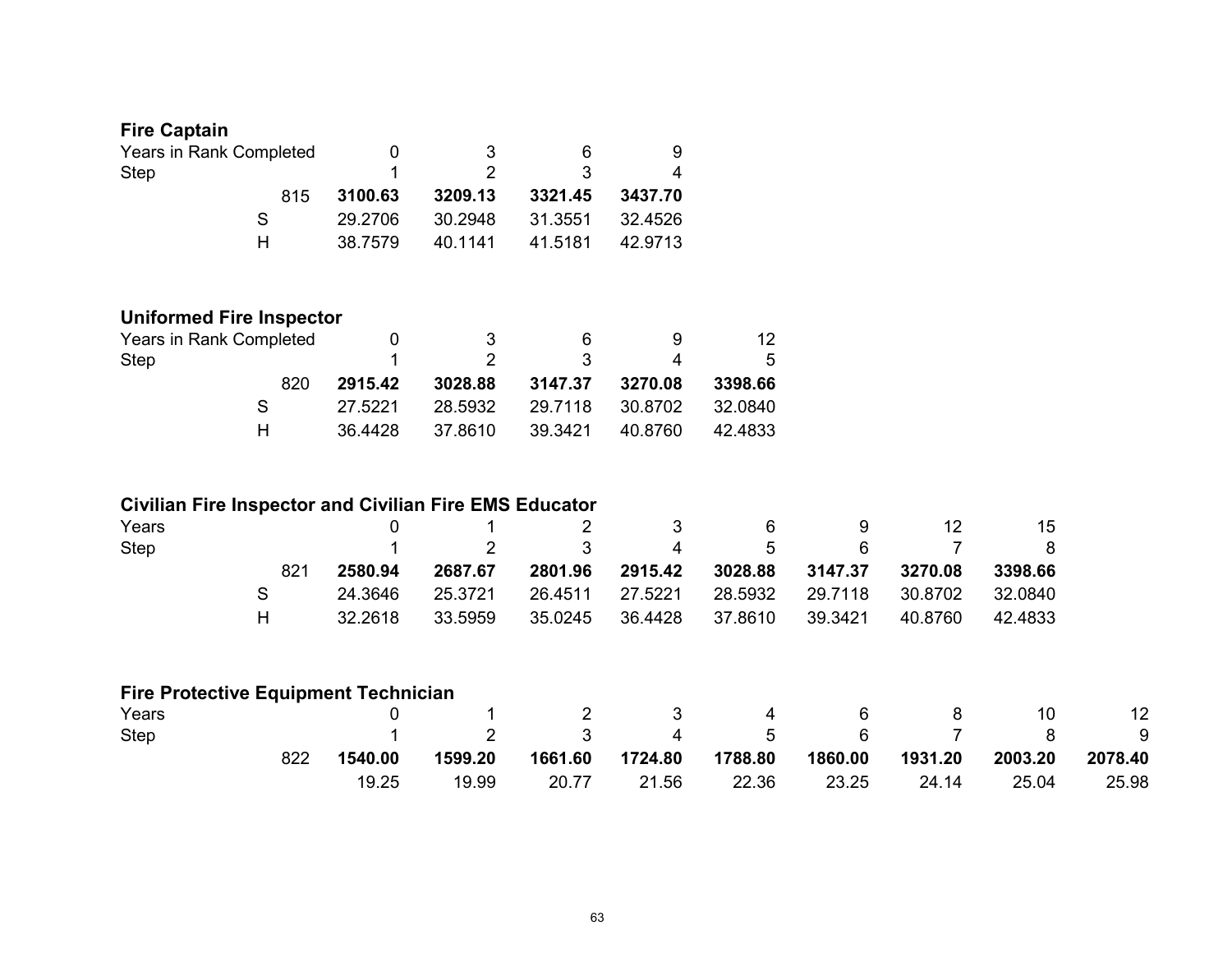## **City of Sioux Falls 2023 Salary Grades**

Effective 1/9/2023

| <b>Emergency Vehicle Technician</b> |   |     |         |                |                |         |         |         |                |         |         |
|-------------------------------------|---|-----|---------|----------------|----------------|---------|---------|---------|----------------|---------|---------|
| Years                               |   |     | 0       |                | $\overline{c}$ | 3       | 4       | 6       | 8              | 10      | 12      |
| Step                                |   |     |         | $\overline{2}$ | $\mathfrak{S}$ | 4       | 5       | 6       | $\overline{7}$ | 8       | 9       |
|                                     |   | 800 | 2053.60 | 2137.60        | 2224.00        | 2316.80 | 2413.60 | 2513.60 | 2615.20        | 2725.60 | 2836.00 |
|                                     |   |     | 25.67   | 26.72          | 27.80          | 28.96   | 30.17   | 31.42   | 32.69          | 34.07   | 35.45   |
|                                     |   | 801 | 2116.00 | 2200.80        | 2290.40        | 2387.20 | 2487.20 | 2587.20 | 2695.20        | 2806.40 | 2920.00 |
|                                     |   |     | 26.45   | 27.51          | 28.63          | 29.84   | 31.09   | 32.34   | 33.69          | 35.08   | 36.5    |
| Firefighter                         |   |     |         |                |                |         |         |         |                |         |         |
| Years                               |   |     | 0       |                | $\overline{2}$ | 3       | 4       | 6       | 8              | 10      | 12      |
| Step                                |   |     |         | $\overline{2}$ | 3              | 4       | 5       | 6       | 7              | 8       | 9       |
|                                     |   | 805 | 2044.02 | 2153.60        | 2263.20        | 2371.37 | 2481.03 | 2583.69 | 2693.39        | 2801.75 | 2911.49 |
|                                     | S |     | 19.2960 | 20.3304        | 21.3651        | 22.3862 | 23.4214 | 24.3905 | 25.4261        | 26.4491 | 27.4850 |
|                                     | H |     | 25.5503 | 26.9200        | 28.2900        | 29.6421 | 31.0129 | 32.2961 | 33.6674        | 35.0219 | 36.3936 |
| <b>FAO</b>                          |   |     |         |                |                |         |         |         |                |         |         |
| Years                               |   |     | 3       | 4              | 6              | 8       | 10      | 12      | 15             |         |         |
| Step                                |   |     |         | $\overline{2}$ | 3              | 4       | 5       | 6       | $\overline{7}$ |         |         |
|                                     |   | 810 | 2476.22 | 2590.69        | 2697.90        | 2812.44 | 2925.57 | 3040.20 | 3159.50        |         |         |
|                                     | S |     | 23.3760 | 24.4566        | 25.4687        | 26.5500 | 27.6180 | 28.7001 | 29.8263        |         |         |

H 30.9528 32.3836 33.7238 35.1555 36.5696 38.0025 39.4938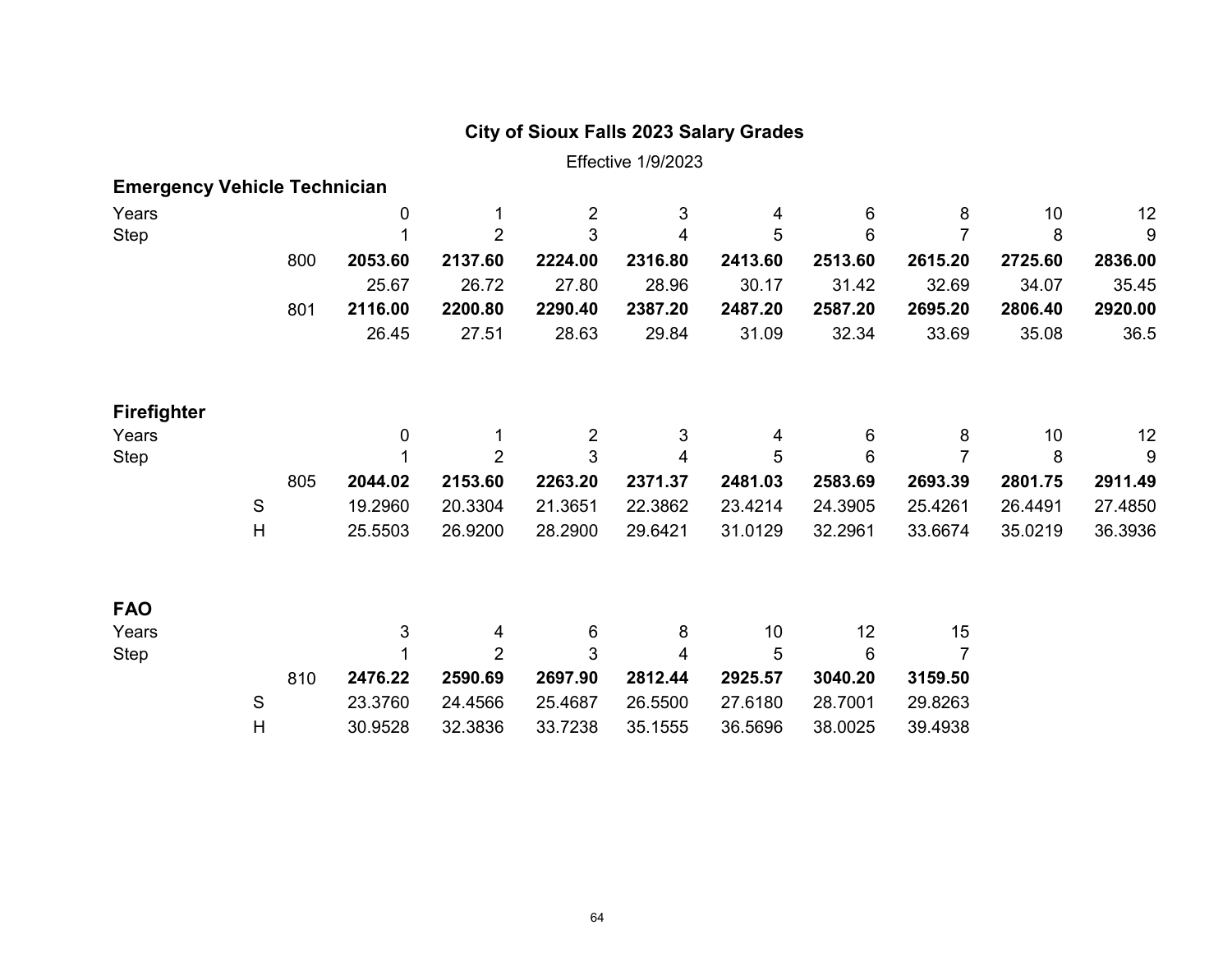| <b>Fire Captain</b>                                           |                           |         |                |                |         |         |         |                |         |         |
|---------------------------------------------------------------|---------------------------|---------|----------------|----------------|---------|---------|---------|----------------|---------|---------|
| Years in Rank Completed                                       |                           | 0       | 3              | 6              | 9       |         |         |                |         |         |
| <b>Step</b>                                                   |                           | 1       | $\overline{2}$ | 3              | 4       |         |         |                |         |         |
|                                                               | 815                       | 3224.66 | 3337.50        | 3454.31        | 3575.21 |         |         |                |         |         |
|                                                               | $\mathbf S$               | 30.4414 | 31.5067        | 32.6094        | 33.7507 |         |         |                |         |         |
|                                                               | H                         | 40.3083 | 41.7188        | 43.1789        | 44.6901 |         |         |                |         |         |
| <b>Uniformed Fire Inspector</b>                               |                           |         |                |                |         |         |         |                |         |         |
| Years in Rank Completed                                       |                           | 0       | 3              | 6              | 9       | 12      |         |                |         |         |
| <b>Step</b>                                                   |                           |         | $\overline{2}$ | 3              | 4       | 5       |         |                |         |         |
|                                                               | 820                       | 3032.04 | 3150.04        | 3273.26        | 3400.88 | 3534.61 |         |                |         |         |
|                                                               | $\mathbf S$               | 28.6231 | 29.7370        | 30.9002        | 32.1050 | 33.3674 |         |                |         |         |
|                                                               | H                         | 37.9005 | 39.3755        | 40.9158        | 42.5110 | 44.1826 |         |                |         |         |
| <b>Civilian Fire Inspector and Civilian Fire EMS Educator</b> |                           |         |                |                |         |         |         |                |         |         |
| Years                                                         |                           | 0       |                | $\overline{2}$ | 3       | 6       | 9       | 12             | 15      |         |
| <b>Step</b>                                                   |                           |         | $\overline{2}$ | 3              | 4       | 5       | 6       | $\overline{7}$ | 8       |         |
|                                                               | 821                       | 2684.18 | 2795.18        | 2914.04        | 3032.04 | 3150.04 | 3273.26 | 3400.88        | 3534.61 |         |
|                                                               | $\mathsf S$               | 25.3392 | 26.3870        | 27.5091        | 28.6231 | 29.7370 | 30.9002 | 32.1050        | 33.3674 |         |
|                                                               | $\boldsymbol{\mathsf{H}}$ | 33.5523 | 34.9398        | 36.4255        | 37.9005 | 39.3755 | 40.9158 | 42.5110        | 44.1826 |         |
| <b>Fire Protective Equipment Technician</b>                   |                           |         |                |                |         |         |         |                |         |         |
| Years                                                         |                           | 0       | 1              | 2              | 3       | 4       | 6       | 8              | 10      | 12      |
| <b>Step</b>                                                   |                           |         | $\overline{2}$ | 3              | 4       | 5       | 6       | $\overline{7}$ | 8       | 9       |
|                                                               | 822                       | 1601.60 | 1663.20        | 1728.00        | 1793.60 | 1860.00 | 1934.40 | 2008.80        | 2083.20 | 2161.60 |
|                                                               |                           | 20.02   | 20.79          | 21.60          | 22.42   | 23.25   | 24.18   | 25.11          | 26.04   | 27.02   |